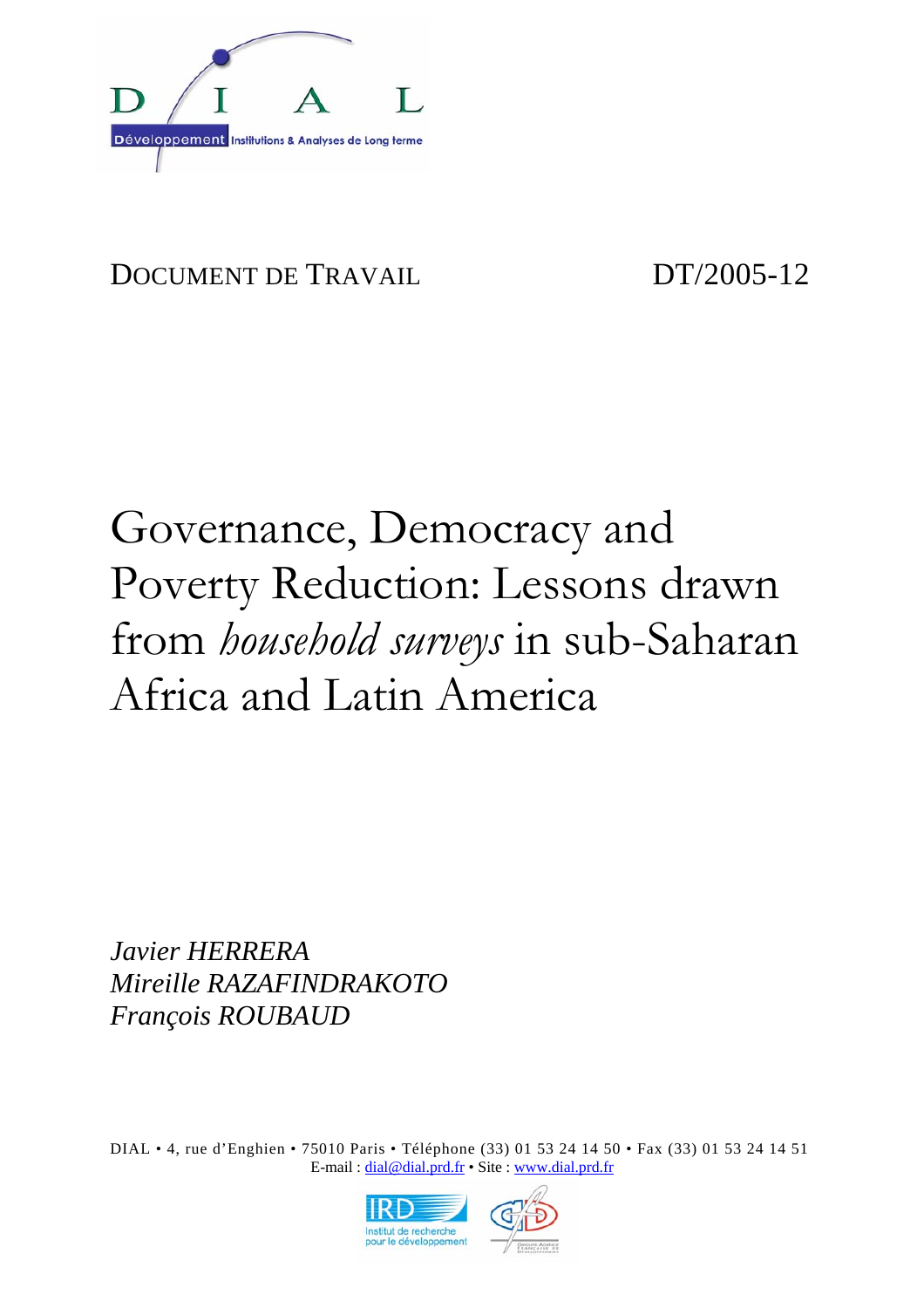# **GOVERNANCE, DEMOCRACY AND POVERTY REDUCTION: LESSONS DRAWN FROM HOUSEHOLD SURVEYS IN SUB-SAHARAN AFRICA AND LATIN AMERICA**

Javier Herrera IRD-Paris, DIAL herrera@dial.prd.fr

Mireille Razafindrakoto IRD-Paris, DIAL razafindrakoto@dial.prd.fr

> François Roubaud IRD-Paris, DIAL roubaud@dial.prd.fr

**Document de travail DIAL**  Octobre 2005

#### **ABSTRACT**

Public statistics face quite a challenge when it comes to measuring new dimensions of development (institutions, governance, and social and political participation). To take up this challenge, modules on *Governance, Democracy and Multiple Dimensions of Poverty* have been appended to household surveys by National Statistics Institutes in twelve African and Latin-American developing countries. This paper presents the issues addressed and the methodological lessons learnt along with a selection of findings to illustrate this innovative approach and demonstrate its analytic potential. We investigate, for instance, the population's support for democratic principles, the respect for civil and political rights and the trust in the political class; the "need for the State", particularly of the poorest; the extent of petty corruption; the reliability of expert surveys on governance; the perception of decentralisation policies at local level; the level and vitality of social and political participation, etc. The conclusive appraisal made opens up prospects for the national statistical information systems in the developing countries. The measurement and tracking of this new set of objective and subjective public policy monitoring indicators would benefit from being made systematic.

**Keywords**: Africa, Latin America, Democracy, Monitoring Mechanism, Household Surveys, Governance, Poverty, Corruption, Development Policy, Statistics.

# **RESUMÉ**

La mesure des nouvelles dimensions du développement (institutions, gouvernance, participation, sociale et politique) pose un redoutable défi à la statistique publique. Pour y répondre, des modules thématiques sur la *Gouvernance*, la *Démocratie* et les *Multiples Dimensions de la Pauvreté* ont été greffés sur des enquêtes auprès des ménages réalisées par les Instituts Nationaux de la Statistique de douze pays en développement, africains et latino américains. On présente ici les enjeux et les enseignements méthodologiques de cette expérience, ainsi qu'une sélection de résultats illustratifs de cette approche novatrice. On s'interroge sur l'adhésion des citoyens aux principes démocratiques ; le respect des droits civils et politiques ; la confiance envers les institutions et la classe politique ; le « besoin d'Etat », notamment des pauvres ; l'ampleur de la petite corruption ; l'efficience des institutions ; la fiabilité des enquêtes-experts sur la gouvernance ; l'appréciation des politiques de décentralisation au niveau local ; le niveau et la dynamique de la participation sociale et politique, etc. Le bilan concluant qui en est tiré ouvre des perspectives pour les systèmes nationaux d'informations statistiques dans les PED. La mesure et le suivi de cette nouvelle batterie d'indicateurs objectifs et subjectifs au service de la conduite des politiques publiques mériteraient d'être systématisés.

**Mots clés** : Afrique, Amérique latine, Démocratie, Dispositif de suivi, Enquêtes auprès des Ménages, Gouvernance, Pauvreté, Corruption, Politique de développement, Statistique.

**JEL Code** : I31, I32, I38, H11, D73, O54, O55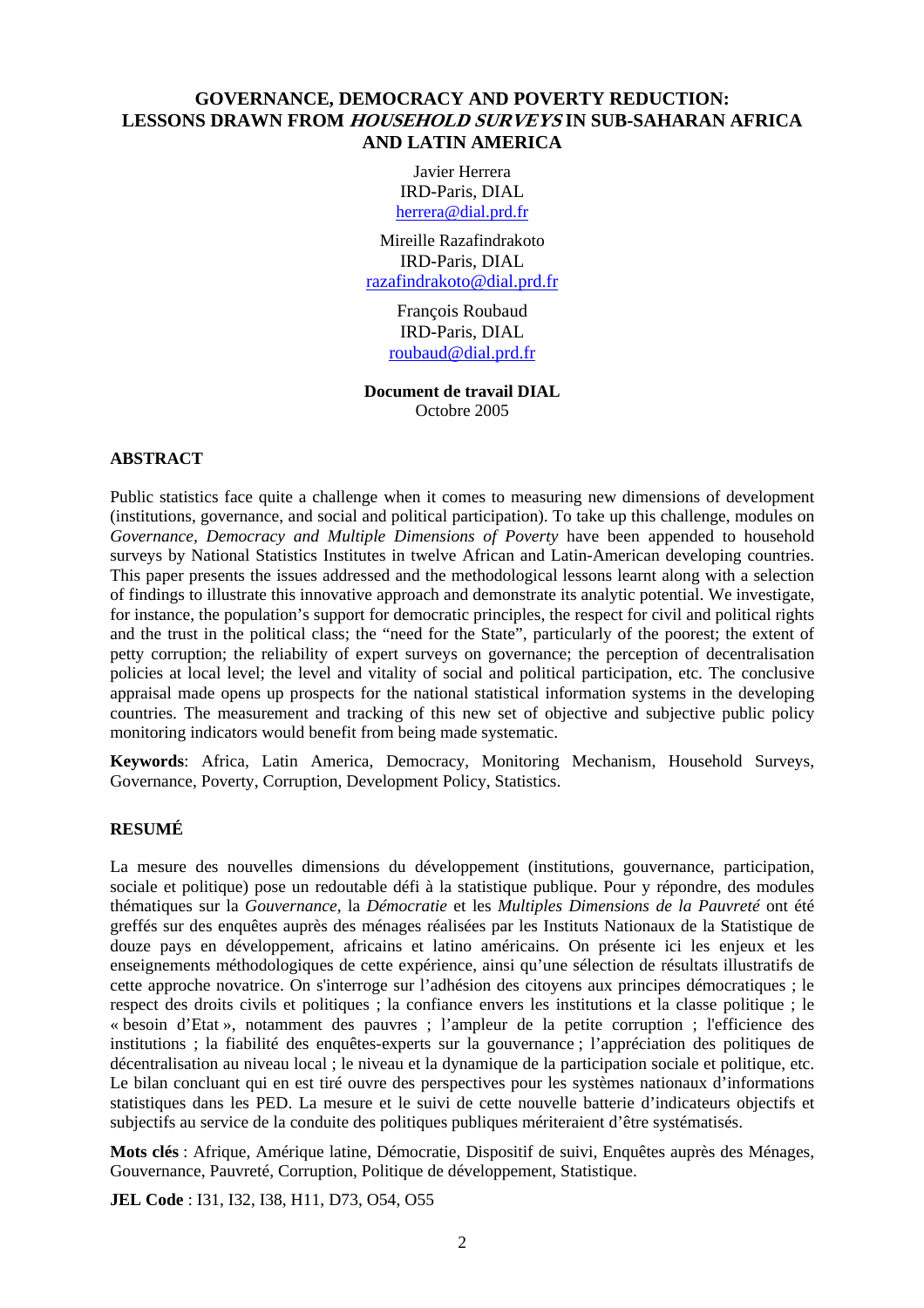# **Contents**

| 1. | MEASURING GOVERNANCE AND DEMOCRACY: WHAT CAN THE                                                     |  |
|----|------------------------------------------------------------------------------------------------------|--|
|    | 1.1. The issues at stake: governance and democracy at the heart of the development policies  5       |  |
|    | 1.2.2. Subject-specific modules appended to the statistical surveys: an alternative approach 8       |  |
| 2. | THE SURVEYS: GENERAL PRESENTATION AND METHODOLOGICAL                                                 |  |
|    |                                                                                                      |  |
|    |                                                                                                      |  |
|    |                                                                                                      |  |
|    |                                                                                                      |  |
|    |                                                                                                      |  |
|    |                                                                                                      |  |
|    | 2.2.2. Comparison with other international initiatives to highlight the mechanism's strong points 24 |  |
| 3. |                                                                                                      |  |
|    |                                                                                                      |  |
|    | 3.1.1. Subjective poverty or the consideration of the different factors influencing the perception   |  |
|    |                                                                                                      |  |
|    |                                                                                                      |  |
|    |                                                                                                      |  |
|    |                                                                                                      |  |
|    |                                                                                                      |  |
|    |                                                                                                      |  |
|    | 3.2.4. Economic exclusion and central government shortcomings limit the exercise of democratic       |  |
|    |                                                                                                      |  |
|    |                                                                                                      |  |
|    |                                                                                                      |  |

# **List of tables**

| Table 1: |                                                                                                       |  |
|----------|-------------------------------------------------------------------------------------------------------|--|
| Table 2: | Comparison of the two methods: Participatory assessments/subject-specific modules grafted             |  |
| Table 3: |                                                                                                       |  |
| Table 4: |                                                                                                       |  |
| Table 5: |                                                                                                       |  |
| Table 6: | <i>Excerpt from the Governance module on institutional efficiency (ENAHO questionnaire – Peru)</i> 19 |  |
| Table 7: | Excerpt from the Governance module on institutional efficiency (ENAHO questionnaire – Peru)  20       |  |
| Table 8: |                                                                                                       |  |
| Table 9: |                                                                                                       |  |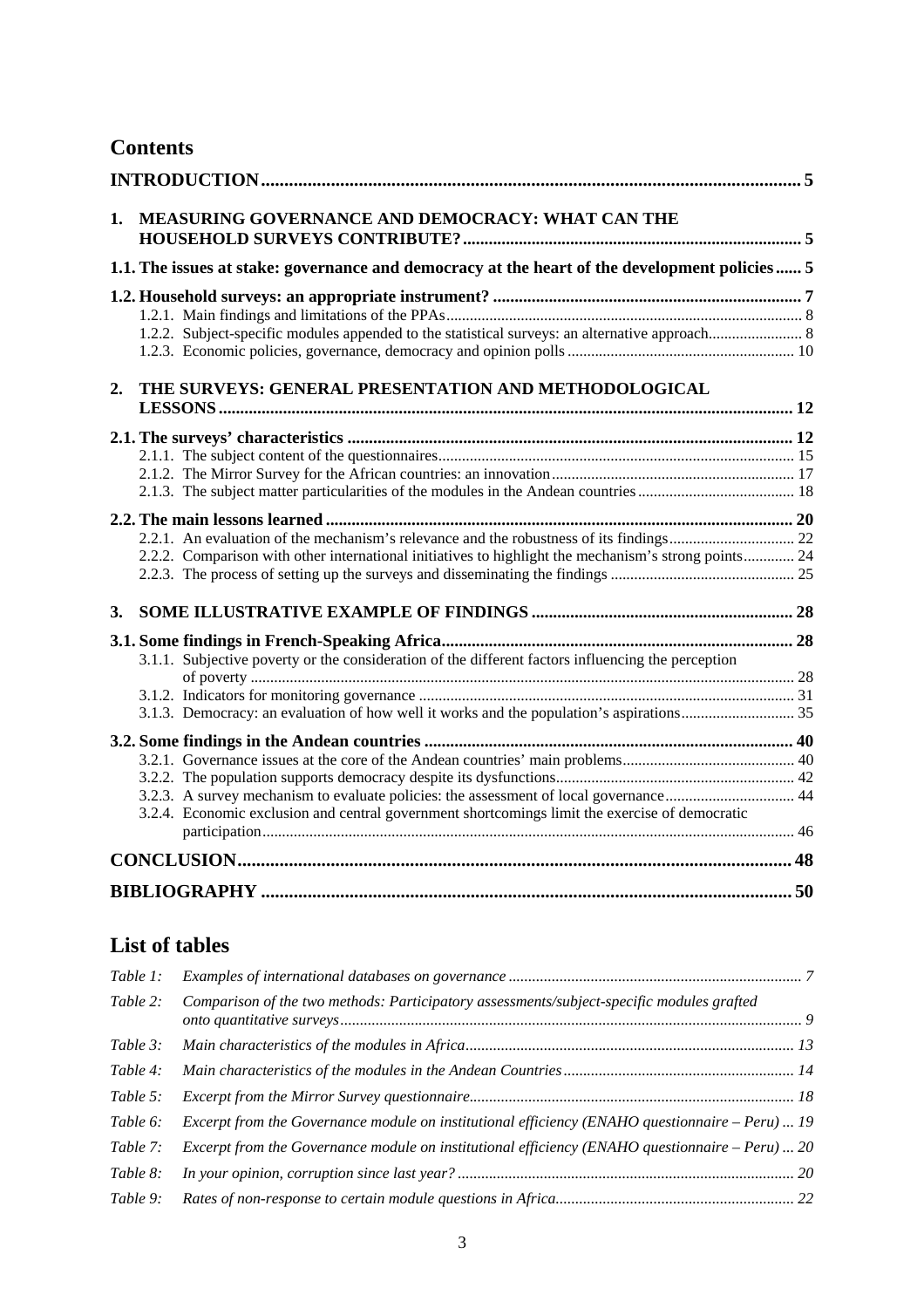| Table 17: Institutional disaggregation allows for better focused anti-corruption policies (Peru) 41    |  |
|--------------------------------------------------------------------------------------------------------|--|
| Table 18: Corruption and poverty in Peru: Are the poor less or more affected by corruption? 41         |  |
| Table 19: Evaluation of local governance in Peru: Do you agree that the decentralisation process would |  |
|                                                                                                        |  |
| List of diagrams                                                                                       |  |

| Diagram 1: Qualitative modules for understanding links between governance, democracy, economic   |  |
|--------------------------------------------------------------------------------------------------|--|
| Diagram 2: The strong points and basic principles of the modules appended to the 1-2-3 Survey 22 |  |

# **List of boxes**

| Box 2: An historical perspective on the implementation process of the monitoring of corruption in |  |
|---------------------------------------------------------------------------------------------------|--|
|                                                                                                   |  |

# **List of figures**

| Figure 1: Rates of non-response to the basic survey and the Governance and Democracy modules in Peru  23  |  |
|-----------------------------------------------------------------------------------------------------------|--|
|                                                                                                           |  |
|                                                                                                           |  |
|                                                                                                           |  |
| Figure 5: Deviations between the real frequency of petty corruption and the experts' perceptions in       |  |
|                                                                                                           |  |
|                                                                                                           |  |
|                                                                                                           |  |
|                                                                                                           |  |
|                                                                                                           |  |
| Figure 11: Relevant insights for poverty/discrimination analysis. Those suffering discrimination have the |  |
| Figure 12: Support for democratic regimes weakens as the perception of corruption increases and           |  |
| Figure 13: Rates of non-voting in the 2002 municipal elections by income quartile (Peru) 47               |  |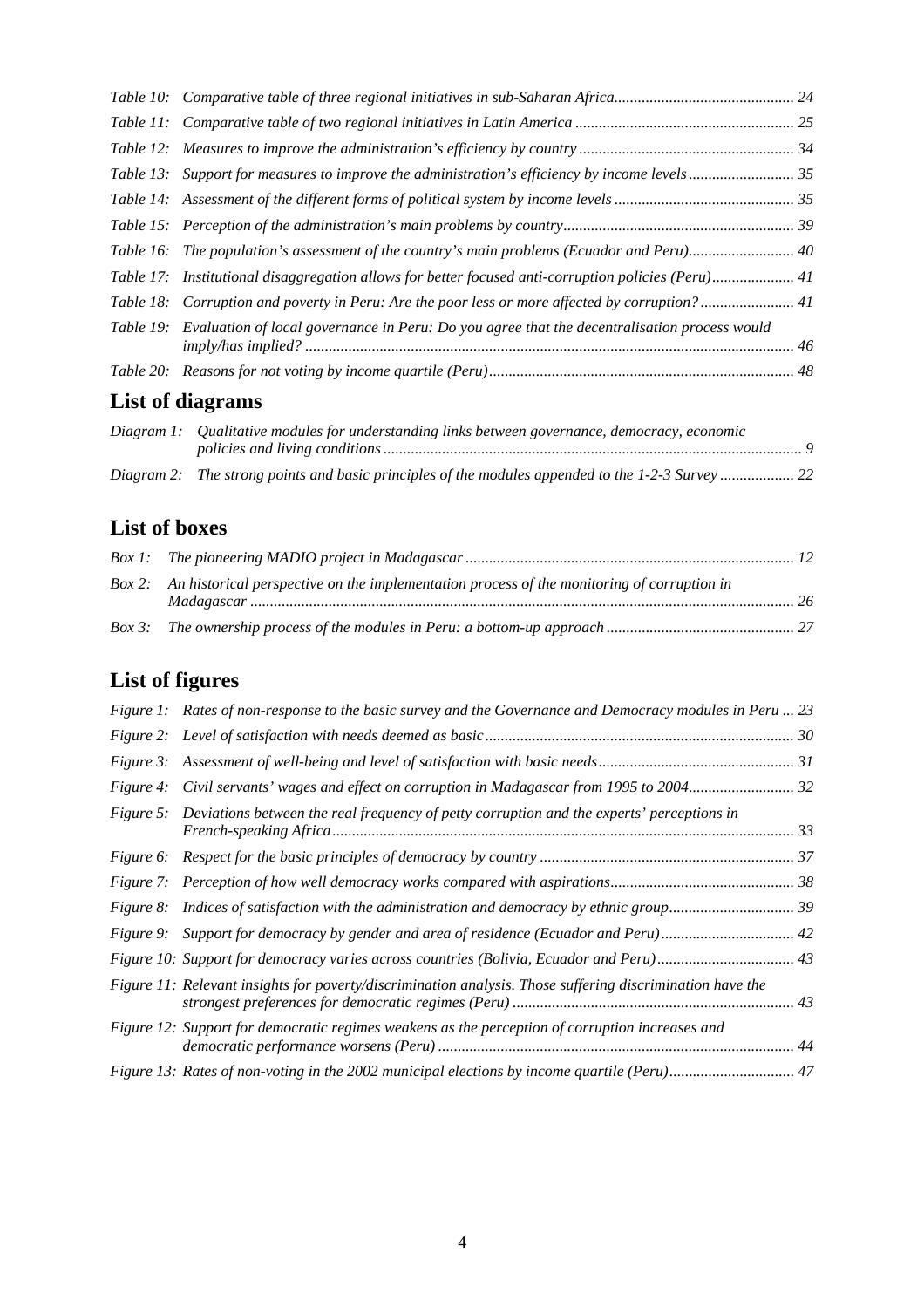#### **INTRODUCTION**

Following the relative failure of structural adjustment policies in the developing countries, there is a growing international consensus today about the importance of both the content of economic policies and the process by which they are implemented, particularly in the light of new international poverty reduction strategies (PRSP and HIPC initiatives). New factors such as governance, ownership and participation are now becoming core elements of development programmes. At the same time, the development research agenda has been extended to take into account the interactions between four major dimensions: growth, distribution (of income and assets), the quality of institutions (especially public institutions) and the type of political system (or, more generally, society's system of values). Current indicators and aggregates therefore endeavour to incorporate these aspects in order to measure and evaluate development strategies.

It was to address this major challenge shared by Metagora that two regional institutions (AFRISTAT and the Secretariat General of the Andean Community) and thirteen National Statistics Institutes (NSIs) in Africa and Latin America decided to work in partnership with DIAL to explore the possibilities of using official household surveys as a tool for measuring and monitoring these new development aspects. The statistical operations were conducted in seven economic capitals in West Africa (Benin, Burkina Faso, Côte d'Ivoire, Mali, Niger, Senegal and Togo), in Madagascar and in four Andean countries (Bolivia, Colombia, Ecuador and Peru) from 2001 to 2005. Three specific modules *('Multiple Dimension of Poverty', 'Governance'* and *'Democracy')* were appended to classic household surveys (the *1-2-3 Survey* in Africa and the main household survey conducted by each NSI in the Latin American countries)*.*

Although still tentative, these initiatives are already producing promising and conclusive findings and methodological lessons. Initial analyses of the surveys are shedding new light on phenomena that had hitherto received little (if any) attention. This paper looks at current African and Latin American experiences to show the usefulness of the household surveys as statistical tools to help develop and monitor indicators of governance and democracy in developing countries. The first section presents the general framework and the issues involved in measuring governance and democracy in the developing countries. The second section concerns the basic mechanism used for the surveys and the main methodological lessons learned. The third section presents a few examples of empirical findings selected to demonstrate the usefulness of such an approach in terms of analysis and policy implications. The last section presents the conclusion and looks at future prospects.

#### **1. MEASURING GOVERNANCE AND DEMOCRACY: WHAT CAN THE HOUSEHOLD SURVEYS CONTRIBUTE?**

#### **1.1. The issues at stake: governance and democracy at the heart of the development policies**

In late 1999, the World Bank and the International Monetary Fund (IMF) launched a joint initiative to place poverty reduction at the heart of development policy. All low income countries wishing to receive financial assistance from one of these two organisations, or debt relief under the HIPC (Heavily Indebted Poor Countries) Initiative, are required to draw up poverty reduction programmes, known as Poverty Reduction Strategy Papers (PRSPs). The PRSP principles have introduced three major innovations, which deserve to be acknowledged as such. The fact that the Bretton Woods Institutions (BWIs) consider poverty reduction rather than structural adjustment to be their main objective is a welcome innovation. Secondly, for the first time the multidimensionality of poverty, beyond its monetary income component, is fully acknowledged (World Bank, 2000a). Thirdly, the adoption of the concept of a participatory process to define and monitor PSRPs could reinforce democracy in countries where the population generally has few ways of making itself heard (Cling, Razafindrakoto and Roubaud, 2003).

With the launch of the PRSPs, the BWIs have made a definite break with past practice. Previously, although national experts helped define policies and these policies were negotiated, poor countries had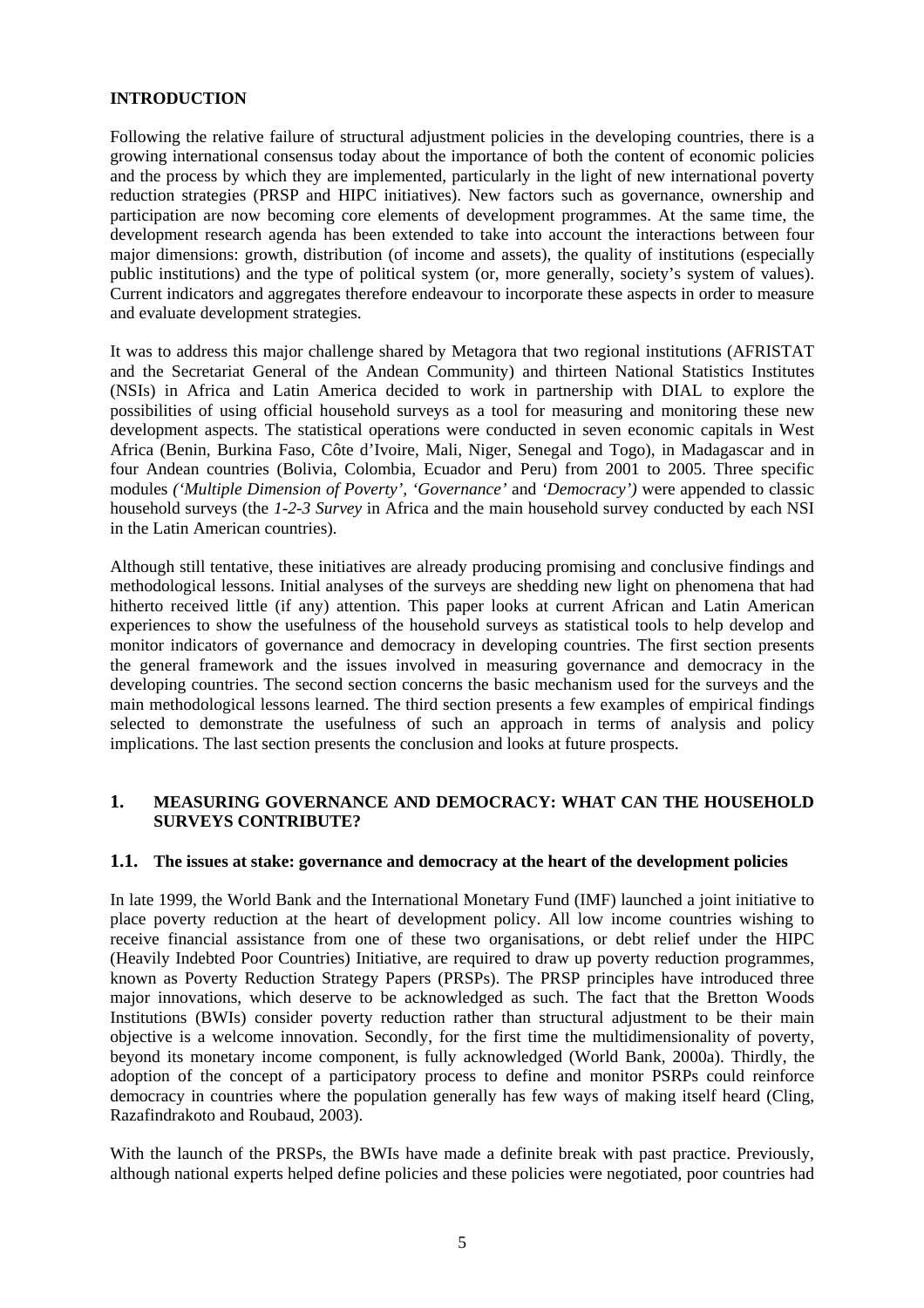very little influence or leeway. It would be an understatement to say that the information available to the public was limited: the majority of documents used during the negotiations were kept confidential.

Almost all the structural adjustment plans have failed in the low-income countries, especially in Africa. This is partly due to social and political obstacles preventing the programmes from being implemented and partly because the projects were ineffective even when they were properly applied. Two underlying shortcomings in the BWI intervention method go a long way towards explaining these failures. Firstly, it was assumed that international experts were best qualified to draft suitable policies for the country concerned, based on the notion of best practices. Secondly, those responsible for the programmes at national level were supposed to be able and willing to implement them efficiently despite the fact that they were considered incompetent, that they were kept at arm's length when the strategies were drawn up, and that they did not necessarily totally believe in them.

Two conditions have been established as a result of the development of the notion of "governance", mooted as one of the key conditions for the success of these policies, and the wind of democratisation with its emphasis on the need to pay more heed to the "voiceless" nationally and internationally. Firstly, more attention should be paid to a country's specific economic, socio-political and institutional context. Secondly, there should be a heightened awareness of how important it is for policies to be actively backed by both governments and the population at large.

As regards strategy implementation, the principle of participation by all of society's stakeholders heralds new ways of conducting national affairs in the future. With its emphasis on the right to information and freedom of speech, participation meets the goal of tackling the exclusion and marginalisation aspects of poverty. Yet this precept could cover much more ground. "Participation" can only really make a difference if it helps right dysfunctions in the workings of democracy in poor countries. It should therefore strengthen the capacities and powers of intermediate bodies (the media, trade unions, associations, etc.) in the drafting, monitoring, supervision, evaluation and revision of policies. Seen from this angle, information - especially its educational aspect – becomes critically important. It makes public choices and the management of affairs of State more open, whilst allowing the different stakeholders to put pressure on and even penalise the State if it fails. In short, the challenge is to ensure that the principle of accountability takes root, making the State responsible to its citizens for its actions.

The concept of a participatory process, which presupposes the active involvement of all society's stakeholders in the drafting, monitoring and implementation of poverty reduction strategies, should first of all enhance the debate and help devise a more appropriate strategy that meets real social needs. This approach, known as "*empowerment*", is intended to give the general public, and the poor in particular, a chance to influence policies that affect their living conditions by improving the definition and consideration of their problems and expectations.

For all these reasons, then, the notions of "good governance" and democracy are now pointed out as decisive factors for the success of economic policies and, more generally, for explaining national development levels. They are more than just instrumental (democracy contributes to good governance, which itself promotes growth and curbs inequality). They are constituent elements of the population's well-being (UNDP, 2002). For example, respect for individual freedoms (political freedom, freedom of speech, etc.) may be deemed an intrinsic element of development. By the same token, a respectable administration boosts the general feeling of justice by reducing discriminatory practices (e.g. by reducing corruption).

The new World Development Report (World Bank, 2005), with its focus on equity and development, provides additional arguments for promoting these aspects. The contention is as follows. Although there could be a clash between equity and efficiency in the short run, these two factors are complementary in the medium and long run. Development trajectories are largely conditioned by the institutions, which are themselves shaped by the distribution of power in the different societies. For example, history has shown that the economic institutions that tend to develop and take root in countries where power is in the hands of a small elite are not conducive to development. Conversely, greater political equality, wherein democracy is a catalyst, improves the quality of institutions by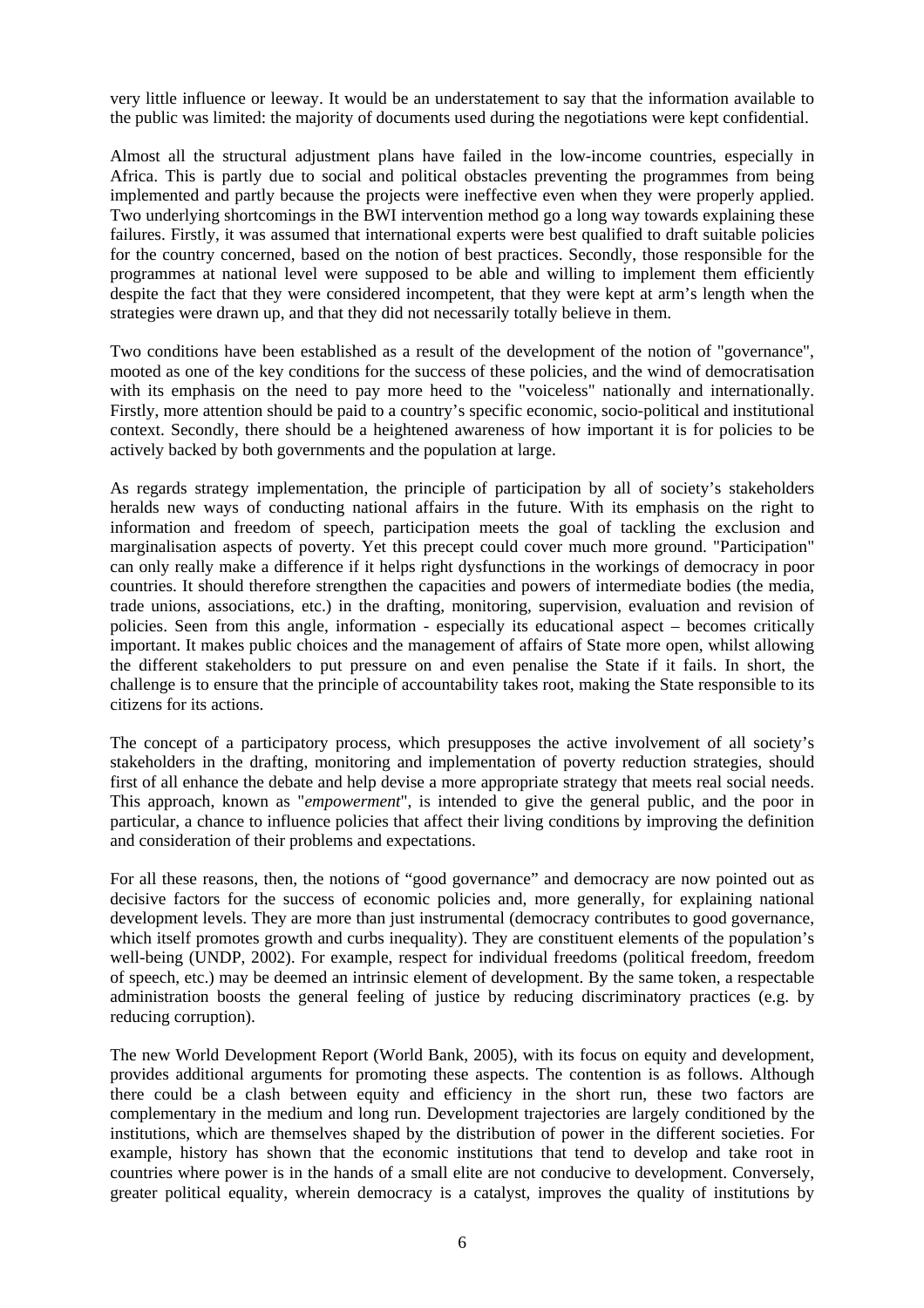extending the range of social groups that can actively contribute to the political, social and economic spheres. This consequently improves the prospects for prosperity. By acknowledging for the first time that political processes and institutions are behind virtuous development circles, the report makes *empowerment* policies one of the two pillars (along with reducing market imperfections) for both poverty reduction strategies and strategies to promote equal opportunities nationally and internationally.

Lastly, a new demand for public policy monitoring and assessment indicators has been created by the consideration of governance and democracy issues in development policies, and especially in poverty reduction strategies, and the acknowledgement of the crucial role played by the political economy as a factor for successful reforms. The implementation and quantification of these new policies' key words – *accountability*, *ownership*, *participation*, *voicing* and *empowerment* – pose a formidable challenge to the public statistics system, hitherto poorly equipped to meet it.

The legitimacy of this new statistical focus is all the greater since, in addition to the "institutional" demand generated by the development policies, the academic world and especially the field of economics is showing an interest in it. With the turnaround in players (microfoundations of macroeconomics), new prospects have opened up in growth economics in the last ten years. A considerable number of studies have endeavoured to overcome the limits of the traditional approach by introducing, in addition to the classic production factors (capital and labour) and technological change, new variables to explain long-run development paths (ethno-linguistic fractionalisation, religious diversity, the "quality" of the institutions, the origin of law, legal and political regimes, geographic location, cultural factors, etc.; for a review of the literature in this field, see Feng, 2003; Razafindrakoto and Roubaud, 2005a). This revival of what, to coin Srinivasan (2001), could be called a real growth econometrics "industry" is fuelled by a proliferation of new international databases. Table 1 gives an idea of some of the main sources in this field (see Sudders and Nahem, 2004, for a more comprehensive presentation).

| Indicator/database                                                                                                                                              | <b>Institution</b>                                                                  |  |  |
|-----------------------------------------------------------------------------------------------------------------------------------------------------------------|-------------------------------------------------------------------------------------|--|--|
| Governance                                                                                                                                                      |                                                                                     |  |  |
| - CPIA (Country Policy and Institutional Assessment)                                                                                                            | World Bank                                                                          |  |  |
| Governance Matters I-IV (Voice and accountability,<br>Political stability, Government effectiveness, Regulatory<br>quality, Rule of law, Control of corruption) | Kaufmann, Kraay, Mastruzzi/World Bank                                               |  |  |
| - ICRG (International Country Risk Guide)                                                                                                                       | <b>Political Risk Services Group</b>                                                |  |  |
| - IEF (Index of Economic Freedom)                                                                                                                               | The Heritage Foundation                                                             |  |  |
| - IPC (Perception Corruption Index)                                                                                                                             | Transparency International                                                          |  |  |
| Democracy                                                                                                                                                       |                                                                                     |  |  |
| - Political rights, Civil liberties, Freedom Status                                                                                                             | Gastil/Freedom House                                                                |  |  |
| - Polity I-IV (Polity's institutionalized-democracy index)                                                                                                      | Gurr/University of Maryland (CIDCM)                                                 |  |  |
| - Bollen's Index (Bollen's liberal-democracy Index)                                                                                                             | Bollen/University of North Carolina/(ICPSR)                                         |  |  |
| <b>Other indicators</b>                                                                                                                                         |                                                                                     |  |  |
| - ELF (Ethno-linguistic Fractionalization)                                                                                                                      | Roeder/Dept. Political Science, University of California, San Diego                 |  |  |
| - World Values Survey (Trust, well-being, etc.)                                                                                                                 | Inglehart/WVS Association, Institute for Social Research, University of<br>Michigan |  |  |

#### **Table 1: Examples of international databases on governance**

#### **1.2. Household surveys: an appropriate instrument?**

The approach based on qualitative and participatory methods, referred to nowadays generically as PAs (*Participatory Assessments*), was first developed in the mid-1990s, particularly in the field of poverty with *Participatory Poverty Assessments* (PPAs). Its main objective is to take account of the views of society's different players, especially the poor. It is based on two underlying principles. Firstly, recognition of the fact that the poor are poverty "experts" and are in the best position to define the nature of the phenomenon, its origins and how to escape it. Secondly, recognition that poverty has many facets that may be hard to cover in traditional quantitative surveys and cannot be reduced to the usual lone monetary criterion. The general participatory approach entails more than just collecting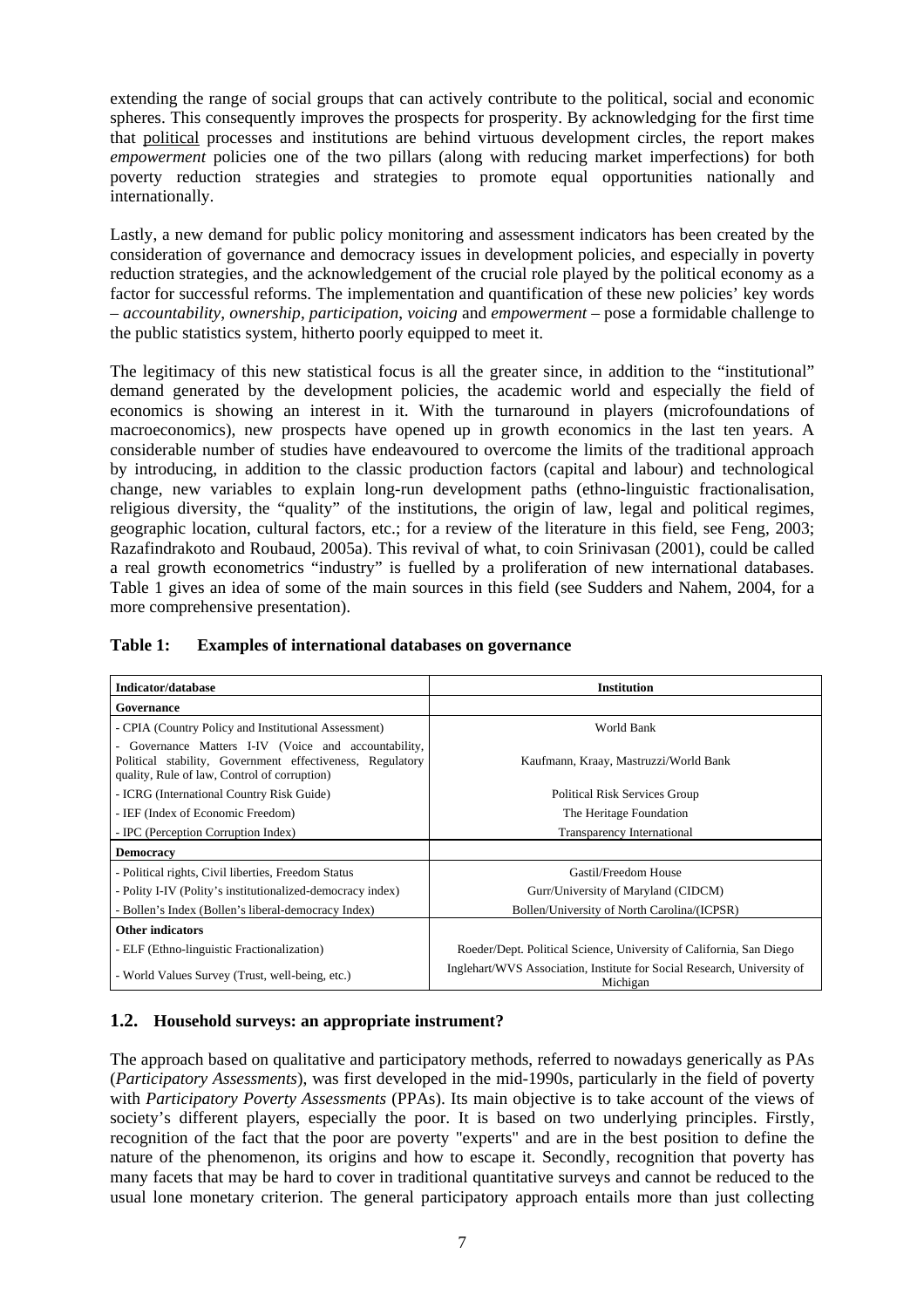data. It is designed to involve the different key players, especially representatives of the poor, in the process of monitoring the policies implemented.

PPAs have been introduced in many countries (around sixty), largely at the instigation of the World Bank. They are based on sociological and anthropological surveys using various techniques such as open and semi-directive, individual and focus group interviews, visual methods (tables and diagrams) and observations (World Bank, 2002). The participatory assessments have been used for a vast consultation programme (*Consultations with the Poor*) initiated by the World Bank to give the poor a hearing (Narayan *et al.*, 2000; Narayan *et al.*, 2000). The objective is to obtain their views on four particular themes:

- Perceptions of poverty (definition of the concept, causes and difficulties encountered);
- The main problems and priorities involved in drafting policies;
- Their experiences with the various institutions (local and outside the community);
- Gender inequality, both within the household and the community.
- 1.2.1. Main findings and limitations of the PPAs

The PPAs' main findings are twofold. Firstly, this approach has provided greater insight into poverty. In particular, it has shed light on its many aspects. In addition to the traditional aspects associated with income and consumption levels and access to education and health, the analyses reveal other aspects such as vulnerability and insecurity, exclusion and the inability of the poor to influence the socioeconomic factors that determine their standard of living (*powerlessness*), and a lack of dignity and self-respect. Secondly, from the policy point of view, the basis for reform is broader and firmer. Participatory methods have triggered a dialogue, which promotes policy ownership by involving the various stakeholders.

However, this approach has its limitations. The first is that the data collected are over-descriptive and not very helpful for decision-making. Decision-makers more often than not require quantitative data to help with policy-making. Yet there are many different perceptions, which highlight conflicts of interest. The question also has to be asked as to whether the views expressed in the surveys are representative of those of the poor population as a whole - the *voiceless.* Furthermore, the direct impact of participatory assessments may be limited, especially in the short term. Yet the methods generate huge expectations among those involved, who consider their (time-consuming) involvement to be an investment. Disappointment due to over-optimism can then quickly demotivate the population, bringing into question the continuity of the participatory process. Finally, those using participatory approaches are generally not very interested in follow-up work and assessing reforms once they have been implemented.

1.2.2. Subject-specific modules appended to the statistical surveys: an alternative approach

PPAs designed to give the "poor a voice" using qualitative and participatory methods have clearly improved the information available on poverty. But one particular question needs to be asked: how far can we go on this track? This approach leaves unsolved the problem of converting findings into information that can be used to implement specific policies at national level.

An alternative and/or complementary approach may be proposed, which meets the need to gather representative opinions and could consequently solve the problem of having to make a trade-off between the many different points of view. This approach is to graft modules in the form of opinion polls onto classic periodic quantitative surveys - preferably relatively "light" surveys. These opinion polls relate to topics that vary from year to year. The qualitative questions put by the participatory approaches are thus standardised within these modules. People (including the poor) are asked how they perceive poverty (definition and causes), what their problems and requirements are, what they think about the policies already implemented and how they would devise appropriate strategies to meet their expectations.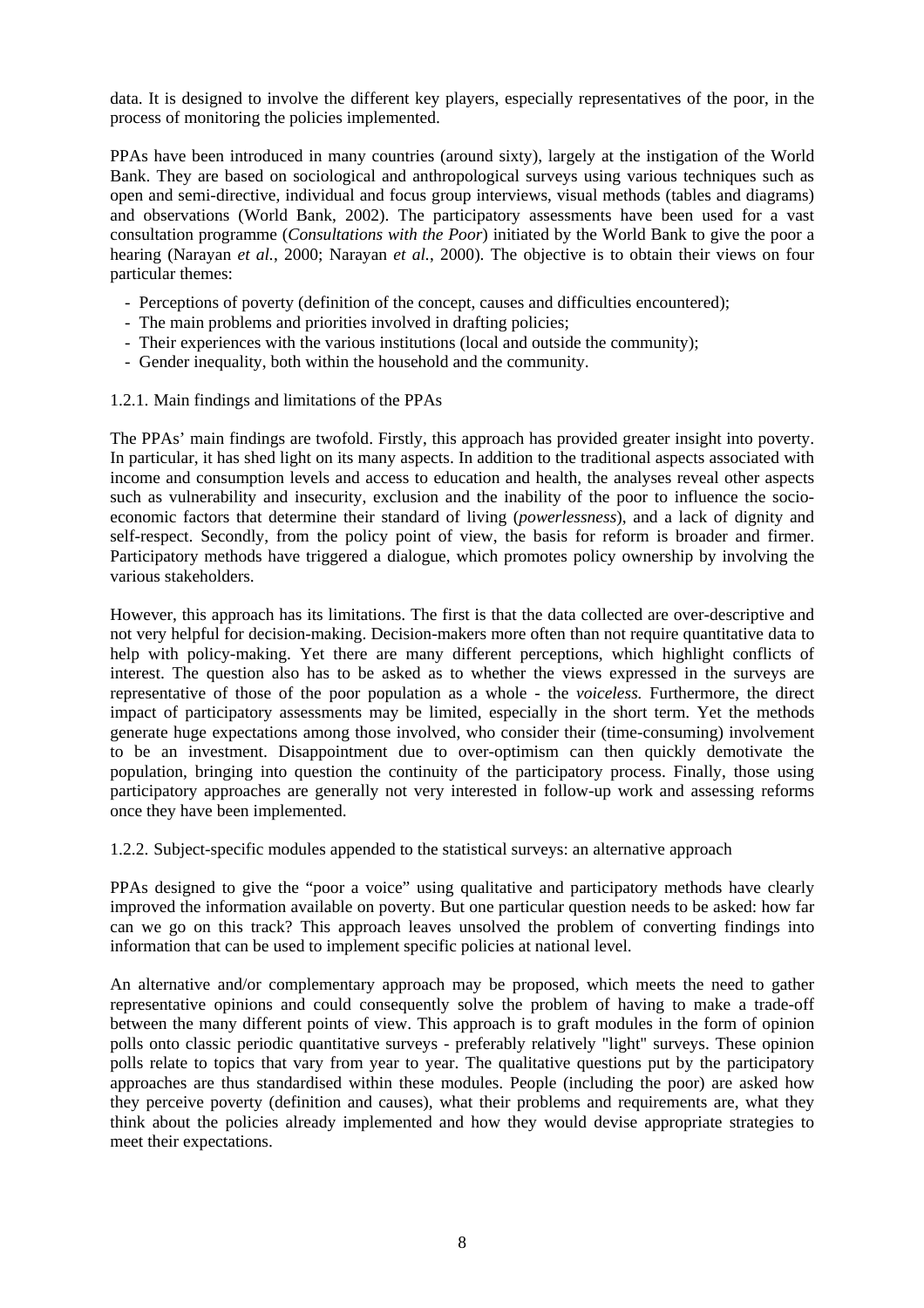#### **Diagram 1: Qualitative modules for understanding links between governance, democracy, economic policies and living conditions**



In addition to this approach, subject-specific modules can be included to cover the households' cultural, social and political environment. Paradoxically, there is virtually no information available on these subjects in the developing countries, especially Africa, even though many analysts stress social, cultural and political factors as determining the way in which African societies operate.

This approach has the advantage of collecting both *objective data* on the situation of households and individuals (based on the socio-economic part of the survey: income/consumption levels, housing conditions, etc.) and *subjective data* on the survey respondents' perceptions and evaluations (degree of satisfaction with their living conditions, their difficulties and needs, and their opinions regarding policies and how the institutions are run; Table 2). Since the surveys are representative, the subjective data are quantifiable: the share of the population with a given point of view can be measured. Opinions can also be analysed in terms of the characteristics of the individuals concerned. Lastly, the behaviour and opinions of the poor can be compared with the rest of the population when the survey is linked to a classic living conditions assessment for households as a whole, thus shedding light on the poverty reduction strategies.

| Table 2: | Comparison of the two methods: Participatory assessments/subject-specific modules |
|----------|-----------------------------------------------------------------------------------|
|          | grafted onto quantitative surveys                                                 |

|                                                                  | Participatory methods (PPAs)                                                                                                                      | traditional<br>Subject-specific modules<br>grafted<br>onto<br>quantitative surveys                                                                                                                                                                                                             |  |  |
|------------------------------------------------------------------|---------------------------------------------------------------------------------------------------------------------------------------------------|------------------------------------------------------------------------------------------------------------------------------------------------------------------------------------------------------------------------------------------------------------------------------------------------|--|--|
| Method:                                                          | A basket of tools                                                                                                                                 | Standardised method                                                                                                                                                                                                                                                                            |  |  |
| <b>Main tool</b>                                                 | Semi-structured interview                                                                                                                         | Formalised questionnaire                                                                                                                                                                                                                                                                       |  |  |
| Cost                                                             | Moderate or low (depending on the objective and<br>the extent of geographical coverage)                                                           | High or moderate, but very low marginal cost if the<br>quantitative survey has already been planned                                                                                                                                                                                            |  |  |
| Form of participation                                            | Active participation through open discussions and<br>situation analysis                                                                           | Consulting the general public on its views<br>Survey: passing on the voice of the excluded                                                                                                                                                                                                     |  |  |
| Sample                                                           | Small or medium-sized (targeting the poor) but not<br>very representative                                                                         | Large sample representative of all population categories                                                                                                                                                                                                                                       |  |  |
| <b>Type of information</b><br>collected<br>$\rightarrow$ Results | Qualitative and descriptive information<br>(hard to quantify)<br>Detailed knowledge of the situation of the<br>→<br>poor and their points of view | Information that is both quantitative and qualitative,<br>quantifiable<br>(in-depth statistical analysis possible)<br>Broader diagnosis of the situation of the poor (in<br>→<br>relation to others); classification of priorities and<br>opinions according to their weight in the population |  |  |
| <b>Main limitations</b>                                          | Many different situations and points of view<br>→<br>Information not very helpful for decision-<br>making                                         | Since the questions are predetermined:<br>Need for prior knowledge of the situation of the poor,<br>$\rightarrow$<br>imposing outside viewpoints<br>avoid<br>and<br>to<br>overlooking what may be crucial factors<br>and<br>questions                                                          |  |  |

Thus, at a time when public policies are starting to focus on the concept of *empowerment*, sociopolitical surveys are helping to give a voice to social groups traditionally on the fringes of the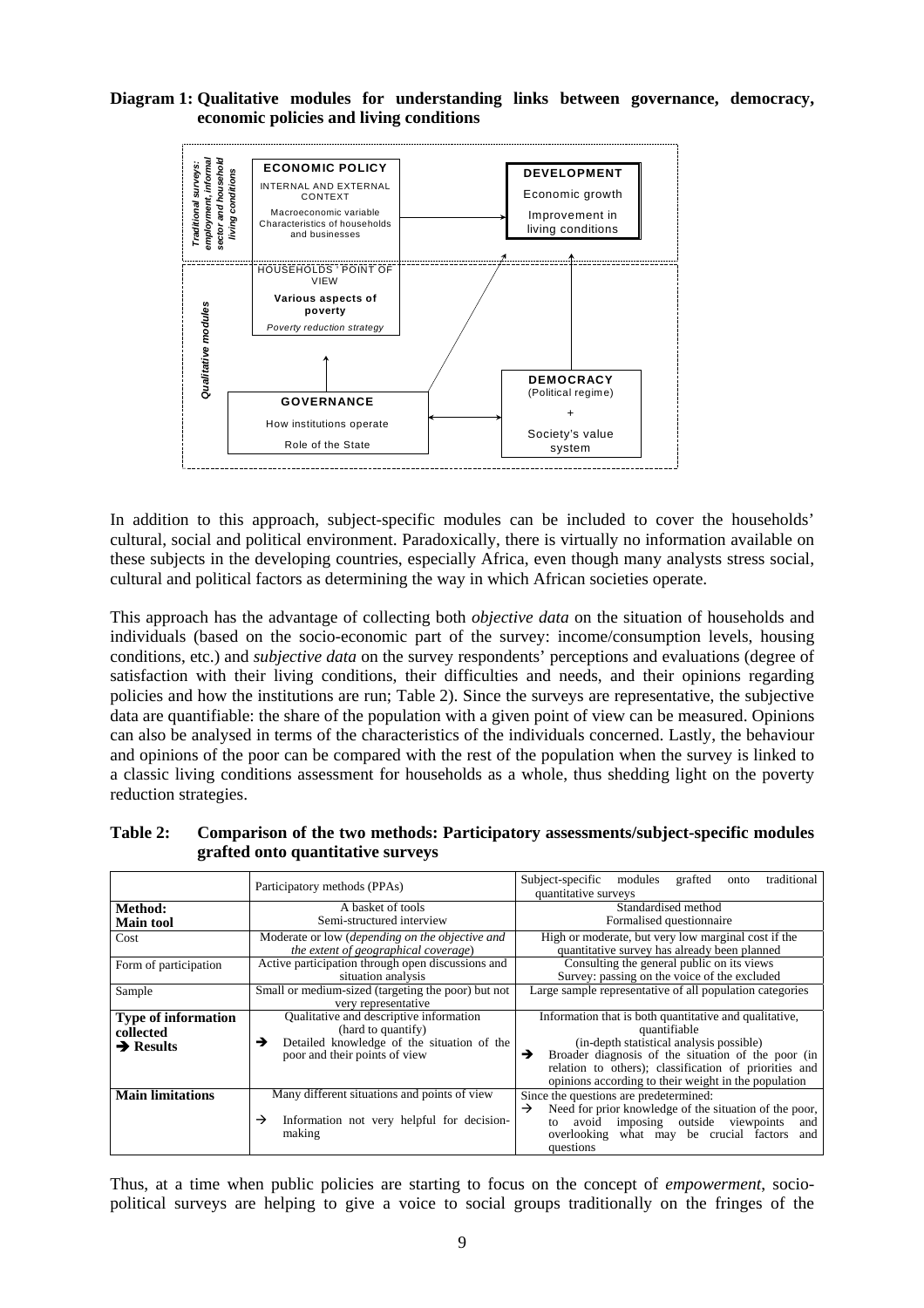decision-making process and boost their bargaining power. This contribution is proving to be all the more important in that, in the poorest countries where intermediate civil society institutions are in their infancy if they exist at all, such surveys, along with elections, are the only way in which the *voiceless* can make themselves heard by the authorities.

#### 1.2.3. Economic policies, governance, democracy and opinion polls

Subject-specific modules incorporated into representative household surveys may be an original poverty analysis tool largely underused in the developing countries, but they pave the way for a wide range of applications of more general scope. The wave of democratisation worldwide, and especially in sub-Saharan Africa, has made the widespread use of opinion polls possible and indeed necessary as a source of information and policy guidance, alongside the traditional instrument of economic statistics. On the one hand, the setting up of democratic regimes has removed the political obstacles (censorship) that ruled out such polls, and on the other, the very fact that democracy exists implies that everyone can have access to information, and as much of it as possible. Hence it is only natural that modern communication technologies should be made available for use by the general public and its representatives, faced as they are with numerous problems making collective choices, to report on the different sensitivities and how they are evolving and hence inform the public debate. We have elsewhere discussed the usefulness of such an approach for electoral sociology and socio-political surveys (Razafindrakoto and Roubaud, 2003a; Roubaud, 2003a et 2003b). Yet there are infinite possibilities, as the proliferation of surveys and diversity of subjects addressed in the developed countries show. Similarly, while it is the poor in whom we are interested here, society can be split up in a wide variety of ways: women, young people, civil servants, etc.

Paradoxically, the young democracies in the South have not yet taken full advantage of this amazing opportunity. There are several reasons for this lag, which is relative given the infancy of the democratic process. The lack of financial resources is largely to blame. In sub-Saharan Africa, public statistics and research institutes have borne the brunt of the budgetary crisis and are dying off (Afristat, 1998), while the lack of solvent demand is inhibiting the development of the private sector (opinion research institutes and marketing departments). In addition to this financial constraint, there is a lack of skilled human resources able to provide expertise in both sampling techniques and the handling of socio-economic and political issues. Even in the field of research, there are very few sociologists and political scientists who are both African specialists and experts in the use of quantitative analysis instruments. Finally, mention should be made of the official statistical information systems, which have always measured "hard" economic variables (growth, inflation, unemployment, etc.) in preference to socio-political and subjective indicators: electoral choices, preferences, opinions and values. The World Bank economists, who played a key role in defining policies and monitoring systems in Africa, bear some responsibility for this bias. However, even within this institution, this view is beginning to be called into question, with an increasing amount of work being done on the "quality of growth" (World Bank, 2000b), showing that the economic trajectory of developing countries depends just as much on factors hitherto considered as "extraeconomic": democracy, governance, ownership, etc. A whole series of new databases has thus come into use (indices showing perceptions of corruption, civic and political freedom, ethno-linguistic "fractionalisation", etc.) along with new generations of household surveys such as the Core Welfare Indicators Questionnaires (CWIQ surveys).

Although the merits of this type of survey are not in doubt, there is a question mark over which institution should be responsible for them. In the developed countries, they are generally conducted by private opinion research institutes, but many of them are financed from public funds and conducted by governments or scientific research organisations. In France, for example, short-term household surveys are carried out by INSEE and CREDOC, and political surveys by CEVIPOF (1978, 1985, 1995, 1997, etc.). At European and international level, there are the long-term monitoring systems such as the Euro-barometers, opinion polls conducted in the European Union countries every year since 1970, the Political Action Surveys and the World Values Surveys. The latter have already published four successive editions (1981, 1990, 1995 and 1999-2001), extending the geographical coverage from 22 countries for the first wave to 43 for the second and 65 for the most recent wave (Inglehart, 1997, Inglehart and Welzel, 2005).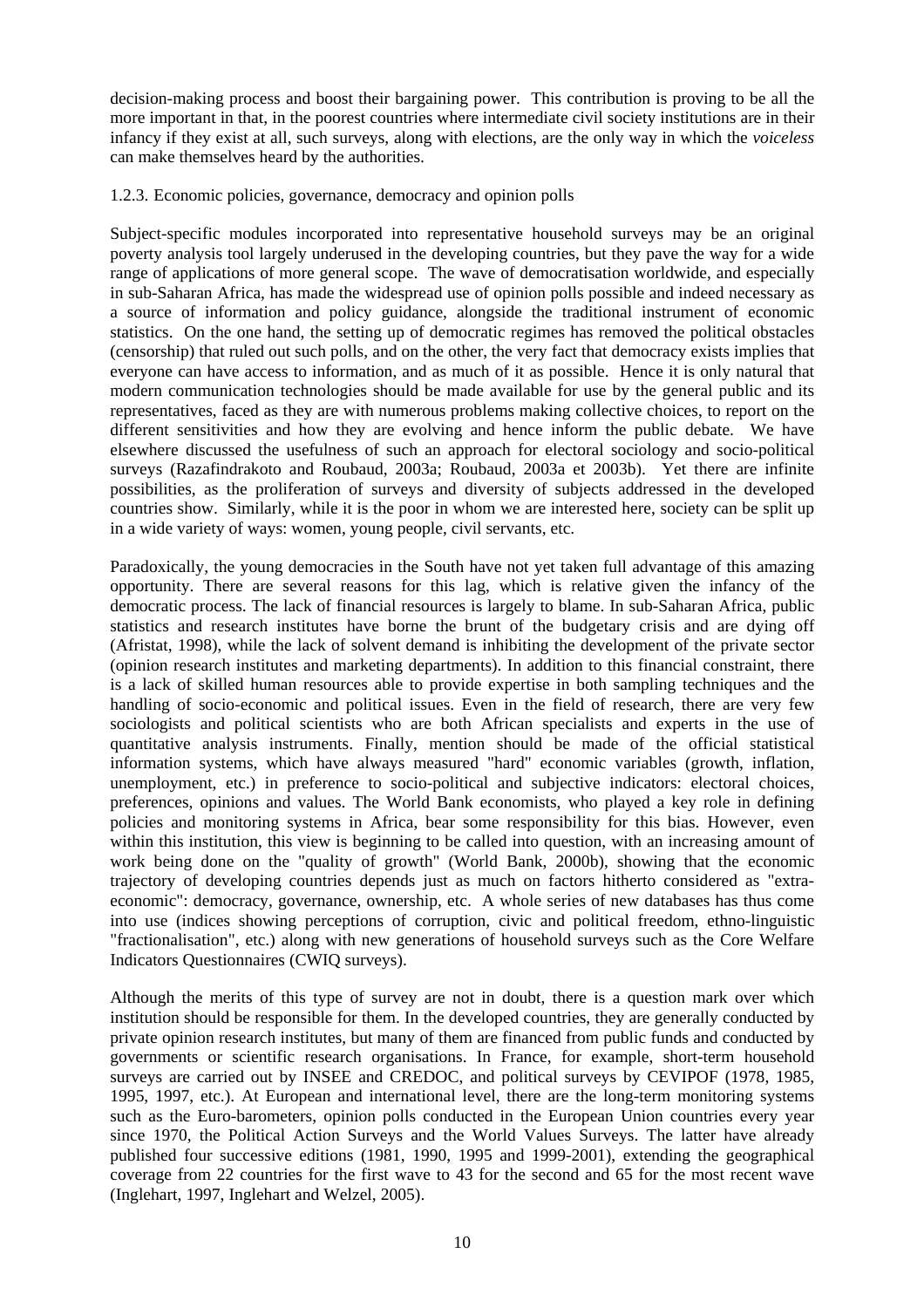As already mentioned, in the poorest developing countries, especially in Africa, organisations of this kind do not perform this task. In most countries, they are non-existent, and where they do exist, human and financial resources are often too limited for this kind of operation to be possible. There are therefore at least three reasons for considering that the National Statistics Institute (NSI) is the best candidate for conducting such surveys. Firstly, the NSI generally has the key technical expertise in household surveys. Secondly, these surveys often serve a genuine public service mission and hence require public funds. Thirdly, the strong potential demand for these surveys is a powerful lever that could help reinstate the social function of the NSIs, which has unfortunately fallen into disrepute in many cases. Madagascar is a good example of the relevance of this choice. A balance can and must be found between information overkill in the developed countries (the findings of some 800 polls were disseminated in France alone in 1991, not counting the plethora of unpublished polls for private use) and the virtual non-existence of such figures in poor countries.

At the end of the day, whatever reservations one may have about opinion polls (the effect of preconditioning, the artificial construction if not manipulation of public opinion, etc.: Bourdieu, 1980; Champagne, 1990; Meynaud and Duclos, 1996; Blondiaux, 1998), they have more to do with the misuse of such polls ("naïve" and simplified reading, biased interpretations, giving in to the dictates of commerce), than with their intrinsic legitimacy as an information tool. If the necessary precautions are taken when they are used - technical and ethical precautions, as should be taken with any scientific approach - they represent an essential element of knowledge about democratic societies and their smooth running<sup>1</sup>. Systematically banned under totalitarian regimes, opinion polls are a product of democratic society (Cayrol, 2000).

Participatory processes provide the conceptual framework and confer legitimacy on the part played by society at large in strengthening governance and democracy in developing countries. The present weakness of civil society organisations in the three areas of representativeness, legitimacy and capacity leads us to cast a critical eye over experiments currently being carried out in the field. If any progress is to be made, action is needed simultaneously on two fronts:

- Strengthening the "intermediate bodies" able to pass on people's aspirations and act as a counterweight. We have to fill the yawning gap between the State, the political elite, the allpowerful *big men* and the *little men* acting alone. This is the stance taken by numerous donors who support institutional structures such as associations of water users and rural producers, mutual savings and loan associations, trade unions and human rights leagues, and election-monitoring groups. By its very nature, this is a long-term process;
- Strengthening the accountability, or democratic responsibility, of governments whilst helping the general public to make their preferences and choices known (voicing and empowerment) by means of household surveys and opinion polls. It is this method, which is largely overlooked and yet much easier to put into effect, that we shall explore here.

These two complementary fronts interact positively with one another. The survey findings provide the civil society organisations (CSOs) with an excellent foundation to underpin their demands (*advocacy*) and increase their legitimacy and also serve as an instrument for informed dialogue with the official bodies. In return, the CSOs can encourage the ownership and sustainability of the surveys by expressing a strong social demand for them and taking part in their design, tracking and dissemination (user committees; see Box 3).

l

<sup>1</sup> A. Lancelot (1984) identified at least four ways in which opinion polls can underpin democracy: the selection of governing bodies (choice of candidates and elected representatives), monitoring (providing constantly updated information on the general public's reaction), respect for the rights of the opposition (when all levels of power are held by the same party, they reflect the diversity a proportional system would provide) and support for the culture of freedom (the pluralism and information dissemination without which democracy is simply a meaningless expression).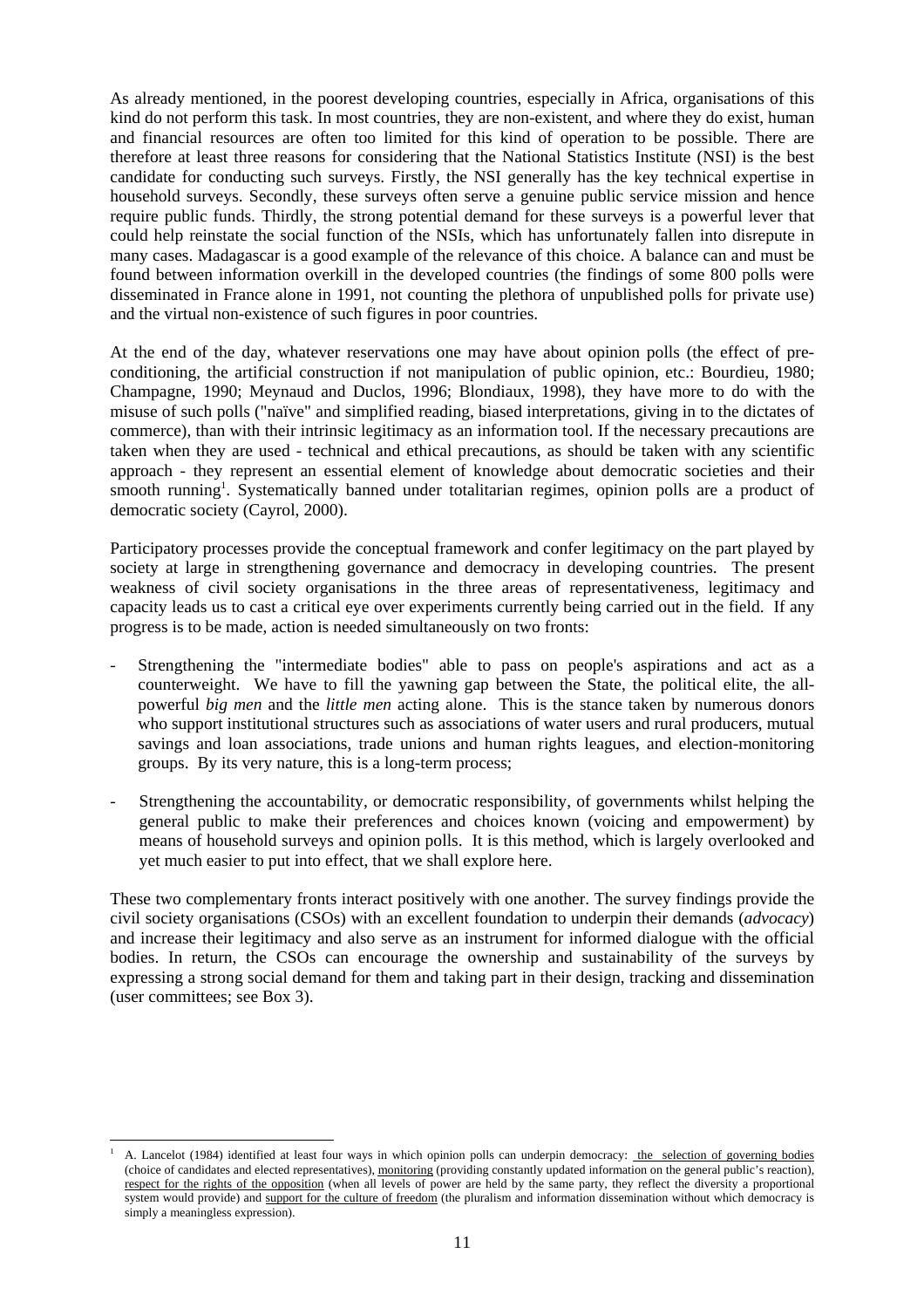#### **2. THE SURVEYS: GENERAL PRESENTATION AND METHODOLOGICAL LESSONS**

This section presents the main characteristics and particularities of the survey system used (sampling and subject coverage) as well as the initial methodological lessons drawn from this experiment.

## **2.1. The surveys' characteristics**

Based on the experience acquired by the MADIO project in Madagascar since 1995 – a project that has tested and improved the survey system by identifying the most relevant questions – three specific modules (*Multiple Dimensions of Poverty*, *Governance* and *Democracy*) were developed and appended to the *1-2-3 Survey* on employment, the informal sector and poverty (Box 1). The survey was conducted in seven WAEMU economic capitals (Benin, Burkina Faso, Côte d'Ivoire, Mali, Niger, Senegal and Togo) and in Madagascar from 2001 to 2004 (Razafindrakoto and Roubaud, 2005b). The experiment was also applied in four Andean countries (Bolivia, Colombia, Ecuador and Peru) from 2002 to 2005. In Latin America, the modules were grafted onto the main household survey conducted by each NSI as part of the official statistics system. The surveys covered a representative sample of over 35,000 adults accounting for 21,000 households in the eight African cities. Over 50,000 people were interviewed in the four Latin American countries, with a national and regional level of statistical inference.

The success of the operations from both a methodological point of view (governance and democracy can be measured reliably) and analytic standpoint (the findings can be used to inform public policies) prompted an ownership process with two countries deciding to permanently incorporate this type of survey into their national statistical information system. INSTAT in Madagascar now carries out the survey annually while the INEI in Peru conducts the operation on an ongoing basis using own resources to assess the temporal dynamics (monthly, quarterly and annual) of the indicators studied. Other countries such as Benin and Côte d'Ivoire are also considering conducting the surveys on a regular basis.

**Box 1: The pioneering MADIO project in Madagascar** 

The method of introducing subject-specific modules into representative household surveys was applied in the Madagascan capital starting in 1995, when they were appended to the *1-2-3 Surveys* conducted by the MADIO project within the Madagascan NSI (INSTAT). The surveys retained a certain number of common questions

- while addressing different subjects, which varied from year to year:<br>- The inhabitants of Antananarivo and economic policy (phase 3, consumer survey, 1995);
	- The educational policy and structural adjustment (phase 1, Labour Force Survey (LFS), 1996); Elections, political parties, ethnic groups and religion (phase 1, LFS, 1997);
	-
	- The reform of the administration, privatisation and corruption (phase 1, LFS, 1998);
	- Poverty via subjective household assessments (phase 3, consumption survey, 1998);
	- The management of savings and the use of the banking system (phase 3, consumption survey, 1998);
	- The single tax and real property tax (phase 1, LFS, 1999); Economic growth (phase 1, LFS, 1999);
	-
	- The different dimensions of poverty, violence and exclusion (phase 1, LFS, 2000, 2001);
	- The impact of the crisis (phase 1, LFS, 2002-2003);
	- The different dimensions of poverty, governance and democracy (2003, 2004 and 2005).

This approach was also applied by the *Rural Observatories*, an innovative survey design set up by MADIO to analyse and monitor the rural areas. Different issues were addressed: - The impact of the liberalisation reforms (1995);

- 
- The respective roles of men and women (1997);<br>- The education strategies (1998);<br>- Subjective poverty and social capital (1999).
- 
- Subjective poverty and social capital (1999).

This approach was not just limited to the household surveys. It was also systematically incorporated into the business surveys (EAI or Annual Survey of Industry). The main focuses of the subject-specific modules were: businessmen and the economic policy (1995, 1996 and 1999); taxation (1997); central government reform, privatisation and international trade openness (1998).

Lastly, drawing on the experience gained by MADIO, this approach was extended beyond the project in two forms. Firstly, the module on subjective poverty was inserted into INSTAT's national household survey (EPM) in 2001 (Lokshin, Umapathi and Stefano Paternostro, 2004). Secondly, at the request of the European Union, a specific national survey also conducted by INSTAT (INSTAT, 2004) addressed the subject of economic and political reforms. The incorporation of Madagascar into the *Afrobarometer* network and the 2005 survey were also part of this move.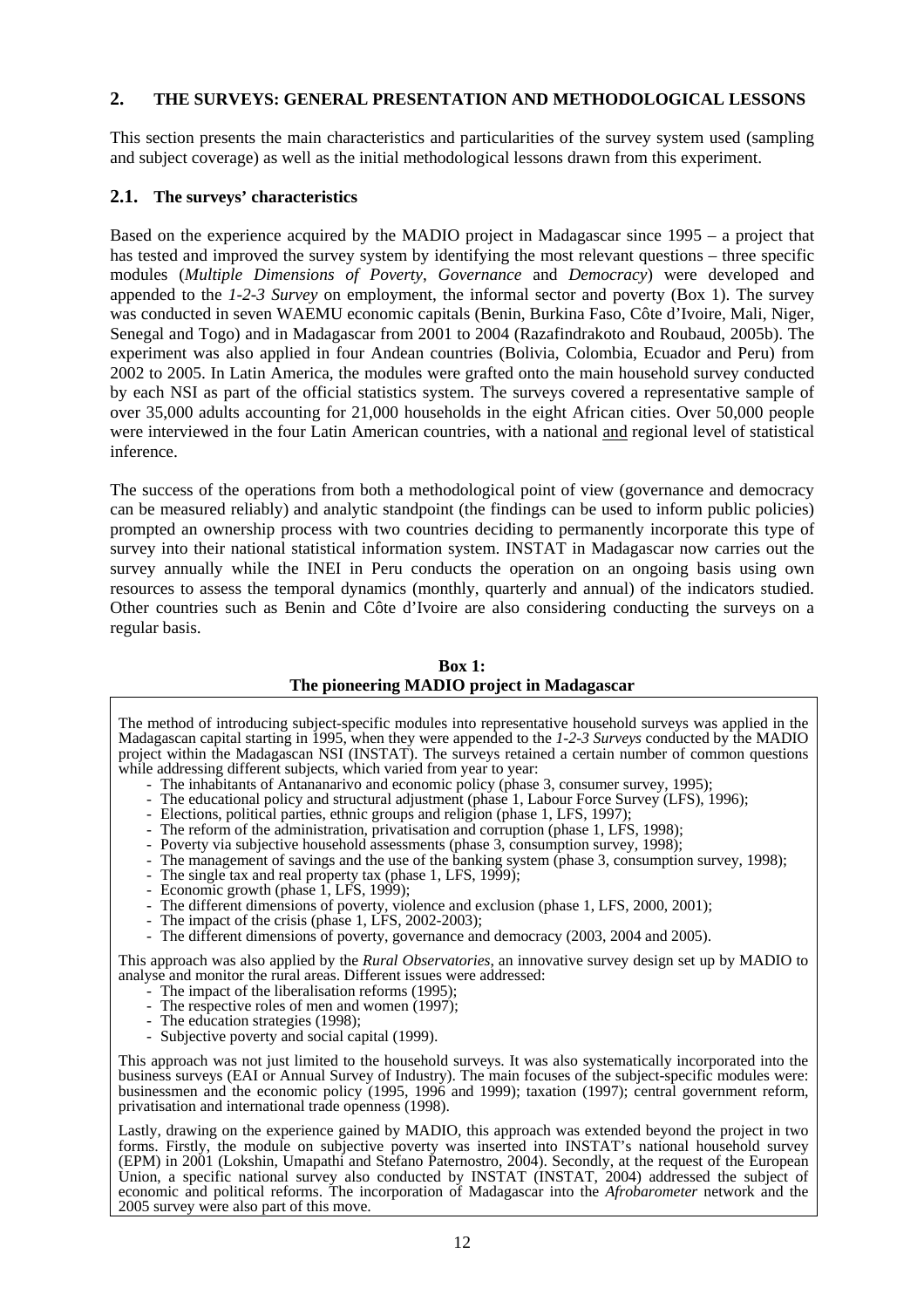From an institutional point of view, this programme is part of the international Metagora project hosted by the OECD/Paris21 and financed by the European Union and Swiss, Swedish and French bilateral co-operation agencies. The purpose of this project is to propose methods for measuring human rights, democracy and governance. At the Montreux Conference on Statistics, Development and Human Rights held by IAOS and the Swiss Federal Statistical Office in September 2000, a largescale dialogue (representing 123 countries and 35 international organisations) was launched for the first time between the community of statisticians and human rights organisations. The organisers showed a great deal of interest in the work by MADIO presented at this conference. This contact continued in subsequent years during the Metagora project set-up phase, in particular with a series of seminars on these same subjects (Munich, January 2002; Merida, Mexico, April 2002; Brussels, November 2002; and Berlin, August 2003)<sup>2</sup>. DIAL and its partners' extending of this work beyond the Madagascan case to take in West Africa and Latin America confirmed that there was a tie-in with the goals of the future Metagora project. This work was therefore naturally incorporated as one of the Metagora components when it was set up in February 2004.

Although repeating the survey annually means that the indicators can be monitored over time, the main asset of the surveys in the other African capitals was to simultaneously conduct identical surveys in a number of different countries, thus laying the foundations for proper regional data comparability. This factor is all the more noteworthy in that, to our knowledge, it is the first experiment of its kind in the area of socio-economic surveys of households in sub-Saharan Africa. The *1-2-3 Survey*, which forms the basis for the mechanism, is a system of three nested surveys designed to track the trends in employment, the informal sector and poverty in the developing countries. The first phase is a survey of household employment, unemployment and working conditions (phase 1: Labour Force Survey). The second phase concerns the head of informal production units (IPUs). The third phase is a household consumption survey designed to estimate households' standards of living and analyse the determinants of poverty (phase 3: survey on consumption, points of purchase and poverty). To this basic structure are added the subject-specific modules appended to one of the phases in line with the statistical unit studied (household, individual or IPU). Given that the statistical unit for the *Multiple Dimensions of Poverty* module of this project was the household, it was appended to the phase 1 household sheet. The *Governance* and *Democracy* modules were interested in the opinions of individuals aged 18 years and over, and so were incorporated into phases 1 or 3 depending on the country (Table 3).

| $\frac{0}{0}$                           | <b>West Africa</b> |          |          |               |               |                    | Madaga  |                   |              |
|-----------------------------------------|--------------------|----------|----------|---------------|---------------|--------------------|---------|-------------------|--------------|
|                                         | Cotonou            | Ouaga-   | Abidjan  | <b>Bamako</b> | <b>Niamey</b> | <b>Dakar</b>       | Lome    | Antana-           | <b>Total</b> |
|                                         |                    | dougou   |          |               |               |                    |         | narivo            |              |
| Phase 1 sampling plan:                  |                    |          |          |               |               |                    |         |                   |              |
| Total number of basic units             | 464                | 713      | 2,483    | 993           | 368           | 2,041              | 129     | 1,330             | 8,521        |
| Number of basic units in sample         | 125                | 125      | 125      | 125           | 125           | 125                | 125     | 108               | 983          |
| Initial number of households in sample  | 3,000              | 2,500    | 2,500    | 2,500         | 2,500         | 2,500              | 2,500   | 3,019             | 21,019       |
| Final number of household in sample     | 3,001              | 2,458    | 2,494    | 2,409         | 2,500         | 2,479              | 2,500   | 3,019             | 20,860       |
| <b>Subjective Poverty module:</b>       |                    |          |          |               |               |                    |         |                   |              |
| Survey date                             | 10/2001            | 10/2001  | 06/2002  | 10/2001       | 09/2002       | 10/2002            | 09/2001 | 12/2002           |              |
|                                         |                    |          |          |               |               | 02/2003            |         | 01/2003           |              |
| Unit of analysis                        | Househld           | Househld | Househld | Househld      | Househld      | Househld           |         | Househld Househld | Househld     |
| Number of households                    | 3,001              | 2,458    | 2,494    | 2,409         | 2,500         | 2,479              | 2,500   | 2,734             | 20,575       |
| Questionnaire                           | Full               | Full     | Full     | Full          | Full          | Full               | Full    | Full              | Full         |
| Number of questions                     | 78                 | 78       | 78       | 78            | 78            | 78                 | 78      | 78                | 78           |
| <b>Governance and Democracy modules</b> |                    |          |          |               |               |                    |         |                   |              |
| Survey date                             | 10/2001            | 10/2002  | 06/2002  | 10/2001       | 09/2002       | 10/2002<br>02/2003 | 10/2001 | 04/2003           |              |
| Unit of analysis                        | Adult              | Adult    | Adult    | Adult         | Adult         | Adult              | Adult   | Adult             | Adult        |
| Survey phase                            | Phase 1            | Phase 3  | Phase 1  | Phase 1       | Phase 1       | Phase 1            | Phase 3 | Phase 2'          |              |
| Number of individuals                   | 6,328              | 2,023    | 4,794    | 4,482         | 6,431         | 6,829              | 1,840   | 2,807             | 35,534       |
| Questionnaire                           | Full               | Partial  | Partial  | Partial       | Full          | Partial            | Partial | Partial           |              |
| Number of questions                     | 124                | 119      | 117      | 117           | 124           | 113                | 114     | 120               |              |

Sources: 1*-2-3 Surveys*, Phase 1, Phase 3, *Multiple Dimensions of Poverty, Governance and Democracy* modules, 2001/2003, National Statistics Institutes, AFRISTAT, DIAL, our own calculations.

l <sup>2</sup> *Measuring Democracy and Good Governance*, The European Commission, EUROSTAT, CDG Munich Centre, Munich, January 2002; *Indicators and Diagnosis on Human Rights: The Case of Torture in Mexico*, Comisión nacional de los derechos humanos, Merida, Mexico, April 2002; *Statistics and Human Rights*, The European Commission, EUROSTAT, Munich Centre, Brussels, November 2002; the International Statistics Institute International Conference, Berlin, August 2003.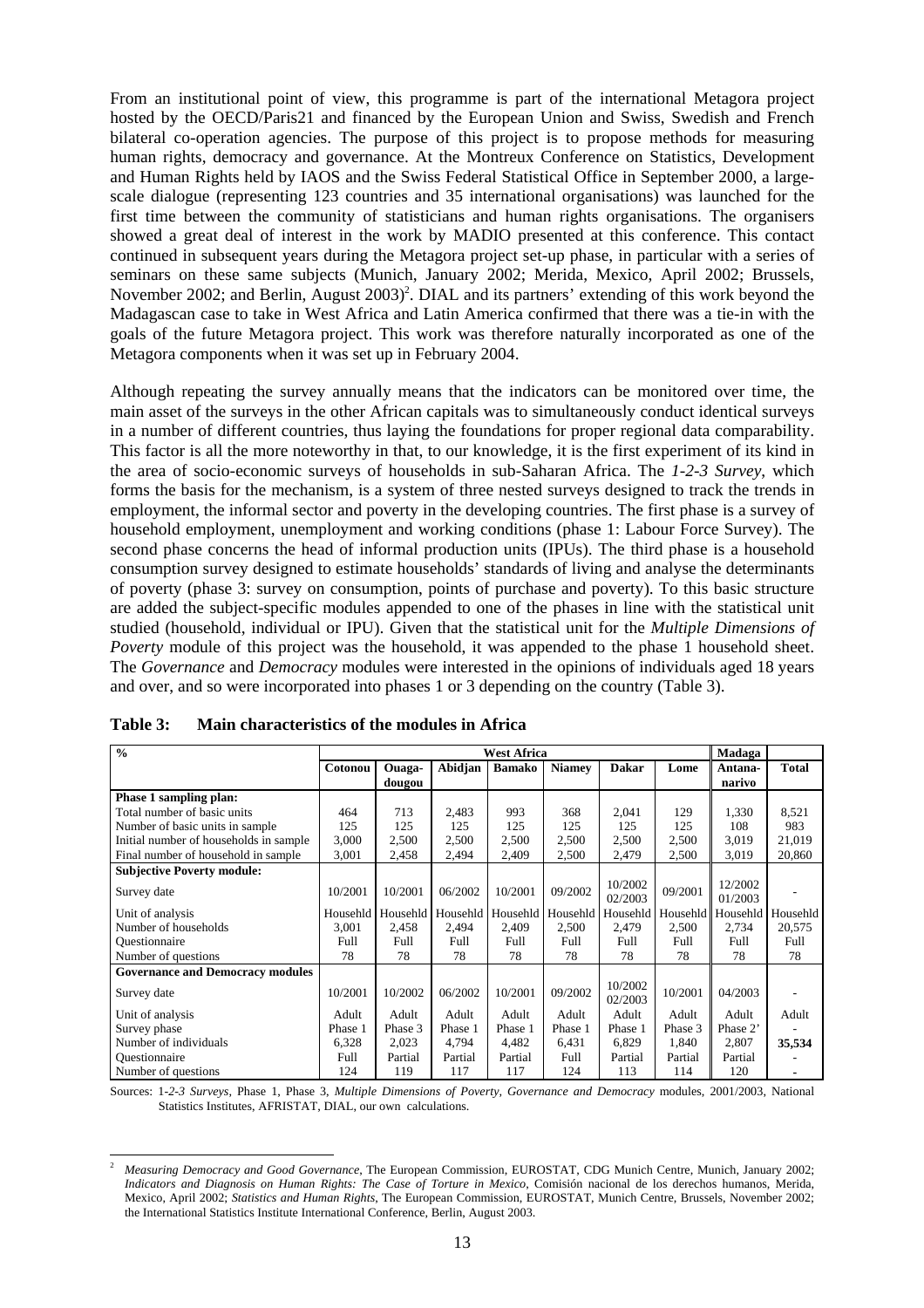The survey mechanism was tailored to local particularities in the Andean countries, based on the common matrix designed for the African case. The more advanced development of the national statistical system meant that the three modules could be grafted to household surveys programmed by each national statistics institute: the ENAHO survey in Peru, the SIEH (for the "*Governance*" and "*Democracy*" modules) and ENIGHU surveys (for the "*Multiple Dimensions of Poverty*") in Ecuador, and the MECOVI survey in Bolivia. The advantages of this strategy were twofold. Firstly, it drew on all the beneficial properties of these surveys (geographic, subject and time coverage), forming the main official household survey in the three countries. Secondly, it reduced the cost of data collection for the modules to a marginal outlay. However, it limited the possibilities of cross-referencing the modules with the classic socio-economic variables derived from the questions already included in the basic survey. This substantially reduced the analytic coverage from an international comparative point of view. Moreover, in the case of Ecuador, the use of two different surveys as the basis for the incorporation of the modules ruled out any possibility of matching information on *subjective poverty* and data on *governance* and *democracy* at individual level.

The surveys in all three countries took in large-scale national samples (Table 4). The experiment in Peru is the most accomplished to date, with the modules forming an integral part of the ENAHO survey along with the employment, income and consumption modules. Under the ENAHO sampling scheme, the modules cover a sample of around 20,000 households (annual average) with national, regional and even department representativeness. Moreover, the fact that ENAHO is an ongoing survey meant that it was possible to build annual, quarterly and even monthly tracking indicators right from the introduction of the modules in May 2003. Like Peru, the sample of 19,059 people in GD module and 11,256 in MP module in Ecuador provided a subnational level of statistical inference (four major cities, as well as other urban and rural areas). However, this was a one-off survey (March 2004 in the case of SIEH survey and 2003-2004 in the case of ENIGHU survey) and not an ongoing survey. The survey's statistical properties were the most limited in Bolivia since the sample covered only 1,570 individuals in GD module, which corresponded to a one sixth of data collection by the MECOVI survey (from September to October 2004) and 9,196 in the MP module over the whole survey period (November 2003-October 2004). The sample was drawn so as to guarantee national and regional representativeness. It is worth noting here that the countries' different survey characteristics reflect the national statistical system's level of development.

|                               | Peru                           | <b>Ecuador</b>                       | <b>Bolivia</b>                 |
|-------------------------------|--------------------------------|--------------------------------------|--------------------------------|
| Sample size                   | 18,918 households (ENAHO)      | 19,059 households (SIEH survey)      | 9.433 households               |
|                               |                                | 11,270 households (ENIGHU survey),   | (MECOVI)                       |
|                               | 18.918 in GD module            | 19.059 in GD module                  | 9,196 in MP module             |
|                               | 18,918 in MP module            | 11,256 in MP module                  | 1,570 in GD module             |
| <b>Survey Period</b>          | May 2003- Oct. 2005            | March 2004 (GD, SIEH)                | Nov. 2003-Nov. 2004 (MP)       |
|                               | Continuous                     | 2003-2004 (MP, ENIGHU)               | Sept-Nov 2004 (GD)             |
| Geographic & subject          | National, regional, department | National, regional, 4 biggest cities | National, regional             |
| coverage and inference        | & demo+socio economic+         | & demo+socio+economic+               | & demo+socio+economic+         |
| levels                        | <b>GDMP</b> modules            | <b>GDMP</b> modules                  | <b>GDMP</b> modules            |
|                               |                                |                                      |                                |
| <b>Regional questionnaire</b> | CAN-Metagora                   | CAN-Metagora                         | CAN-Metagora                   |
| harmonisation process         |                                |                                      |                                |
| Participatory process,        | INEI (NSO)                     | <b>INDEC</b> (NSO)                   | INE (NSO)                      |
| institutionalisation          | NGOs; Academics; Public        |                                      |                                |
|                               | agencies                       |                                      |                                |
| Governance, democracy         | Objective                      | Objective                            | Objective                      |
| <i>indicators</i>             | (process & outcomes) and       | (process & outcomes) and perceptions | (process & outcomes) and       |
|                               | perceptions                    |                                      | perceptions                    |
| <b>Policy impact</b>          | Institutional & poverty gender | Institutional & poverty gender       | Institutional & poverty gender |
|                               | disaggregation                 | disaggregation                       | disaggregation                 |

| Table 4: | Main characteristics of the modules in the Andean Countries |
|----------|-------------------------------------------------------------|
|          |                                                             |

Sources: *ENAHO, SIEH, ENIGHU and MECOVI surveys*, *Multiple Dimensions of Poverty*, *Governance* and *Democracy mod*ules, 2003/2005, National Statistics Institutes, CAN, DIAL, our own calculations.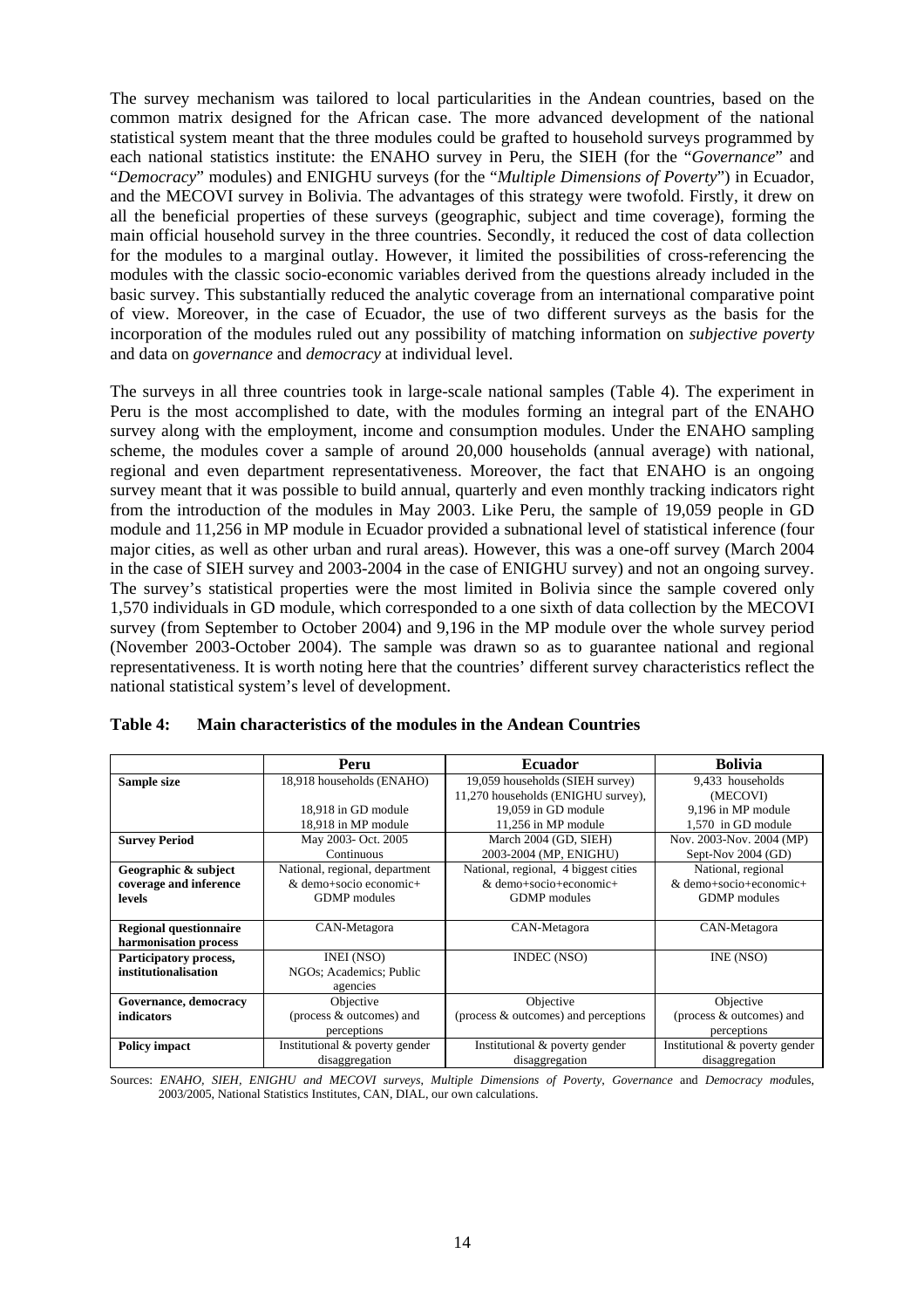#### 2.1.1. The subject content of the questionnaires

From the point of view of subject content, the DIAL researchers developed three generic modules: *Multiple Dimensions of Poverty*, *Governance* and *Democracy*. These were then discussed and revised by the project's different partner institutions, bearing in mind that the choice of questionnaires put at the end of the day was decided on at national level by a process of development and consultations in each country (see below). In general, the configuration of the questionnaires and the formulation of questions themselves had to meet two criteria:

- Firstly, the total number of questions put in the modules had to take account of the fact that the modules were appended to existing surveys whose scope (employment, consumption, living conditions, etc.) differed from that of the modules and from one country to the next. This constraint obviously affected the volume of data that could be reasonably collected;
- Secondly, the project's comparative objective had to be balanced with the need to avoid glossing over national particularities and centres of interest. This brought two considerations into play. On the one hand, a choice of questions needed to be made. Some of the questions were taken as they stood from other international initiatives (such as the *World Value Surveys*) to be able to compare the answers with those obtained in other regions of the world where the surveys were conducted. Others, however, were specially designed to meet the survey's specific goals. On the other hand, there was the concern to have the questionnaires harmonised between countries (especially within each of the two regional subspaces) to incorporate the project's regional dimension while allowing for more targeted questions corresponding to national centres of interest.

It is worth noting that, in addition to the possibilities of comparison, the fact of selecting a certain number of questions from other international survey projects on similar and related subjects in generally different geographic areas also provided certain scientific and operational guarantees (reference conceptual framework, consistency and relevance of the questions, already tested in practice) by bringing economies of scale into play.

The questionnaires put in Africa resembled the generic model very closely, ensuring a maximum comparability of findings. In the Andean countries, however, there was more of a departure from the basic structure and greater differences between countries, reflecting the greater weight of local considerations compared with the project's common goals. We will therefore take a brief look at the content of the three generic modules (see the questionnaires in the appendix) largely applied in the African countries. We will then cover some of the main contributions made by the questionnaires proposed in the Andean countries.

The *Multiple Dimensions of Poverty* module proposes new poverty tracking indicators to inform and enhance the content of poverty reduction policies. Despite unanimous recognition of the multifaceted nature of poverty, analyses of the different forms of this phenomenon and the links between these forms are scarce, especially in the poor countries. This is due mainly to a lack of accurate data in this field. The *Multiple Dimensions of Poverty* module is hence designed to bridge this gap by collecting data to build relevant indicators on poverty in its various dimensions. Particular attention has been paid to household perceptions of their living conditions. Unlike the classic approach, which focuses on household income and consumption levels, this method concentrates on the households' own subjective assessment of their level of well-being.

The module therefore explores different dimensions of poverty by combining the two "objective" and "subjective" approaches. Firstly, subjective poverty is addressed by a number of questions concerning respectively: well-being or the individuals' general perception of the living conditions; the level of satisfaction with minimum needs seen by the population as basic; the relative notion of poverty or how the households rank their standards of living compared with those around them; subjective poverty in terms of financial difficulties (their assessment of their financial situation and the level of their income compared with the minimum level they deem necessary to live decently). Secondly, the households' extent of vulnerability and insecurity is measured by means of their perception of the instability of their income and the dynamics of observed income. Objective information on acts of violence against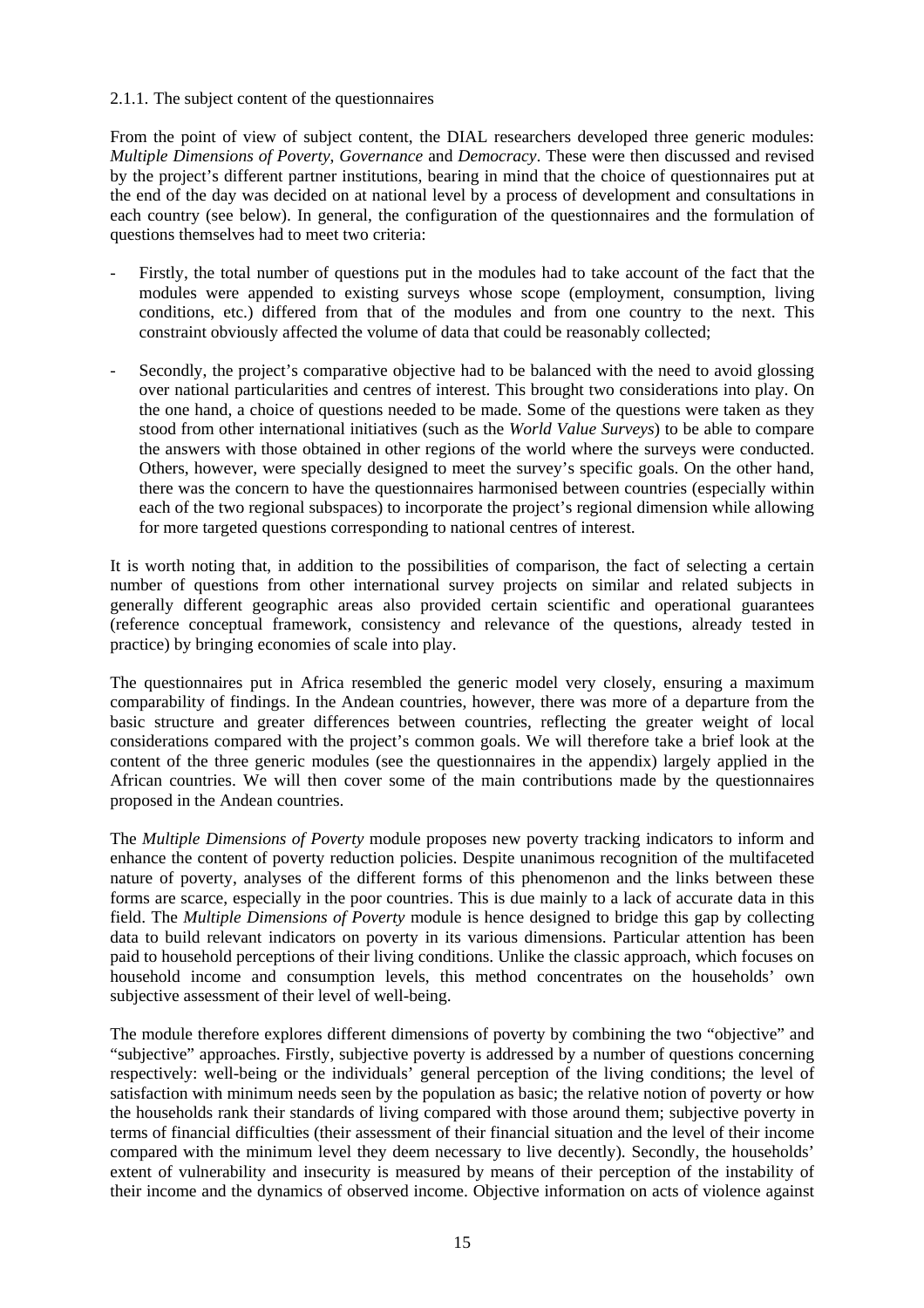individuals, households and neighbours is also collected. Thirdly, poverty in terms of social capital is gleaned from the extent of integration into or exclusion from society: participation in associations or networks, household/individual mutual assistance set-ups, regular interest in the news. Added to these different aspects are the data collected by the basic *1-2-3 Survey* system. So, in addition to income, precise data are available on human capital (levels of education), housing conditions, and so on.

A last set of questions looks directly at the policy lines adopted. These questions focus more specifically on the poverty reduction strategies applied in the countries studied to find out: the definition of poverty as seen by the people interviewed; whether or not poverty reduction is a priority; the level of information about the poverty reduction strategy development process; whether or not the households are involved in this process; and the households' assessment of the policies implemented. These questions constitute a way of applying the principle of participatory monitoring (monitoring by the population) of the measures put in place by the government. They can be used to put pressure on the leaders to be accountable for their actions (accountability).

The *Governance* module focuses mainly on the running and efficiency of the public institutions, objectively and subjectively, and the role of the State. Following a general question on how well the administration is run, we endeavour to obtain a more detailed diagnosis of the services and institutions by establishing a ranking based on the measurement of individual confidence indices, which are also evaluated over time. A certain number of questions then seek to identify the main sources of dysfunctions, with a particular focus on corruption and absenteeism among civil servants. The indicators used for these two points are both subjective (e.g. perception of corruption) and, more originally, objective (actual incidence of petty corruption, type of transactions and services involved, and amount actually paid).

The second part of the *Governance* module looks at how much support there is among the populations for the main economic policies. It seeks to find out the extent to which the people approve of the programme of Washington Consensus reforms implemented in most of the developing countries and in the countries studied in particular, or whether certain social groups to be identified by the survey are more or less strongly against these policies. A certain number of key policies are identified such as liberalisation, the privatisation of public-sector enterprises, the status of civil servants, the financial contribution of users to the social sectors, and the place of the private sector in education. In general, the aim is to identify opinion trends to shed light on the central question of the respective roles of the State and markets in regulating the national economy. Questions are also asked about the authorities' policy implementation capabilities (credibility, political will, competence and transparency).

Lastly, a few more general questions are put to look at the country's long-term trajectory: for example, what are the main historical domestic and foreign causes of underdevelopment, including governance; what are the country's ten-year priorities, comparing strictly economic policies (curbing inflation) with empowerment policies (guaranteeing freedom of speech and improving participation); and what are the principles that a more just society should have (poverty reduction and inequalities of income and opportunity).

The *Democracy* module addresses three classic subjects in the field of political surveys: support for democratic principles, the actual running of democracy and the nature of the link between citizens and polity. The set of questions about support for democracy is designed to measure and describe how individuals understand and perceive this political configuration compared with others. Following an extremely general question, which does not define what we understand by democracy, we ask the respondent to define what he or she understands democracy to mean. The purpose of these questions is to test the universality of the concept of democracy. Overall support for democracy is also studied by comparing the opinion of democracy with other types of political systems and by asking questions about perceived advantages and disadvantages of democracy.

Similar reasoning lies behind the questions on the running of democracy in the country of residence. Following a general question, respondents are asked to assess the main problem areas, where the different democratic principles are more or less respected, and which should be addressed by targeted policies. Respondents are also asked how well they think the running of democracy has developed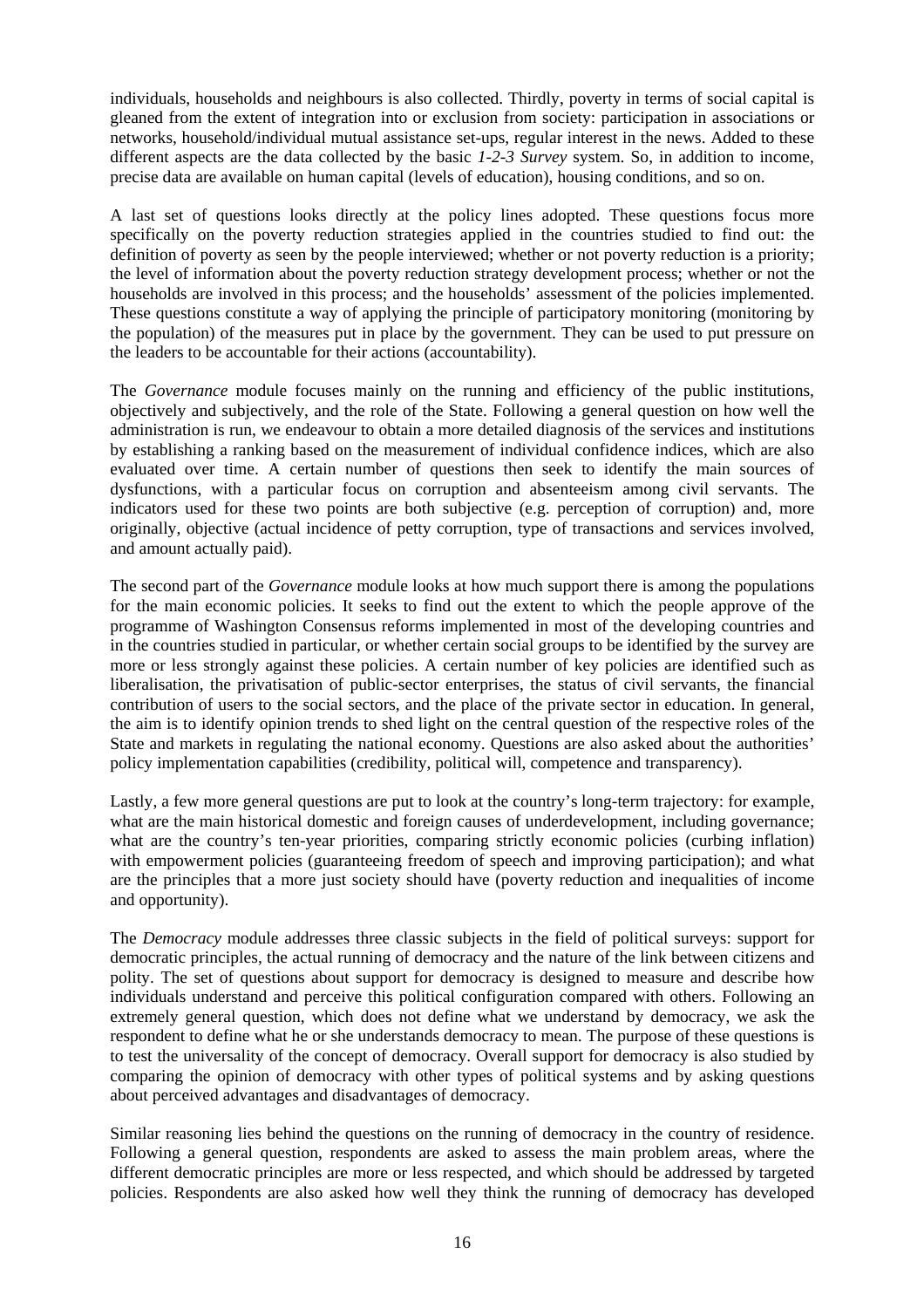over time. Among the possible dysfunctions, questions are asked about the role of the political class and democratic intermediate bodies. Two related questions are asked regarding respect for human rights and the outcomes of the decentralisation policies.

Lastly, the population's relationship with the political sphere is illustrated by three main constituent elements: political participation, politicisation (interest in politics and political competence) and political leanings. Whereas the questions on democracy concern respondents' perceptions, the questions on the rapport with the political sphere include both subjective and objective indicators (voting behaviour, participation in protest actions, and frequency individual's political discussions). In addition to a diagnosis of democracy's state of health, the tracking of these different indicators has direct economic policy implications. For example, political participation is an intrinsic component of development, but its enlargement, especially to underprivileged groups, also forms a way of reducing poverty since it is supposed to increase the chances of success with the policies.

The three modules together make up some 200 questions used to gain an insight into these three issues seen as essential, but about which little information has hitherto been available. In some countries, even, no quantitative data was available prior to these surveys. The questionnaire is clearly far from exhaustive, since the aim was to use this first overview to define some strategic indicators and track them over time. The modules can also be used to identify some key issues (inept institutions, dysfunctioning democratic principles, rejection of a type of policy, etc.) for which detailed surveys with special focuses can be set up (see the surveys on violations of human rights in Mexico, on the land reform in South Africa, and on the rights of ethnic minorities in the Philippines as studied by other components of Metagora).

2.1.2. The Mirror Survey for the African countries: an innovation

As a complement to the survey tool of households in the areas of *Governance* and *Democracy*, a survey of experts was conducted in the eight African countries. A total of 250 specialists from the South and the North responded to this *Mirror Survey* (researchers, development specialists, decisionmakers, high-ranking public officials, politicians, etc.). Its aim was to compare the general public's responses with those of the experts on questions common to both studies.

The "experts" were asked to select a country (of the eight) based on their own individual knowledge and then fill in the *Mirror Survey* questionnaire, which was actually a simplified version of the questionnaire put at grass roots level. Two sets of questions were put for each of the two modules (Governance and Democracy; Table 5):

- The first set of questions concerned the expert's own opinion as regards these same questions. For example, given the same question as above, they were asked to give their personal opinion of how well democracy worked in the chosen country.
- The second and most original set of questions was designed to gain an idea of what the experts thought the interviewees answered on average. For example, as regards the question *"Does democracy work well in the country?"*, each respondent had to estimate the percentage of ordinary citizens who answered "*Yes*" in their chosen city;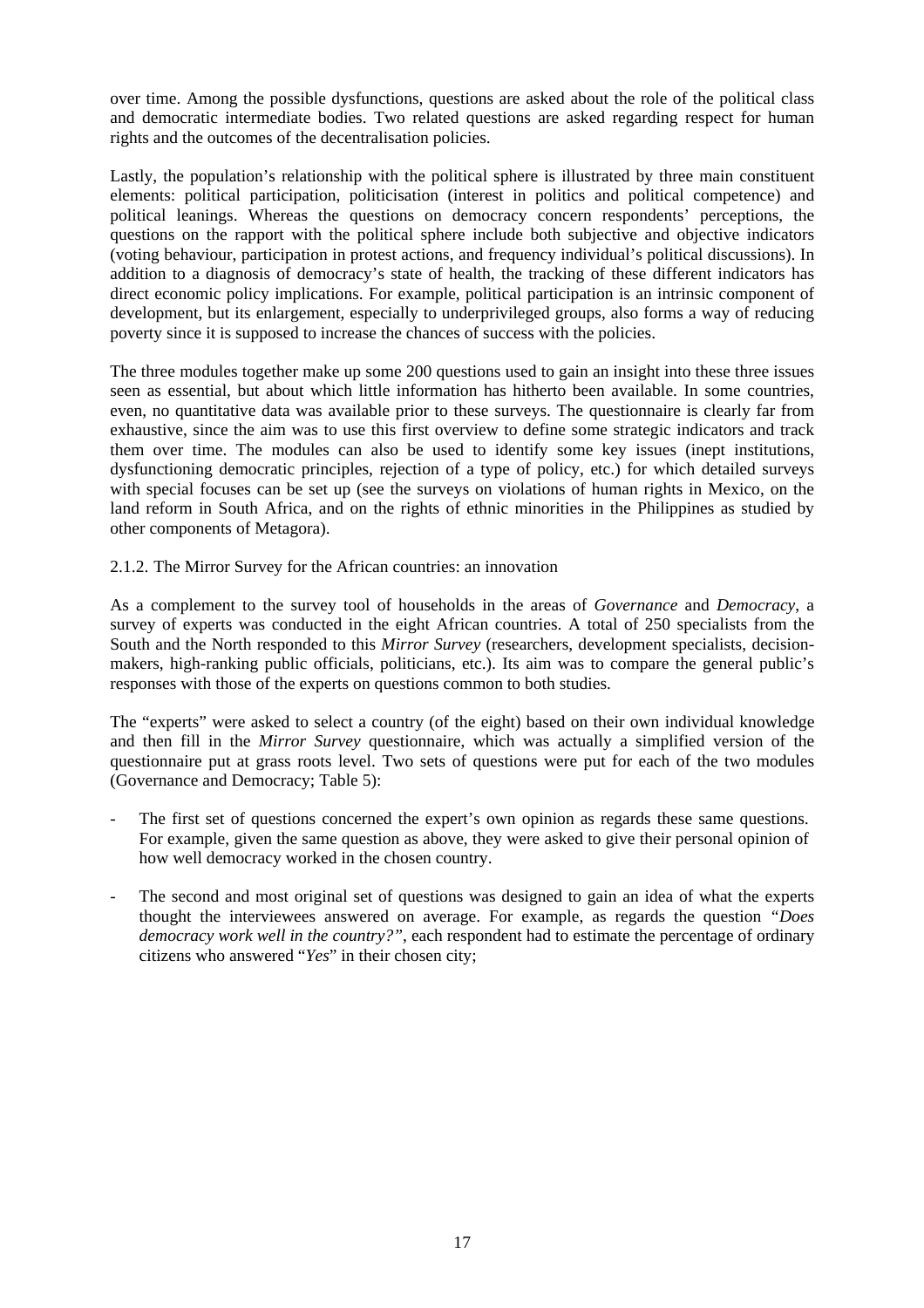

In general, the two sets of questions ("*What do you think they answered?*" and "*What is your own opinion?*") have a common denominator. Yet not all the questions are relevant. For example, as regards the question, "*Which group do you feel proudest to belong to?* 1. *Your country* 2. *Your ethnic group*," we were only interested in what they thought the respondents answered. Lastly, to hone the analysis, the experts were asked to provide a certain number of classic personal socio-demographic characteristics: gender, age, occupation, knowledge in the field, etc.

The issue of sampling for the *Mirror Survey* was obviously complicated in that there was no comprehensive sampling frame covering all potential "experts". We therefore applied the method used by most of the expert surveys, drawing on DIAL's networks of correspondents worldwide, in both the North and the South. We also had access to the networks of other partner institutions working on these issues (the DAC/OECD GovNet, the Metagora project, the French Directorate General for International Co-operation and Development (DGCID), etc.). In addition, the questionnaire was applied during meetings of experts (CODI, ECA and Addis-Ababa meetings) and training sessions organised by various institutions (InWent Centre, Munich) for development practitioners. Last but not least, the survey questionnaire was sent to all recipients of DIAL's newsletter *Dialogue* and was also put online on the DIAL website. Although the nature of the *Mirror Survey* is such that its representativeness cannot be formally assessed due to a lack of a clearly defined reference population, the close correlation with the main international databases on this subject can be considered to be a form of ex-post validation of the survey (see the findings below).

2.1.3. The subject matter particularities of the modules in the Andean countries

In the Andean countries, a process of consultations when designing the questionnaires led to a more in-depth study of some subjects (such as governance) than in the case of the African countries. Despite the regional meetings of experts held by the CAN to harmonise the questionnaires, this bottom-up approach limited the extent of comparability between countries. We will not detail all the subjects covered here – solely those that differ from the generic structure and are directly associated with policy formulation and evaluation.

In Peru and Ecuador, an open question was put to find out what the population felt were the country's main problems. This identified whether the problems perceived by the population were on the political agents' agenda (parties and local and national representatives), part of the public debate expressed in the media or concerns developed by the international institutions, hence giving concrete expression to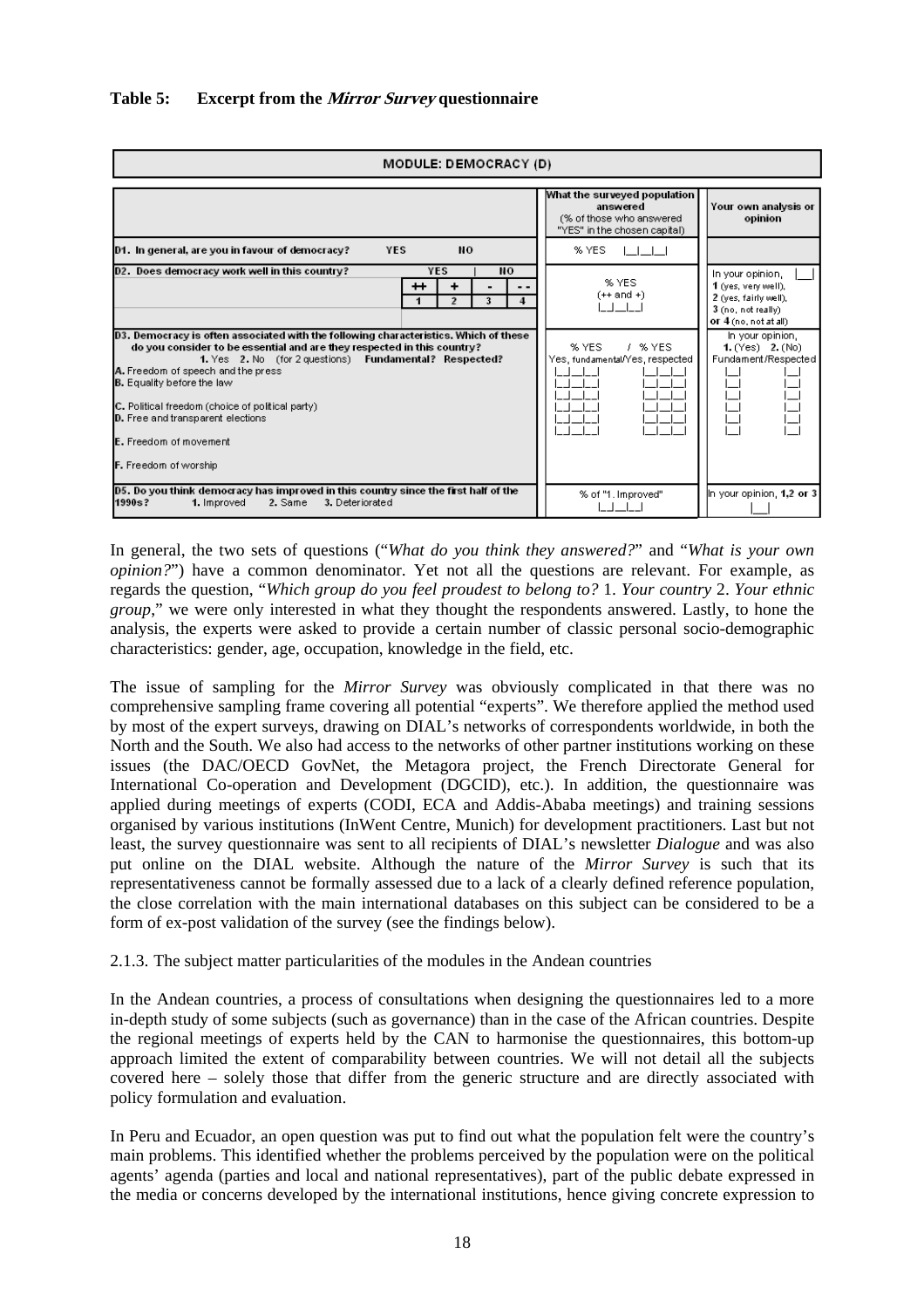one of democracy's missions (Sen, 2005). The information on the individuals and households' sociodemographic and economic characteristics indicated whether, for example, the poor's diagnosis of the country's problems was the same as the rest of the population. This question was also used to assess the relevance of the reforms and policies advocated by the international bodies and to define the extent of ownership of these policies.

In addition to information on the population's confidence in the different institutions, the questionnaires used in Ecuador and Peru also obtained a keen assessment of the efficiency of the institutions. It was acknowledged that the success or failure of the economic policies depends not only on their content, but also on the quality of the institutions responsible for implementing them. Based on the aim of adopting a policy-oriented approach, the institutions are identified at relatively detailed levels of disaggregation and form the subject of different diagnoses capable of giving rise to reforms specific to each institution. The surveys in Ecuador and Peru considered two central aspects of institutional efficiency: efficiency measured by the rate of access to the institutions and the quality of public reception (number of times individuals have to contact the institution for a procedure to be completed, general assessment of reception, etc.) and, in keeping with the African surveys, an estimated objective rate of the incidence of petty corruption and the cost it represents for the households. Studies of corruption have generally focused on large-scale corruption such as embezzlement of public funds and corruption affecting companies. Little interest has been shown in petty corruption. The questions on corruption put to the households in Peru and Ecuador included "socially accepted" forms or forms imposed by the social hierarchies mainly to the detriment of the indigenous populations. In addition to evaluating the amounts paid, we endeavoured to assess the extent of the population's resistance to corruption (refusal to pay), whether they filed a complaint with the authorities and the reasons for not reporting corruption (Table 6). Fear of reprisals, inaction by the public authorities and a lack of information as to how and where to file a complaint were also mentioned. The survey therefore identifies, for example, whether corruption particularly affects the judiciary and the police, institutions responsible for applying and enforcing the law.

**Table 6: Excerpt from the Governance module on institutional efficiency (ENAHO questionnaire – Peru)** 

|                | GOBERNABILIDAD (Persona de 18 años y más de edad)                                                                          |    |                                                                                                                                                                               |    |                                                                |                                                                  |                                                                                                        |                                                                                                                                                                                                                                              |                                                                                                                                                                                           |                |                                                                                                                                                                             |                                                                                                                                                                                    |          |     |                |                                          |
|----------------|----------------------------------------------------------------------------------------------------------------------------|----|-------------------------------------------------------------------------------------------------------------------------------------------------------------------------------|----|----------------------------------------------------------------|------------------------------------------------------------------|--------------------------------------------------------------------------------------------------------|----------------------------------------------------------------------------------------------------------------------------------------------------------------------------------------------------------------------------------------------|-------------------------------------------------------------------------------------------------------------------------------------------------------------------------------------------|----------------|-----------------------------------------------------------------------------------------------------------------------------------------------------------------------------|------------------------------------------------------------------------------------------------------------------------------------------------------------------------------------|----------|-----|----------------|------------------------------------------|
|                | En los últimos 12 meses, Ud. o algún miembro del<br>hogar ha hecho uso de los servicios, tales como:                       |    | $\overline{7}$<br>8<br>¿Cuántas veces<br>Encontró<br>inmediata-<br>acudió para<br>realizar el ?<br>mente al<br>personal en<br>la oficina de<br>2<br>--------------<br>Pase al |    | 9.<br>que el<br>iLe<br>ocasionó<br>pérdida de<br>significativo | Considera<br>tiempo y/o<br>gasto<br>en<br>transporte<br>u otros? | 10.<br>¿Cómo<br>calificaría<br>el servicio<br>de<br><br>Bueno? 1<br>Regular? 2<br>Malo?  3<br>NO SABE4 | 11.<br>¿Le solicitaron, se<br>sintió obligado o dio<br>voluntariamente<br>retribuciones como:<br>regalos, propinas,<br>sobornos, coimas,<br>etc.?<br>St. le solicitaron. 1<br>St. se sintió<br>St. dlo<br>Page<br>voluntariamente. 3 -> a 13 | 12<br>¿Cuánto fue el<br>monto total<br>gastado en<br>regalos,<br>propinas,<br>sobornos.<br>coimas, etc. en<br><br>(Productos en<br>ecpecie, valorice a<br>preolo de mercado<br>minorista) | 13.            | Cuando le<br>solicitaron o<br>dio<br>voluntaria-<br>mente los<br>regalos,<br>propinas,<br>sobornos.<br>coimas, etc.<br>¿Denunció<br>ante las<br>autoridades<br>pertinentes? | 14.<br>¿Por qué no<br>denunció?<br>Por temor a<br>represalias 1<br>Poroue las<br>autoridades no<br>hacen caso2<br>Porque no tenía<br>tiempo3<br>Por no saber a<br>Por no saber los |          |     |                |                                          |
|                | Si todas las alternativas<br>tienen circulado el código 2<br>(NO) Pase a 15                                                |    |                                                                                                                                                                               |    |                                                                | sgte.<br>item                                                    |                                                                                                        |                                                                                                                                                                                                                                              |                                                                                                                                                                                           |                |                                                                                                                                                                             | Le solicitaron y<br>no dip4<br>Pase al sgte. item                                                                                                                                  |          |     |                | mecanismos para<br>Otro<br>(Especifique) |
|                | <b>Servicios</b>                                                                                                           | SI | <b>NO</b>                                                                                                                                                                     | SI | NO.                                                            | N <sup>o</sup><br>Veces                                          | 31                                                                                                     | /Conoluvo?<br><b>NO</b>                                                                                                                                                                                                                      | SI.                                                                                                                                                                                       | NO.            | CÓDIGO                                                                                                                                                                      | CODIGO                                                                                                                                                                             | MONTO S/ | SI. | NO.            | CODIGO                                   |
|                | ; Tramites en la Municipalidad (Partida de<br>nacimiento, apertura de establecimiento.<br>licencia de construcción, etc.)? |    | 2                                                                                                                                                                             |    | $\overline{2}$                                                 |                                                                  |                                                                                                        | о.                                                                                                                                                                                                                                           |                                                                                                                                                                                           | 2              |                                                                                                                                                                             |                                                                                                                                                                                    |          |     | 2              |                                          |
|                |                                                                                                                            |    | $\overline{2}$                                                                                                                                                                |    | 2                                                              |                                                                  |                                                                                                        | e.                                                                                                                                                                                                                                           |                                                                                                                                                                                           | $\overline{2}$ |                                                                                                                                                                             |                                                                                                                                                                                    |          |     | $\overline{2}$ |                                          |
| $\overline{3}$ | ¿Trámites en bancos del estado (Banco de la<br>Nación, Banco de Materiales, Banco                                          |    | $\overline{2}$                                                                                                                                                                |    | $\overline{2}$                                                 |                                                                  |                                                                                                        | o.                                                                                                                                                                                                                                           |                                                                                                                                                                                           | $\overline{2}$ |                                                                                                                                                                             |                                                                                                                                                                                    |          |     | $\overline{2}$ |                                          |
| 4.             | ¿Trámites en el Poder Judicial (Juzgado de<br>Pay?                                                                         |    | 2                                                                                                                                                                             |    | 2                                                              |                                                                  |                                                                                                        | 2                                                                                                                                                                                                                                            |                                                                                                                                                                                           | $\overline{2}$ |                                                                                                                                                                             |                                                                                                                                                                                    |          |     | 2              |                                          |

In addition, the objective rate of corruption can be compared with these same households' subjective perception of the level of and growth in corruption in the country. In the Andean subregion, huge expectations of the cleaning up of public management have been generated by the transition from autocratic regimes discredited by large-scale corruption scandals to new democratic regimes bringing with them hope for change. The surveys identify whether these soaring aspirations, in sharp contrast with the modesty of actual progress made in terms of supervision, transparency and accountability of public management, have prompted the feeling that corruption has held steady or, worse still, risen.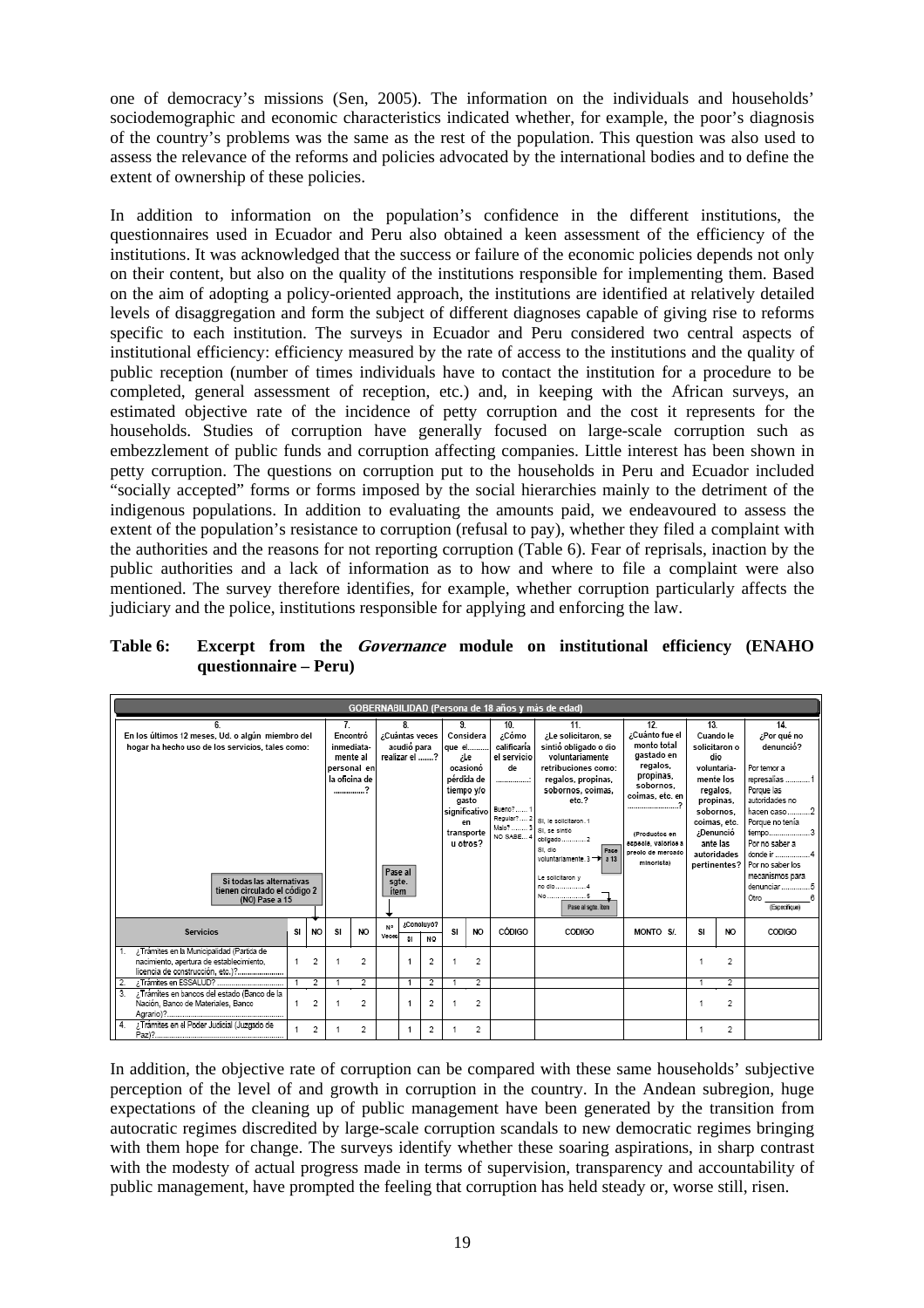In addition to the real changes, the perception of the effectiveness of the policies conducted and their expected results needs to be taken into consideration to provide a better understanding of the populations' level of support for the economic policies that directly concern them. Decentralisation is a core element of these policies with, among other things, social expenditure managed locally. The questionnaires used in Peru and Ecuador gauge the population's support for these policies, support that varies from one social group to the next, the effects expected from the policies and the actual outcomes obtained (Table 7).

| 23.<br>¿Está ud. de acuerdo con que la descentralización ha<br>significado<br>(Acepte sólo una alternativa) |                |                            |             |   |                          |  |  |  |  |  |
|-------------------------------------------------------------------------------------------------------------|----------------|----------------------------|-------------|---|--------------------------|--|--|--|--|--|
| (USE TARJETA)                                                                                               | Bas-<br>tante? | Sufi-<br>ciente-<br>mente? | Poco? Nada? |   | <b>NO</b><br><b>SABE</b> |  |  |  |  |  |
| 1. Una mayor participación<br>en la toma de<br>decisiones?                                                  |                | 2                          | 3           | 4 | 5                        |  |  |  |  |  |
| 2. Una mejora en los<br>servicios?                                                                          |                | 2                          | 3           | 4 | 5                        |  |  |  |  |  |
| 3. Mayor atención a las<br>demandas de los<br>ciudadanos?                                                   |                | 2                          | 3           | 4 | 5                        |  |  |  |  |  |
| 4. May or injusticia / abusos<br>por parte de autoridades<br>locales?                                       |                | 2                          | 3           | 4 | 5                        |  |  |  |  |  |

# **Table 7: Excerpt from the Governance module on institutional efficiency (ENAHO questionnaire – Peru)**

#### **2.2. The main lessons learned**

The general methodological lessons that can be drawn from this experiment are as follow:

The approach offers all the recognised advantages of a statistical household survey: transparent measurement procedures, representativeness of collected information and quantification of phenomena, providing benefits such as the ability to compare indicators across different time periods. Such properties compare positively with those of the macro indicators drawn from the international databases, despite the gradual improvement in their quality (Kaufmann, Kraay and Mastruzzi, 2005). The household survey sample sizes and sampling methods provide highquality estimators whose precision can be meticulously computed. This is not possible with most of the opinion polls using the quota method. For example, Table 8 presents the confidence interval for responses to the question on growth in corruption by area of residence in Peru. The findings show that rural dwellers are significantly more pessimistic than urban dwellers on this issue. This could reflect a bias in the anti-corruption policies in favour of the towns or a lack of communication regarding these policies in the countryside.

#### **Table 8: In your opinion, corruption since last year?**

|                         | Rural           | <b>Urban</b>    | <b>Total</b>    |
|-------------------------|-----------------|-----------------|-----------------|
| - Has increased         | 31.0            | 39.1            | 36.6            |
| 95% confidence interval | $[29.0 - 33.0]$ | $[37.4 - 40.9]$ | $[35.3 - 38.0]$ |
| - Has decreased         | 8.4             | 10.5            | 9.9             |
| 95% confidence interval | $[7.5 - 9.5]$   | $[9.5 - 11.6]$  | $[9.1 - 10.7]$  |
| - Is the same           | 49.1            | 48.8            | 48.9            |
| 95% confidence interval | $[47.5 - 14.0]$ | $[46.9 - 50.6]$ | $[47.4 - 50.3]$ |
| - Don't know            | 11.5            | 1.6             | 4.7             |
| 95% confidence interval | $[10.3 - 12.9]$ | $[1.3 - 2.1]$   | $[4.2 - 5.2]$   |
| <b>Total</b>            | 100             | 100             | 100             |

Sources: ENAHO July 2003-June 2004, Governance Module, INEI, Peru, our own calculations.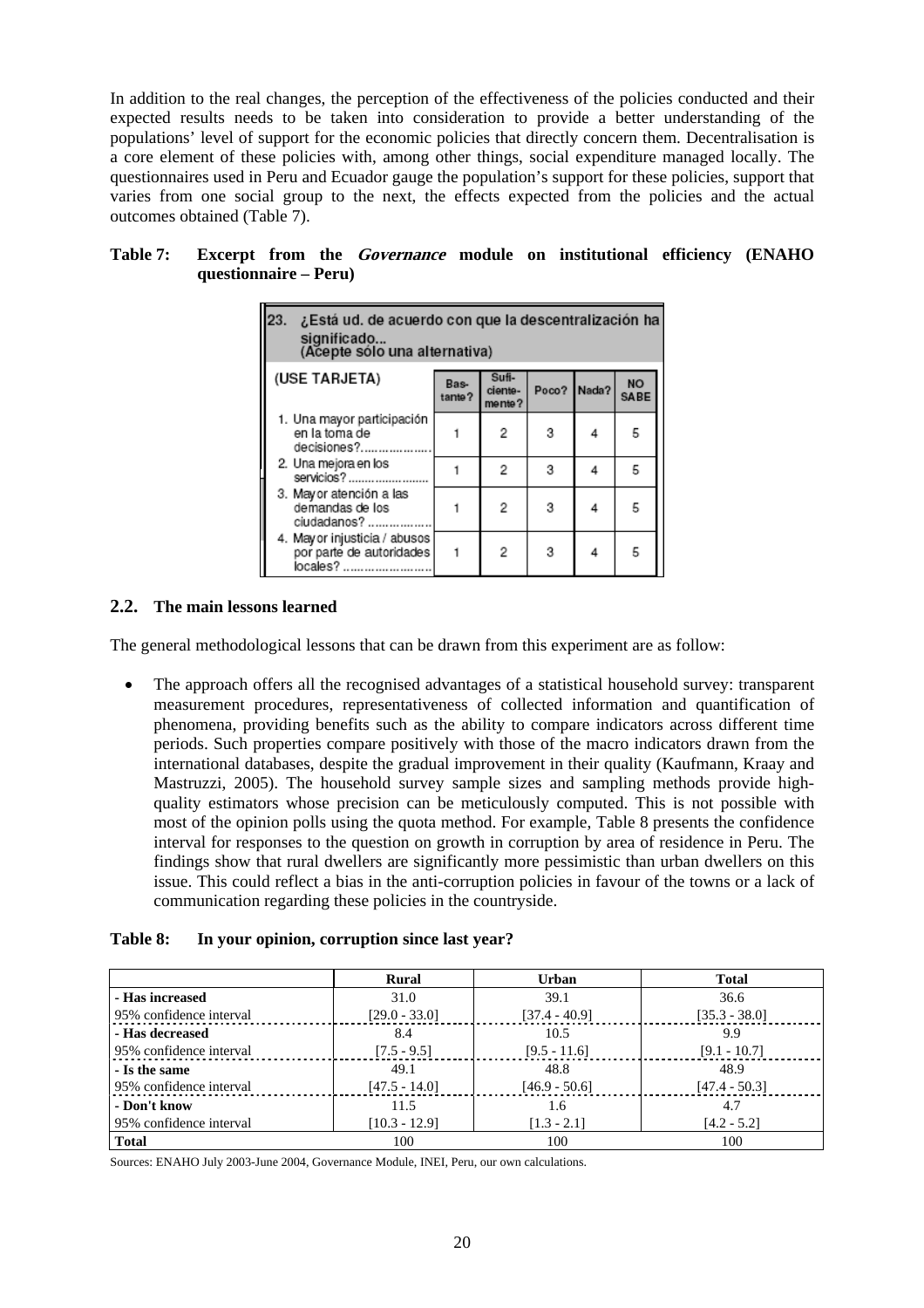- The wealth of the collected information allows for in-depth policy-oriented analyses, which would be impossible using other methods. These analyses are more useful to the development of specific policies than the aggregate indicators on governance and democracy available from international databases. There is also a broad consensus today that the two approaches are more complementary than competitive. Firstly, the aggregate governance indicators, where the basic data are made up of country/year, have the advantage of extensive geographic and/or time coverage. They can be used for both "growth econometrics" analyses and to rank the countries, subject to caution as to the accuracy of the indicators. These uses are of direct interest to the donors. Secondly, the surveys provide many possibilities for understanding individual behaviour and hence for a more thorough definition of specific and better targeted policies.
- While collecting both objective (behaviour and actual experiences) and subjective data (perception and satisfaction) on poverty, governance and democracy, we consider the possibility of monitoring and comparing the two basic aspects of these phenomena. For example, the perception of corruption can have just as decisive an impact on a country's political or economic stability as the objective incidence of corruption.
- Moreover, these two aspects can be combined with classic variables concerning the individuals and households' socio-economic characteristics (income, occupation, gender, age, ethnic group, etc.). The findings can hence be disaggregated and specific population group characteristics and disparities highlighted, focusing in particular on the cases of the most disadvantaged and those who suffer the most from discrimination. This approach therefore allows for indicators to compare the situations (or perceptions) of men and women, poor and rich, and even different ethnic groups.
- In Peru and Ecuador, subnational representativeness means that regional indicators can be produced (spatial disaggregation). This is of particular relevance to steering existing decentralisation processes and assisting local democracy and governance.
- Furthermore, this approach to simultaneously conduct the same surveys in different countries opens up new and interesting possibilities for international comparability.

The third part of this study presents some concrete illustrations of these different advantages on all these fronts in terms of both policy design and evaluation.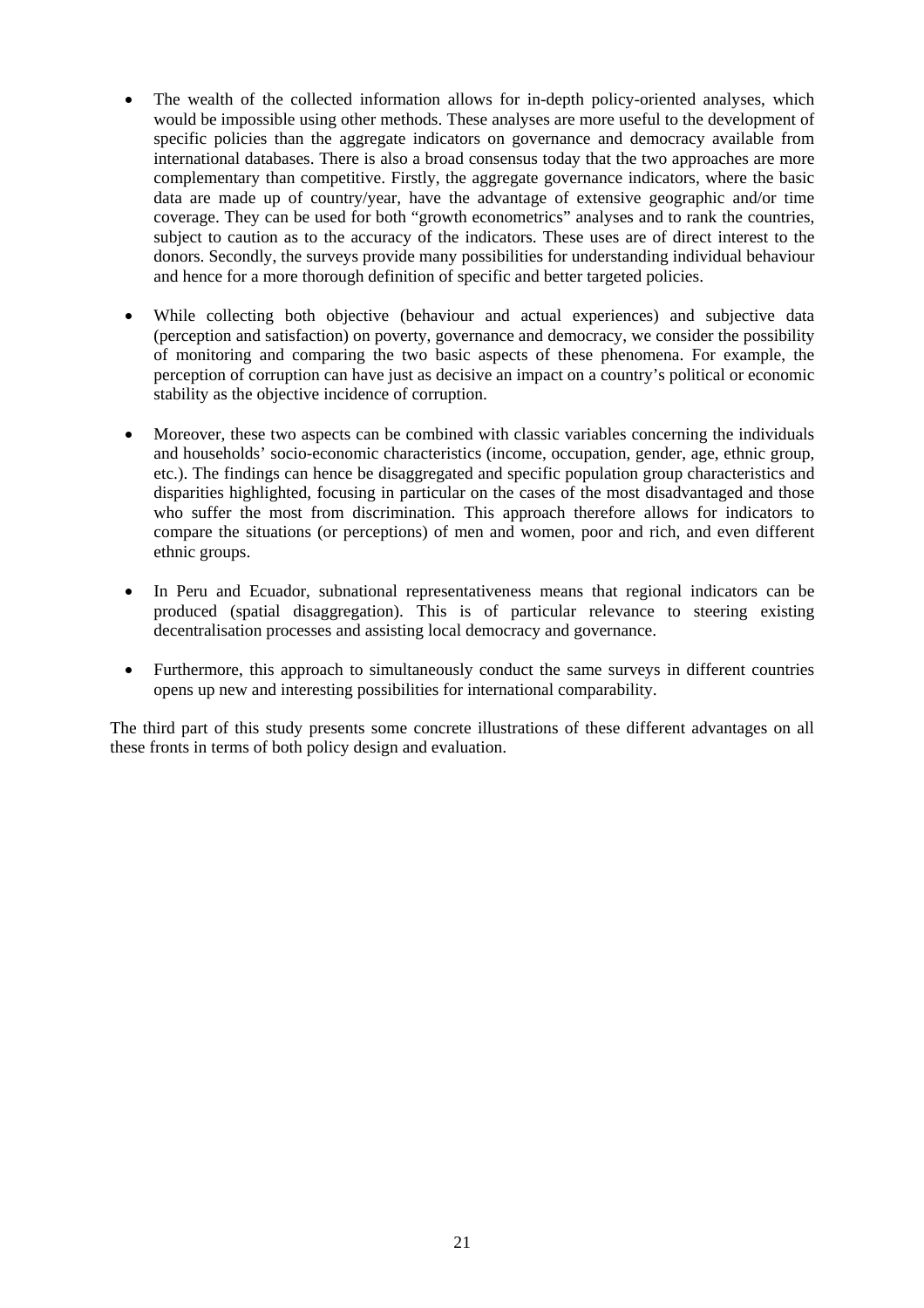

#### **Diagram 2: The strong points and basic principles of the modules appended to the 1-2-3 Survey**

2.2.1. An evaluation of the mechanism's relevance and the robustness of its findings

An evaluation of the surveys conducted and related studies clearly shows that it is possible to develop indicators to evaluate how well the institutions and democracy are working, and to measure the extent of support for policies among the general public. These indicators are generally easier to collect than traditional socio-economic indicators such as monetary poverty (Table 9). The non-response rate for questions on governance and democracy is generally lower than the non-response rate observed for questions on income (Amegashi *et al.*, 2005).

| $\%$                               | <b>Cotonou</b> | Ouaga-<br>dougou | Abidian | Bamako | <b>Niamey</b> | Dakar | Lome | <b>Total</b> |
|------------------------------------|----------------|------------------|---------|--------|---------------|-------|------|--------------|
|                                    |                |                  |         |        |               |       |      |              |
| <b>Running of the State</b>        |                | 3.6              | 0.9     | 1.1    | 2.7           | 5.2   | 3.5  | 2.2          |
| <b>Opinion of democracy</b>        |                | 2.8              | 0.5     | 0.9    | 1.9           | 3.1   | 0.3  | 1.1          |
| Income stated in value             | 59.9           | 45.7             | 59.0    | 56.6   | 47.6          | 43.3  | 62.7 | 53.4         |
| Income stated in value or brackets | 97.7           | 93.4             | 96.8    | 93.3   | 84.8          | 90.2  | 98.3 | 93.6         |
| Income not given                   | 2.3            | 6.6              | 3.2     | 6.7    | 15.2          | 9.8   | 1.7  | 6.4          |

Sources: 1-2-3 Surveys, Phase 1, Governance and Democracy modules, 2001/2003, National Statistics Institutes, AFRISTAT, DIAL, our own calculations.

This observation also holds in Latin America. For example, in the case of Peru, where accurate calculations were able to be made, the rate of non-response to the modules was low (from 2% to 4%) and was approximately half that for the entire standard ENAHO questionnaire. Moreover, the inclusion of the module did not increase the rate of non-response to the usual questionnaire. Contrary to certain upstream concerns, experience showed that introducing the modules into the official household surveys already in place did not undermine the quality of responses to this basic survey's questions, and produced generally lower non-response rates (Figure 1). In some cases, the modules generated such interest among respondents that they were more inclined to answer the more classic socio-economic questions (consumption and income). Another reason why the appended questions did not undermine the quality of the survey as a whole is that interview time remained extremely reasonable. In Peru, the average length of an interview for all three modules was 31 minutes (nine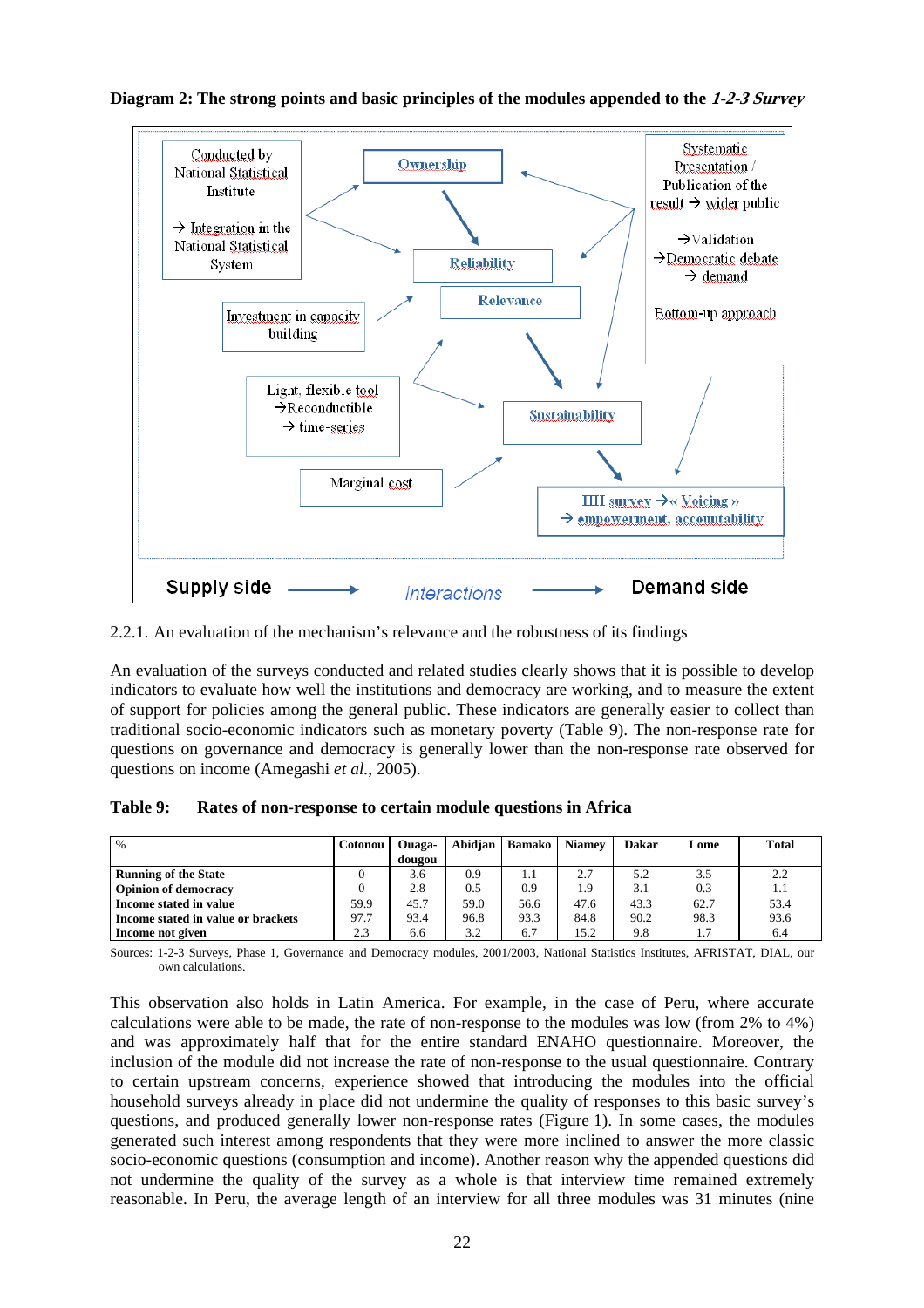minutes for the *Governance* module, 10 minutes for the *Democracy* module and 12 minutes for the *Multiple Dimensions of Poverty* module).



## **Figure 1: Rates of non-response to the basic survey and the Governance and Democracy modules in Peru**

Sources: ENAHO May 2003-March 2004, Governance and Democracy modules, INEI, Peru, our own calculations.

Lastly, although the results obtained from introducing the modules dispelled concerns as to the feasibility and reliability of this type of survey<sup>3</sup>, the experience was not problem-free. However, the problems experienced were able to be overcome in most cases. For example, the NSIs, unlike the opinion research institutes, have little experience in surveys on perceptions and opinions of policies, democracy, etc. Particular care was therefore taken with the survey's preparatory stages (drafting of manuals for interviewers and supervisors, centralised staff training, a pilot survey to test the questions, and interaction between the survey designers and interviewers). In Peru, an FAQ Database was set up during the survey so that the co-ordination team in Lima could immediately answer questions put by interviewers and supervisors throughout the country. The FAQ Database was managed in real time and could be consulted on the Internet at any time on: www.inei.gob.pe\ineibpr\enahobpr.htm.

Nevertheless, in the rural areas of the Andean countries (the survey covered the entire country), where the poor and relatively uneducated indigenous population is mainly found, some of the interviewees found it hard to understand the concepts used (democracy, political systems, etc.), did not know that certain public institutions existed (especially in the area of defending and protecting citizens' rights), and had trouble ranking their opinions (country's main problems, etc.). As regards corruption, in particular, they tended to consider that the "gifts" to civil servants were part of the traditional (Andean) system of mutual assistance or they viewed corruption as "normal".

These intrinsic problems are reflected by a hight percentage of "*don't knows*" specifically in response to certain questions. However, this situation should not be confused with a refusal to answer all or part of the survey. In the case of the Andean countries, non-responses to certain questions were closely correlated with the level of education (language problems were ruled out in that interviewers speaking the local dialects conducted the surveys in areas with high indigenous population concentrations<sup>4</sup>, see the 3<sup>rd</sup> section, analysis of the findings). Although it is hard to interpret refusal to answer the survey in the absence of information on the characteristics of the non-respondents, this type of non-response does provide some valuable information. It tells us exactly how integrated into citizenship the historically marginalised populations are. It provides an indicator of the ability of individuals to

l

<sup>3</sup> Two doubts were cleared up. The first was the preconceived idea that asking questions about such issues as corruption, politicisation, and support for values inevitably results in high non-response rates that could compromise the entire survey. The second concerned what were seen as insurmountable survey implementation problems, especially as regards understanding the questions and the poor statistical robustness of the findings. 4

The interview language issue is crucial in multilingual societies where certain members of the population, especially the marginalized groups, do not necessarily have a command of the official language. Although the questionnaires were written in French for Frenchspeaking Africa (with the exception of Madagascar, where the Malagasy version was used) and in Spanish in the Andean countries, they were systematically put to the interviewees in their local language with the main concepts having been previously translated into the different dialects. The interviewers were therefore selected and assigned geographically based on this criterion.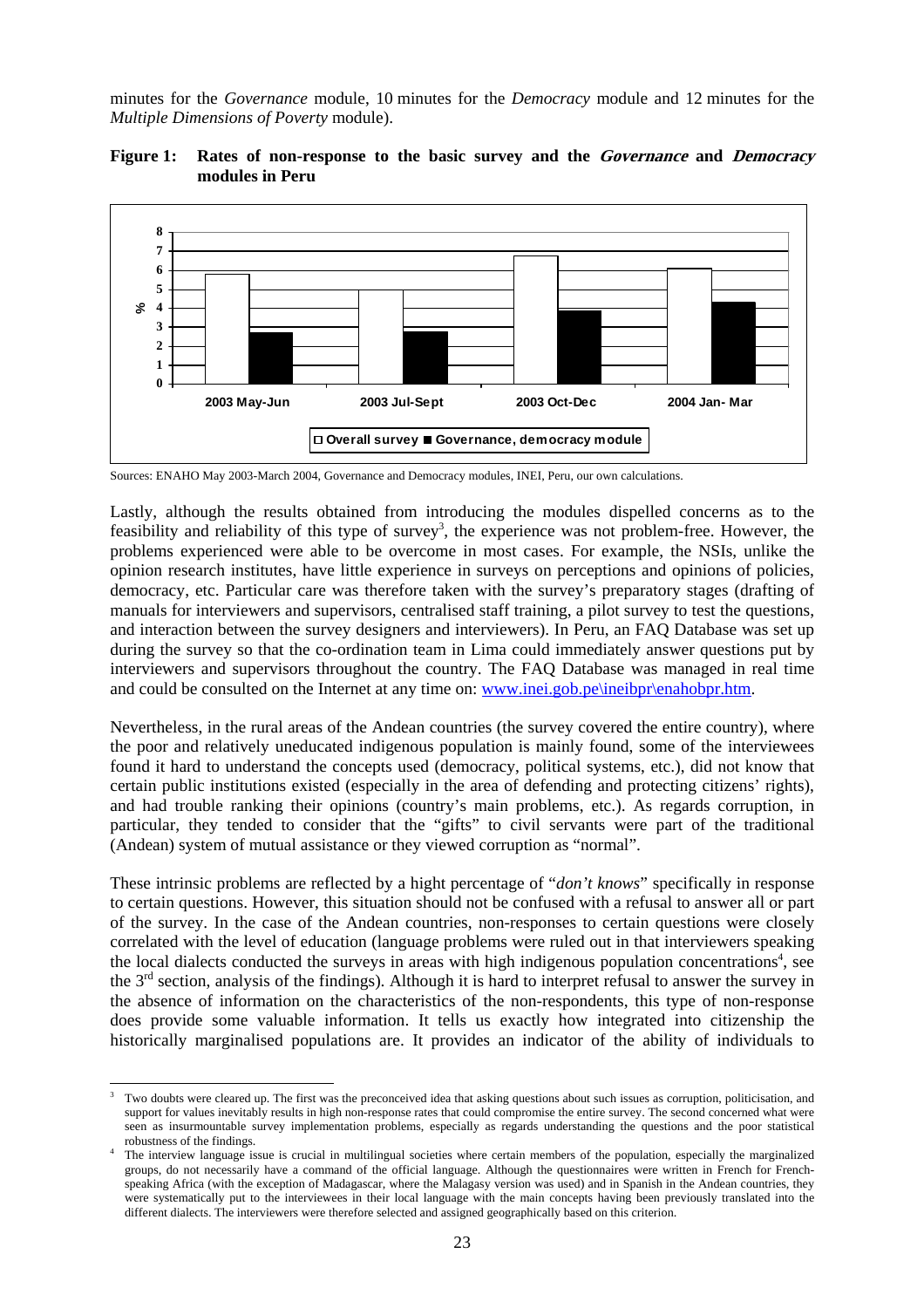understand and express themselves, the extension of which should be one of the aims of the empowerment policies. The survey also helps further the expression of the "voice" of the poorest population groups, even if these groups have to make do with stating their lack of comprehension or ignorance when it comes to such issues as preferences for a political system, diagnosing the country's problems and assessing the running of democracy.

#### 2.2.2. Comparison with other international initiatives to highlight the mechanism's strong points

A scientific comparison with other international initiatives (*Afrobarometer* and *Latinobarómetro*, and *African Governance Project*) reveals a close convergence of findings in the common fields – confirming the robustness of the proposed indicators – and the areas in which the different instruments complement each other (Tables 10 and 11). The close involvement of National Statistics Institutes in the measurement of governance and democracy, the accuracy of the estimators and the intrinsic link with traditional economic indicators, particularly poverty, are major assets of our approach. Also, the wide diversity of political contexts, in terms of freedoms and rights, in which the surveys were conducted, shows that the approach can be implemented in a wide range of developing countries, extending well beyond the scope of just the new democracies. Furthermore, in countries that have experienced huge political upheaval (e.g. Côte d'Ivoire, Madagascar and Togo in Africa; Ecuador and Bolivia in Latin America), where the general public has shown particularly strong support for democracy, the survey provides a better insight into the nature of the problems, and could probably be used for the implementation of targeted preventive measures before the identified tensions degenerate into open conflict. From a more general point of view, an additional argument for the merits of the approach is found in the proliferation of regional projects using household surveys to gauge governance questions worldwide, including in sub-Saharan Africa (see, Bratton, Mattes and Gyimah-Boadi (2005) on *Afrobarometer* and ECA (2005) on the surveys associated with the peer review mechanism).

|                                                                                                            | PARSTAT Project (AFRISTAT/DIAL)                                                                                                                                                                                                                                                                                                                                                                                                                                            | <b>AFROBAROMETER</b>                                                                                                                                                                                                                                                                                                                                                                                                             | <b>UN-ECA Project (NEPAD peer</b>                                                                                                                                                                                                                                                                                                                                                          |
|------------------------------------------------------------------------------------------------------------|----------------------------------------------------------------------------------------------------------------------------------------------------------------------------------------------------------------------------------------------------------------------------------------------------------------------------------------------------------------------------------------------------------------------------------------------------------------------------|----------------------------------------------------------------------------------------------------------------------------------------------------------------------------------------------------------------------------------------------------------------------------------------------------------------------------------------------------------------------------------------------------------------------------------|--------------------------------------------------------------------------------------------------------------------------------------------------------------------------------------------------------------------------------------------------------------------------------------------------------------------------------------------------------------------------------------------|
|                                                                                                            | $1-2-3$ Survey                                                                                                                                                                                                                                                                                                                                                                                                                                                             | (MSU/IDASA/CDD-Ghana)                                                                                                                                                                                                                                                                                                                                                                                                            | review process)                                                                                                                                                                                                                                                                                                                                                                            |
| <b>Countries</b><br>concerned<br>(coverage)                                                                | Capitals of 7 African countries (Benin,<br>Burkina Faso, Côte d'Ivoire, Mali, Niger,<br>Senegal and $Togo$ ) + 7 cities in<br>Madagascar<br>- Urban areas (35,000 individuals;<br>over 4,000 per country on average)                                                                                                                                                                                                                                                       | 18 countries<br>(Southern Africa, East Africa and West<br>Africa)<br>National sample (urban+rural)<br>(in general 1,200 individuals/country)                                                                                                                                                                                                                                                                                     | Phase 1: 14 countries<br>Phase 2: 19 countries<br>national coverage<br>$(100$ experts and 2,000 heads of<br>household per country)                                                                                                                                                                                                                                                         |
| <b>Objectives</b>                                                                                          | Overview of<br>situation/understanding/measurement and<br>tracking+comparison                                                                                                                                                                                                                                                                                                                                                                                              | Measurement of the social, political and<br>economic climate<br>Monitoring and comparison of countries                                                                                                                                                                                                                                                                                                                           | Monitoring of good governance<br>progress in Africa<br>Peer Review for NEPAD                                                                                                                                                                                                                                                                                                               |
| Methodology<br>Organisation /<br><b>Institutions:</b><br>Co-ordination<br><b>&amp;</b><br>team<br>partners | $\rightarrow$ Statistical household survey (all<br>individuals in the household)<br>Standardised modules (opinion surveys)<br>appended to classic surveys (1-2-3 Survey<br>on employment and consumption)<br>$\rightarrow$ cross-referencing with socio-economic<br>variables (income, employment, etc.)<br>Co-ordination and technical assistance:<br>AFRISTAT and DIAL<br>Partners responsible for the surveys and<br>analyses:<br><b>National Statistics Institutes</b> | $\rightarrow$ Household survey (opinion polls)<br>(one individual/household)<br>A standardised set of questions<br>(standard tool: see Eurobarometer;<br>latino-barometro and Asian Barometer)<br>Network co-ordinated by IDASA -<br>South Africa, CDD-Ghana and<br>Michigan State University (MSU)<br>National partners (in charge of the<br>surveys): Independent private bodies:<br>research institutes, NGOs, private sector | $\rightarrow$ Three instruments:<br>1- Opinion of a panel of experts<br>(assessment <> indicator)<br>2- Opinion survey (of heads of<br>household)<br>3- Documentary review (factual<br>and/or background info on the<br>institutions)<br>Co-ordination UN - CEA<br>Partners:<br>National Research Institutes and/or<br>private consultants (research<br>$bodies$ $\Diamond$ (independence) |
| <b>Dissemination</b><br>of findings                                                                        | Country analysis $\Diamond$ Local press<br>National and regional<br>conferences/seminars<br>Broad public dissemination                                                                                                                                                                                                                                                                                                                                                     | Informs the policy decision-making<br>process, generally by the NGOs<br>Dissemination to decision-makers,<br>donors, journalists/researchers                                                                                                                                                                                                                                                                                     | Discussion workshops &<br>publication of findings at national<br>level + Africa Governance Report<br>$(AGR)$ presented at the 2005<br>African Development Forum                                                                                                                                                                                                                            |

**Table 10: Comparative table of three regional initiatives in sub-Saharan Africa** 

In Latin America, the diagnosis derived from the comparison with the *Latinobarómetro* project is similar to that obtained for Africa. It clearly reveals the complementarity of the two approaches. The *Latinobarómetro* surveys have the major advantage of a geographic scope covering virtually the entire continent (18 countries) and a time coverage beyond compare (the first operation dates back to 1995).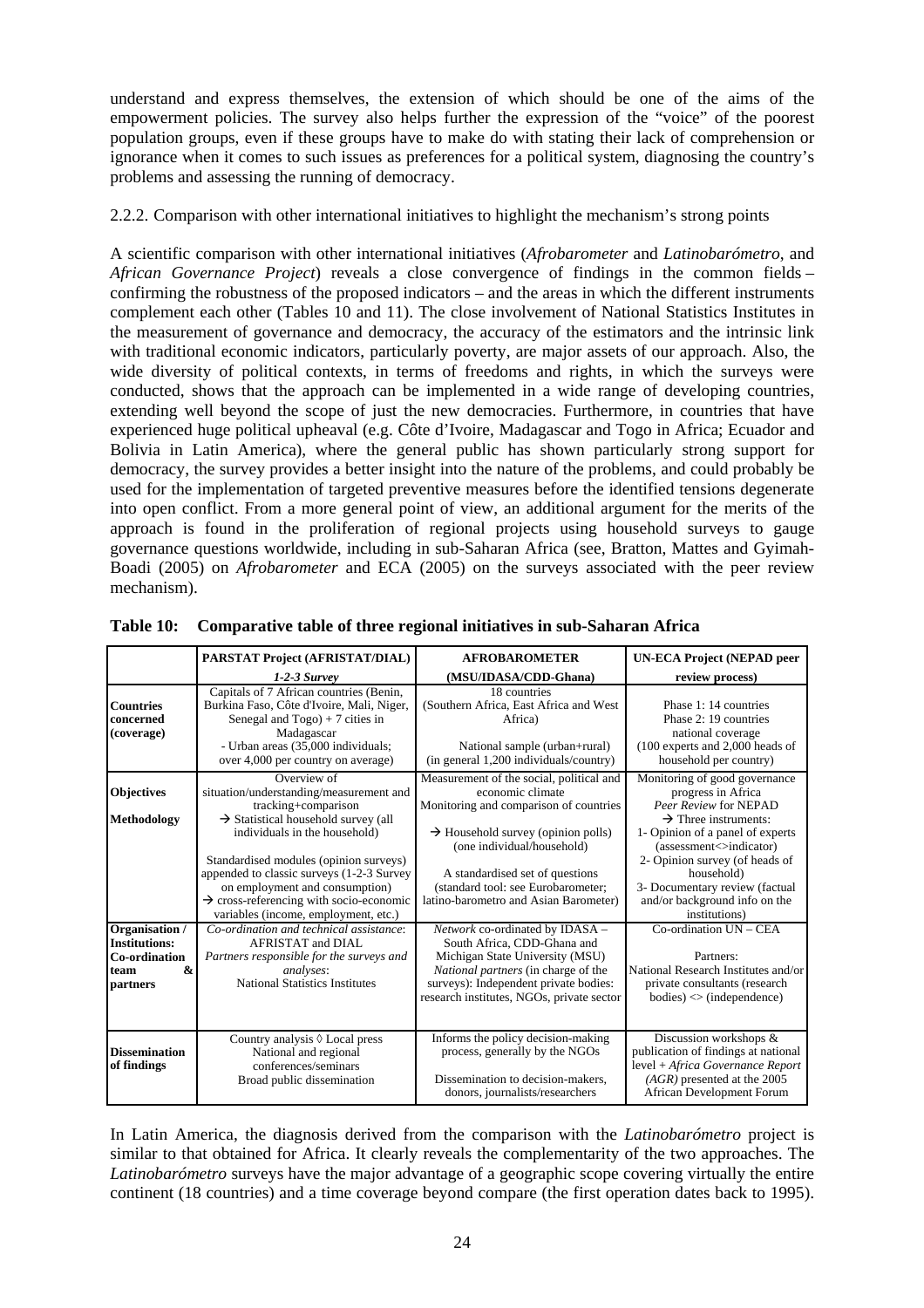The questionnaire's perfect harmonisation guarantees comparability between countries, but leads to less ownership of the survey at local level. The surveys focus essentially on the populations' perceptions and are less detailed about the socio-economic aspects. This limits the possibilities of a tie-in with the economic policies and especially with poverty reduction. Moreover, the small samples mean that we have to make do with a general picture at national level, while the modular surveys presented here can be used to inform policies right down to local level. These last two limitations reduce the possibilities of disaggregating the *Latinobarómetro* surveys by different population groups, some of whom (the most disadvantaged) should precisely be a special focus. The modular surveys also provide the opportunity to track both perception indicators and objective indicators (perception and actual frequency of corruption, for example). Lastly, there is the direct involvement of the NSIs and the incorporation of the surveys into the official statistical systems, which makes them a real *public good*. This choice opens up new prospects for data accessibility and institutionalisation in the public field, which is not generally the case with the operations conducted by private institutions constrained by profitability imperatives.

|                                                                | Latinobarómetro                                                                                                                                                            | <b>NSI-CAN-DIAL Modules /</b>                                                                                                                                                                                                                           |
|----------------------------------------------------------------|----------------------------------------------------------------------------------------------------------------------------------------------------------------------------|---------------------------------------------------------------------------------------------------------------------------------------------------------------------------------------------------------------------------------------------------------|
|                                                                |                                                                                                                                                                            | Metagora                                                                                                                                                                                                                                                |
| <b>General objective</b>                                       | Overview of democracy, politics and<br>society in Latin America                                                                                                            | household<br>surveys<br>Use<br>quantify<br>to<br>governance, democracy, participation and<br>subjective poverty.                                                                                                                                        |
| Sample size                                                    | $1,000 - 1,200$ individuals                                                                                                                                                | $1,700 - 21,000$ individuals                                                                                                                                                                                                                            |
| Sampling plan                                                  | Multilevel random sampling (through<br>to the selection of housing and then the<br>selection of the respondent using the<br>quota method - with the exception of<br>Chile) | Random, multilevel, stratified                                                                                                                                                                                                                          |
| <b>Level of inference</b>                                      | National                                                                                                                                                                   | National, regional and departmental                                                                                                                                                                                                                     |
| Data producer                                                  | Private sector                                                                                                                                                             | <b>National Statistics Institutes</b>                                                                                                                                                                                                                   |
| Socio-economic variables                                       | 15                                                                                                                                                                         | Over 80                                                                                                                                                                                                                                                 |
| Module subject-specific variables                              | 91                                                                                                                                                                         | $40 - 50$                                                                                                                                                                                                                                               |
| <b>Background</b><br>analysis<br>for<br>dissemination          | Press notes                                                                                                                                                                | National and regional reports                                                                                                                                                                                                                           |
| <b>Types of questions</b>                                      | Perception and attitudes regarding the<br>issues                                                                                                                           | Perception and attitudes regarding the issues,<br>and actual experiences (objective variables)                                                                                                                                                          |
| <b>Time series</b>                                             | Annual since 1995<br>(for certain questions)                                                                                                                               | Annual since 2002 and monthly as of 2003<br>(Peru)                                                                                                                                                                                                      |
| <b>Financing</b><br><b>Sources</b><br>a)<br>b)<br><b>Costs</b> | a) International donors<br>b) 20,000-40,000 USD per country<br>for data collection                                                                                         | a) State and international donors<br>b) 34,000-1,000,000 USD for the entire<br>survey per country; marginal cost for the<br>modules                                                                                                                     |
| <b>Comparison between countries</b>                            | 18 countries, all the questions                                                                                                                                            | 3 countries; a few questions                                                                                                                                                                                                                            |
| <b>Dissemination</b>                                           | The<br>Economist,<br>regional<br>press<br>conferences, the Internet, press notes                                                                                           | Underway (Peru: meetings of experts, the<br>Internet, Ministry of the Economy and<br>Finance, Presidency of the Council of<br>Ministers, quarterly bulletins and annual INEI<br>publications)                                                           |
| <b>Strong points</b>                                           | • International comparability of the<br>questions, sampling plan, survey<br>period<br>• Number of countries<br>• Tracking over time<br>• Long-term financing               | • More detailed analysis<br>Greater geographic disaggregation<br>٠<br>Robustness of the results<br>Institutionalisation<br>Greater number of objective indicators<br>Larger sample size<br>Access free of charge to the databases<br>(Bolivia and Peru) |

#### **Table 11: Comparative table of two regional initiatives in Latin America**

2.2.3. The process of setting up the surveys and disseminating the findings

As regards demand, the processes of setting up the surveys and disseminating the findings form one of the strong points of the system. The aim here is to build a process that satisfies the principles of the new poverty reduction strategies and, more generally, the development policies: accountability, ownership and participation. Such an ambition can only be realised if it is in line with the real situation of the institutions in each country, whether public or originating from civil society. It is moreover this constraint that justifies the application of a different strategy in Africa to Latin America.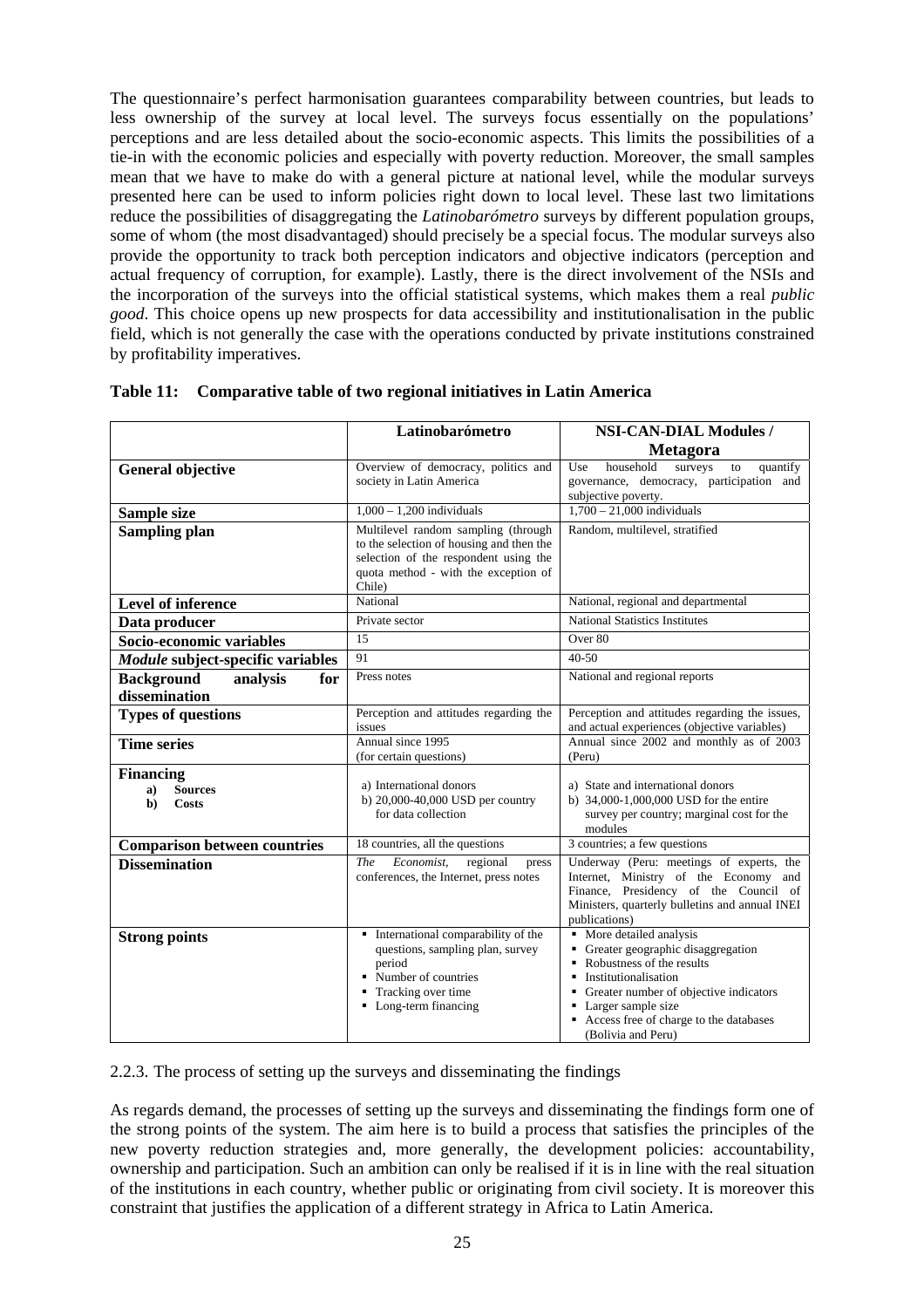#### **Box 2: An historical perspective on the implementation process of the monitoring of corruption in Madagascar**



In Africa where institutions are weak, the process is a long-term one starting with the Madagascan example and moving onto the West African countries. At the outset, at the instigation of the MADIO project, variable subject-specific modules were added to the *1-2-3 Surveys* every year starting in the mid-1990s. Based on the pilot test conducted in 1995 and decided on unilaterally by the statisticians, the process has been gradually consolidated by a system of mutual feedback and adjustment between "supply" and "demand"5 . The systematic holding of public conferences and the wide circulation of

l 5 This first survey conducted in 1995 immediately gave rise to in-depth analyses whose findings were swiftly and widely disseminated to answer topical questions of the moment (Razafindrakoto and Roubaud, 1996).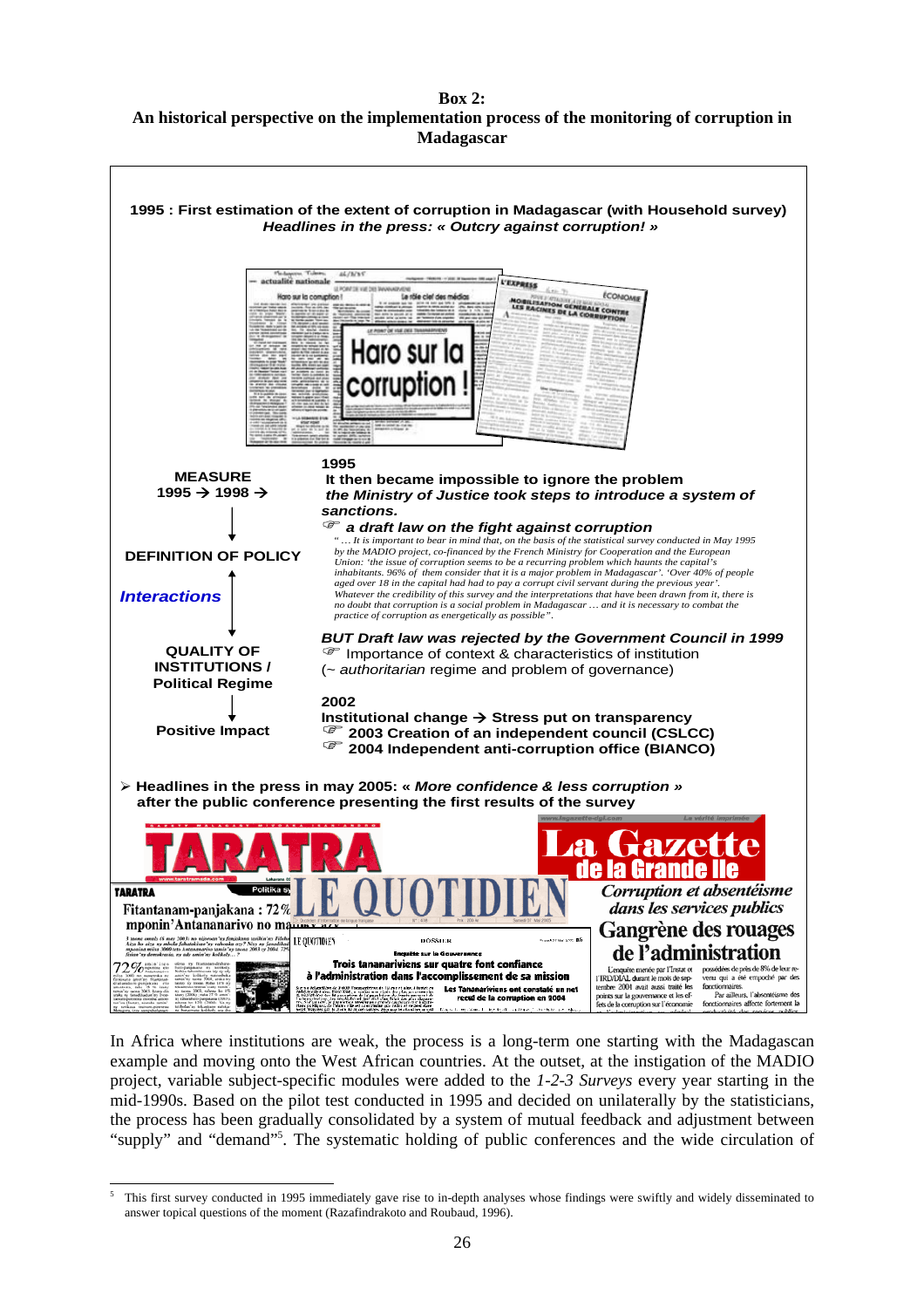findings beyond the small circle of decision-makers has demonstrated social demand for these issues, while repeating the surveys has provided the possibility to hone the statistical tools. Although the institutions (ministries, employers' organisations, trade unions, etc.) took part in the process, the media played a central role. By massively reporting on the findings, raising new questions and supporting the entire approach, the media brought to light the existence of an initially latent and then explicitly formulated demand and contributed to the institutionalisation of the process (see Box 2).

Only when the experiment had been consolidated in Madagascar was it extended to the WAEMU countries where a similar cycle tailored to each national configuration was launched. Generally speaking, such an approach in itself helps instruct in and enhance the democratic debate and strengthen the institutions – the NSIs, obviously, but also civil society organisations that draw on the surveys to underpin their expertise and hence their legitimacy – while spreading the "culture of statistics".

The approach in Latin America, where the institutions are sounder, was different and streamlined. The Peruvian case is an emblematic example: national ownership of the survey under the joint coordination of the INEI, the Ministry of Finance and the Prime Minister's Cabinet; broad-based civil society participation in the design of the questionnaire and data analysis; institutionalisation of the survey revision process over time; and possibilities for South-South co-operation for Peruvian experts to help other countries in the region (Box 3).

#### **Box 3: The ownership process of the modules in Peru: a bottom-up approach**

Initial discussions on the issues of measuring governance and democracy were launched in May 2002 when the modules conducted by the DIAL researchers in Africa were presented at a regional workshop of statistics experts held by the Secretariat General of the Andean Community. Although this experiment met with an extremely positive reception in all the countries (especially the Director General of DANE in Columbia), the Peruvian INEI was the first to take on board this new methodology by immediately deciding to introduce the modules into its own household survey mechanism. A first full-scale operation was conducted in the last quarter of 2002, when a tailored questionnaire focusing essentially on subjective poverty was put to the 20,000 households interviewed by the Peruvian household survey (ENAHO). The interest generated by the publication of the survey's initial findings set a process in motion that is worth mentioning here.

An overarching aim of the introduction of the "Governance, Democracy and Multiple Dimensions of Poverty" (GDMP) modules into the ENAHO was the importance of the ownership process, both internally in the national statistics institute and externally by civil society. This process involved many public institutions and civil society bodies. The country's political environment was no doubt conducive to an official body – the INEI for the first time in its history – conducting an opinion survey of households on issues as sensitive as the incidence of corruption and the amount of confidence in public institutions, respect for human rights, and the running of democracy. In fact, President Fujimori's flight to Japan following the uncovering of a network of corruption organised by his main adviser V. Montesinos<sup>6</sup>, followed by the arrival of a transition government and the election of A. Toledo driven by the main democratic anti-corruption forces actually strengthened the institutions and put in place the following policies: anti-corruption, defence of citizens' rights, transparency in the management of public finances, economic and political decentralisation, and citizen participation (especially in social policies).

The INEI's ownership of the project was not limited to its new director's decisive agreement to conduct the surveys. The process also extended to the civil servants in charge of setting up the surveys, with a series of internal technical discussions regarding the modules' objectives and concepts, which had hitherto never been addressed by INEI surveys. These joint think tanks were extended to regional level under CAN, with the participation of experts from each of the NSIs in the Andean countries.

Civil society's ownership of the modules and their findings came about in two stages. Firstly, scepticism about the survey's feasibility and the consistency of the information obtained was appeased by the pertinence and quality of the findings obtained in 2002. It had been proved that it was possible for an NSI to conduct this type of survey, that the rate of nonresponse was actually lower than for the traditional surveys and, above all, that the population was most interested in the questions put. The database and all the technical documents were made available to the public free of charge. A brief summary of the initial findings was published on the Ministry of the Economic and Finance (MEF) website and presented at a public conference, giving rise to interviews on national Peruvian radio. In the second stage, once the survey's credibility was established, the INEI opened up a dialogue with civil society and other public bodies concerned by governance issues.

l

<sup>6</sup> In this regard, see McMillan and Lobaton (2004).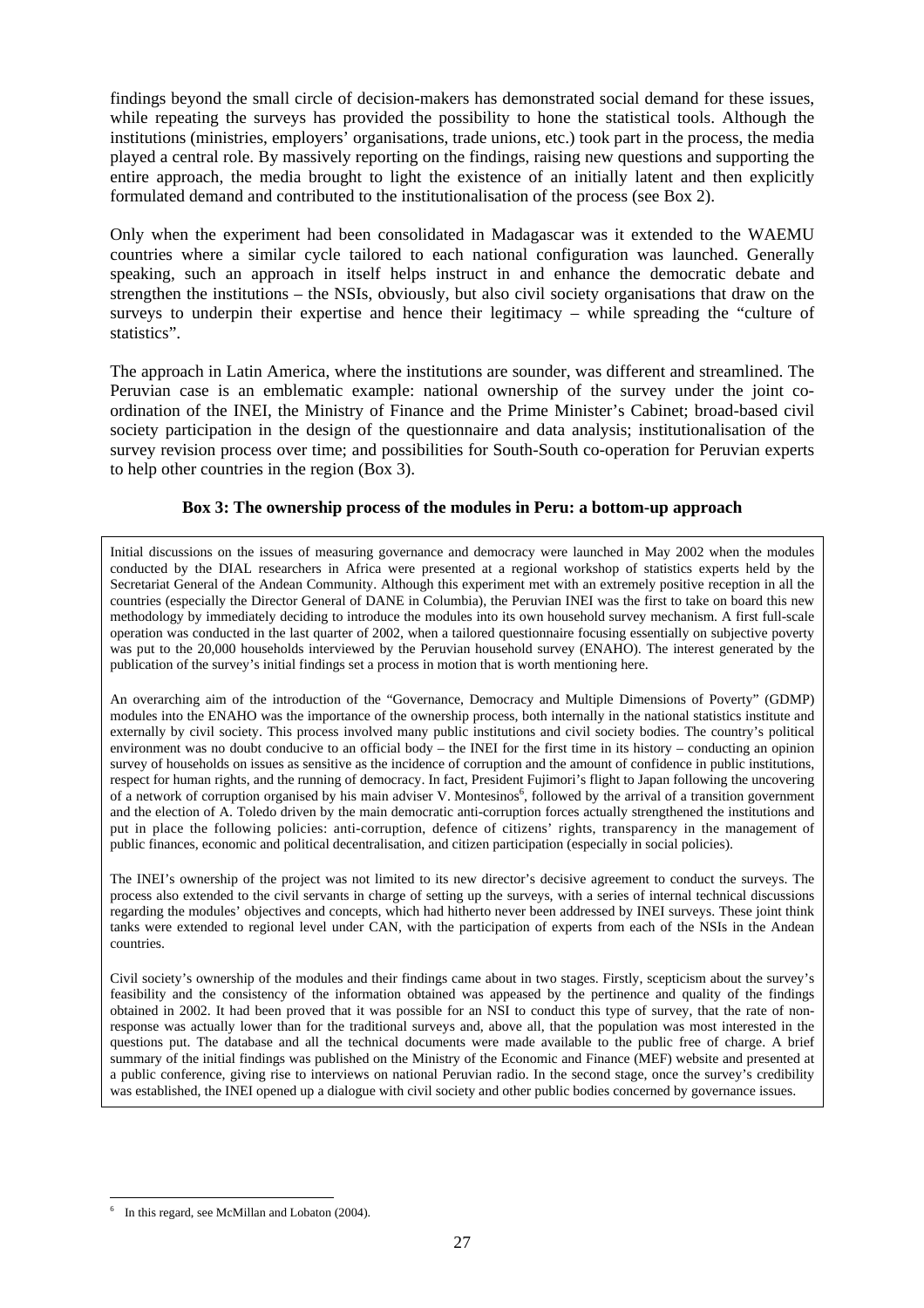#### **Box 3: The ownership process of the modules in Peru: a bottom-up approach (Contd.)**

A large number of institutions answered the INEI's call. Several discussion meetings were held for each institution to propose subjects/questions that it wanted to see addressed by the questionnaire. Various NGOs also took part, including those working on anti-corruption (*ProEtica* and *Transparencia*), defending human rights (*Association Pro-Derechos Humanos*), public management transparency (*Ciudadanos al Dia*), capacity building, democratic participation and local governance (*Grupo Propuesta Ciudadana*), the participation of the poor in the definition and implementation of social policy (*Mesas de Concertación de Lucha contra la Pobreza*), and problems affecting young people (*Consejo Nacional de la Juventud*). Among the public bodies taking part were *Defensoría del Pueblo* (responsible for defending citizens' rights), *Contraloría de la República* (responsible for the transparency of calls for tender and public procurement), *the Presidency of the Council of Ministers* (PCM), and the *MEF* for whom the "governance" aspect was one of the commitments made with the Bretton Woods institutions (integration into the matrix of policies). Last but not least, Peruvian research centres, political science experts (from the *Institute of Peruvian Studies*) and *World Bank* officials also took part in the discussions.

These consultations produced an amended version of the initial questionnaire with the approval of all the participants. The questionnaire was tested on the ground by a pilot survey. Following the training of the team of interviewers (comprising the ten best national supervisors), the lessons drawn from the pilot survey – conducted in ten departments chosen to take account of the country's linguistic diversity and differing extents of urbanisation – led to a definitive version of the questionnaire and the tailoring of the survey mechanism. New survey manuals were produced for the modules. Intensive, centralised training was organised for all the interviewers and supervisors. It took just six months from the start of the consultation process for the survey of over 20,000 households to be put in place.

The advantages of the bottom-up process in setting up the modules are undeniable in that they guarantee real ownership of the results. The downside of this is that it was harder to harmonise the questionnaires for all the Andean countries. There is hence less comparability between this region's countries than in Africa. Continuity of tracking is guaranteed by the institutionalisation of the survey and the process. For example, as in the case of Peru, time series are available for governance, democracy and other indicators, which can be compared with the public policies conducted in these areas. Lastly, since the survey was a public budget item, it forms part of the INEI's ongoing operations and is incorporated into the National Statistics Plan.

The survey's sustainability is hence based on four pillars: a participatory process to set it up, the dissemination of the findings and data (public good), institutionalisation (co-ordinated by the INEI) and financial sustainability (survey part of the public budget).

Downstream, experience has shown that there is often more demand for governance and democracy indicators than traditional socio-economic indicators – as shown by the high public and media turnout at events to announce findings in the countries under study (Madagascar, Mali, Peru, etc.). Furthermore, by providing food for thought for public debate on policies and the major development issues, this type of survey helps strengthen democracy, reveal the wishes of the public and empower 'voiceless' sectors of the population.

# **3. SOME ILLUSTRATIVE EXAMPLE OF FINDINGS**

Following these methodological considerations, some empirical elements are called for to illustrate the merits of the approach. A few examples have been chosen from each of the three modules. A more detailed analysis can be found in the regional survey report (Razafindrakoto and Roubaud, 2005b for Africa; Herrera and Roubaud, 2005 for the Andean countries) and in each of the national reports. Due to the extremely good comparability of data on Africa, we have decided to separate out the analyses by continent to present a selection of African findings followed by Latin American findings.

# **3.1. Some findings in French-Speaking Africa**

3.1.1. Subjective poverty or the consideration of the different factors influencing the perception of poverty

The multifaceted nature of poverty is now unanimously acknowledged. Driven in particular by Amartya Sen, the definition of poverty, initially based solely on the monetary criterion, has gradually been extended to take in different concepts such as a lack of *capabilities* (e.g. opportunities to access education and health), vulnerability, a feeling of exclusion, and dignity. The *1-2-3 Survey* module on the *Multiple Dimensions of Poverty* explores the individuals' points of view and their perception and assessment of their situation. We have looked at the notion of subjective poverty, with one of the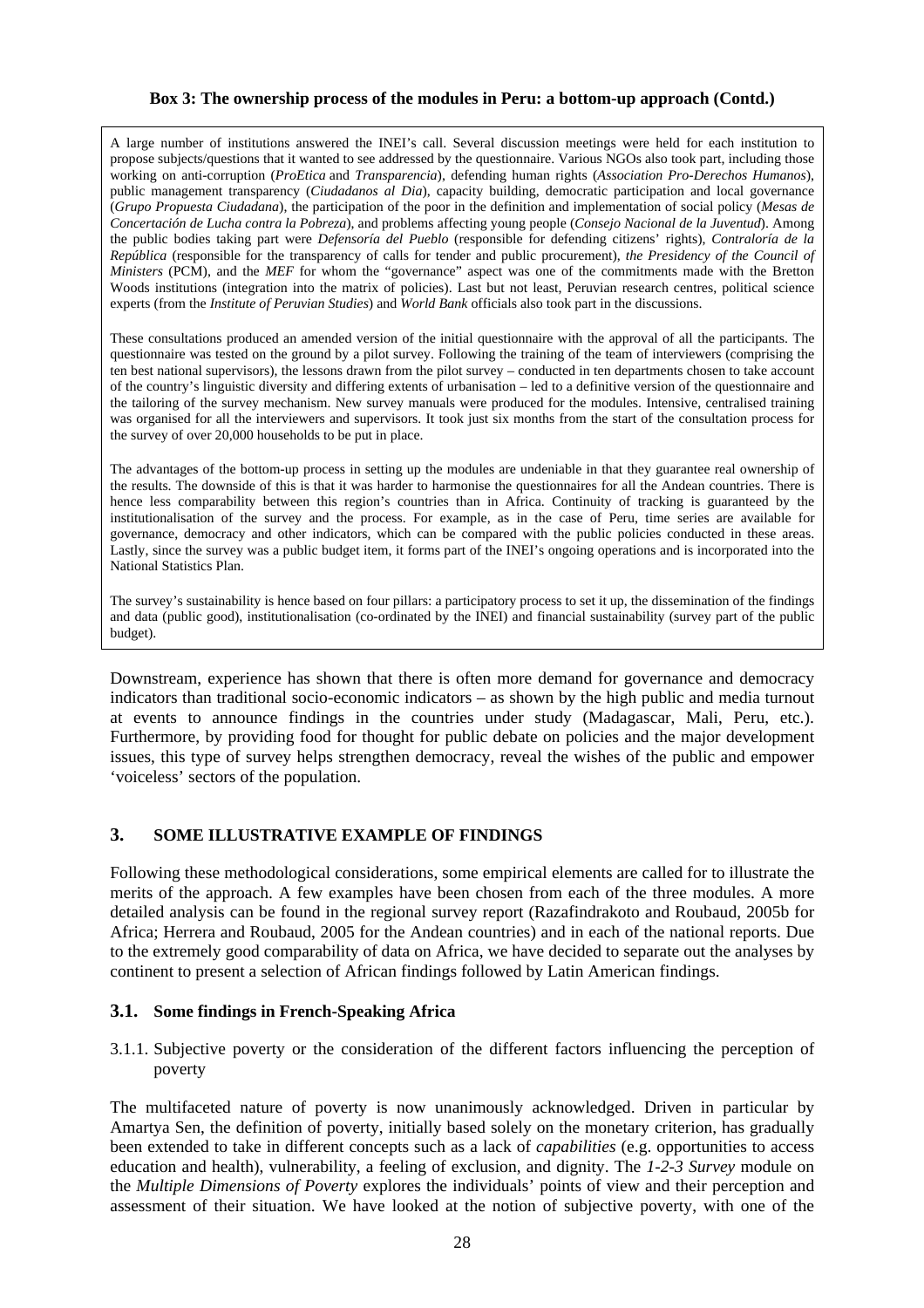approaches being based on the classic concept of satisfaction of basic needs as a way of defining poverty<sup>7</sup>. Unlike the indicators usually used, which are normally based on objective criteria, we ask the population to define what they consider to be basic needs and to express their level of satisfaction as regards these needs.

Although the minimum basket of needs (the top seven<sup>8</sup> of 26 suggested items) for a decent standard of living is on the whole the same regardless of the country studied, the classification of these needs and percentage of the population deeming them important varies from one country to the next. Bamako and Ouagadougou stand out in particular for the extremely low proportion (less than half) of inhabitants who view access to electricity as essential (Figure 2). Similarly, less than two-thirds of the population in Bamako and Niamey deem it vital to "be able to send their children to school". These findings can be explained in part by the phenomenon of attrition of preferences or self-adjusted aspirations in view of their limited supply in the most underprivileged countries. For example, Bamako and Ouagadougou are the least well-equipped capitals in terms of access to electricity (only some 40% of the households are connected to the network). Given that they are used to the absence of electricity in their homes (and their neighbours' homes), a large proportion of these towns' inhabitants do not see electricity as an absolute necessity.

The survey compares individuals' levels of satisfaction with the level of importance placed on a given form of hardship. Lome and Antananarivo stand out from the other cities with generally extremely low levels of satisfaction, especially when compared with the population's aspirations (Diagram 2). Bamako and Niamey are striking for their small gaps between the population's aspirations and perceptions of actual living conditions in terms of the main basic needs identified. Although the satisfaction indices are fairly low (less than or barely over 60% for certain items), the levels for each of the corresponding items near if not top the percentages of those who deem them essential.

In general, dissatisfaction with the health supply is striking in all the cities studied. As already mentioned earlier, the satisfaction indices are extremely low for Lome and Antananarivo (29% and 39%). They are also less than 50% for Ougadougou and Cotonou (at 46% and 49% respectively). They come to barely 60% in the three other cities (56% for Abidjan, 57% for Dakar and 61% for Bamako). Consequently, over one-third of the population in all the cities is dissatisfied with the existing health services.

Another more general approach to subjective poverty is to look at the household's general perception of its well-being (subjective well-being or "*happiness*"). The first analyses of this factor date back to the 1970s and the pioneering work by Easterlin (1974). This issue lies at the core of a new wave of research today with the recent tie-in made with the notion of poverty, now viewed in its broadest sense. Yet this approach based on well-being is rarely used for analyses of developing countries. Nevertheless, it sheds new and ground-breaking light on the way in which individuals perceive their living conditions.

Households' overall assessment of their well-being varies considerably from one country to the next. The proportion of those who state that they find it "hard to make ends meet" – and who can therefore be classed as poor from a subjective point of view – ranges from 25% in Bamako to 57% in Lome. The survey indeed finds a close correlation between the level of satisfaction regarding the needs previously identified as being basic and the perception of subjective well-being (Figure 3).

l 7 See Razafindrakoto and Roubaud (2001) for more details on the different poverty approaches and the links between them. 8

The seven are: receiving treatment in the event of illness, access to water, access to electricity, having decent housing, being able to take three meals a day, being able to send children to school, and having a stable job. We subsequently only refer to the first six items, given that we have no information about household satisfaction in terms of the integration of all of its members into the labour market.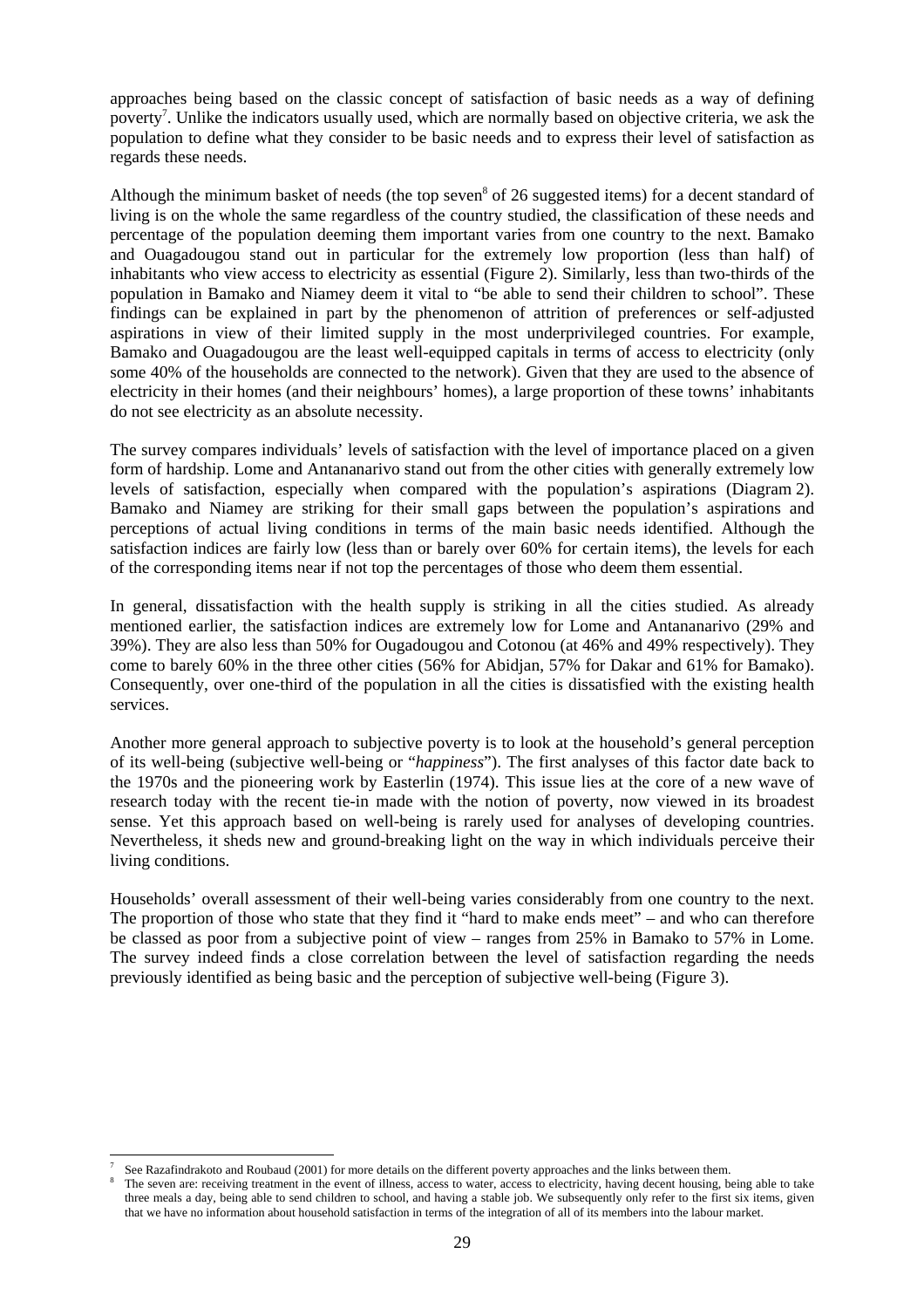

**Figure 2: Level of satisfaction with needs deemed as basic** 

Sources: 1-2-3 Surveys, Multiple Dimensions of Poverty module, 2001/2003, National Statistics Institutes, AFRISTAT, DIAL, our own calculations.

The inhabitants of Abidjan are an exception in this regard in that they have a fairly negative perception of their well-being (44% deem that they find it hard to make ends meet) despite a relatively high satisfaction index for the needs viewed as basic (less than 30% are dissatisfied with more than six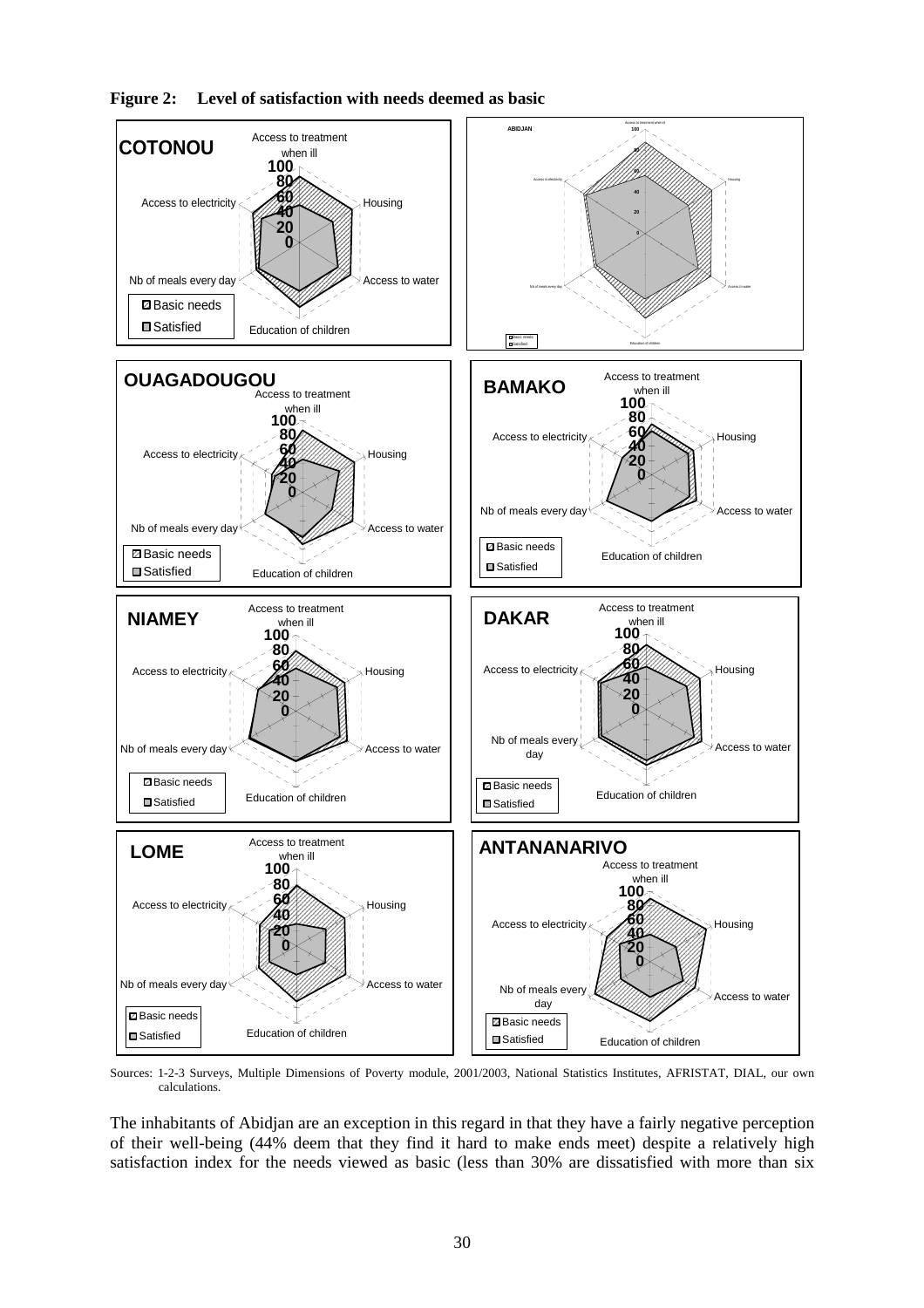items<sup>9</sup> as opposed to an average of 36% for the eight capitals; 57% for Lome and 49% for Antananarivo). Abidjan is hence ranked in sixth place if the population's subjective well-being alone is considered, but is in third place based on its level of satisfaction with needs identified as basic.



**Figure 3: Assessment of well-being and level of satisfaction with basic needs** 

Sources: 1-2-3 Surveys, Multiple Dimensions of Poverty module, 2001/2003, National Statistics Institutes, AFRISTAT, DIAL, our own calculations.

These findings make a case for the use of different approaches to analyse poverty, especially subjective approaches that consider the population's points of view. A number of different factors can influence individuals' perceptions of their living conditions. These constituent elements of well-being are not necessarily taken into account when just one approach is used or when just the most classic and normative approaches are used.

# 3.1.2. Indicators for monitoring governance

Of the analytic findings obtained using the data from the module on governance, we use mainly those regarding corruption here. This phenomenon is seen as one of the main obstacles to the efficiency of the administration and is measured by a range of tools as part of the public service reforms. On the whole, and regardless of the city, the vast majority (over 90%) of the population believes that corruption is a major problem. Relatively fewer mention the harmful effect of the administration's politicisation (85%), absenteeism (78%) and incompetence among civil servants (69%).

#### *Corruption is reduced by improving civil servants' wages and an active anti-corruption policy*

The availability of a long series of data (covering nearly ten years) for the Madagascan capital means that the development of corruption can be tracked and a first assessment made of the impact of public policies addressing corruption (Figure 4). The findings reveal a steady, sharp downturn in petty corruption from 1995 to 2001 (from 42% to 10%). These figures are based on an objective indicator: the percentage of individuals who fell victim to corruption in the year preceding the survey. The empirical observation highlights a strong negative correlation between the level of corruption and civil servants' wages, which rose 50% in real terms over the 1995-2001 period (Razafindrakoto and Roubaud, 2003b). Although this relationship cannot be formally tested since the series is not long enough and other factors may also have affected the level of corruption (such as inflation and political

l 9 To measure the overall feeling of dissatisfaction, we set the threshold as being dissatisfied with six or more items (at least six needs not satisfied) of the top ten items ranked by the population as being the most essential.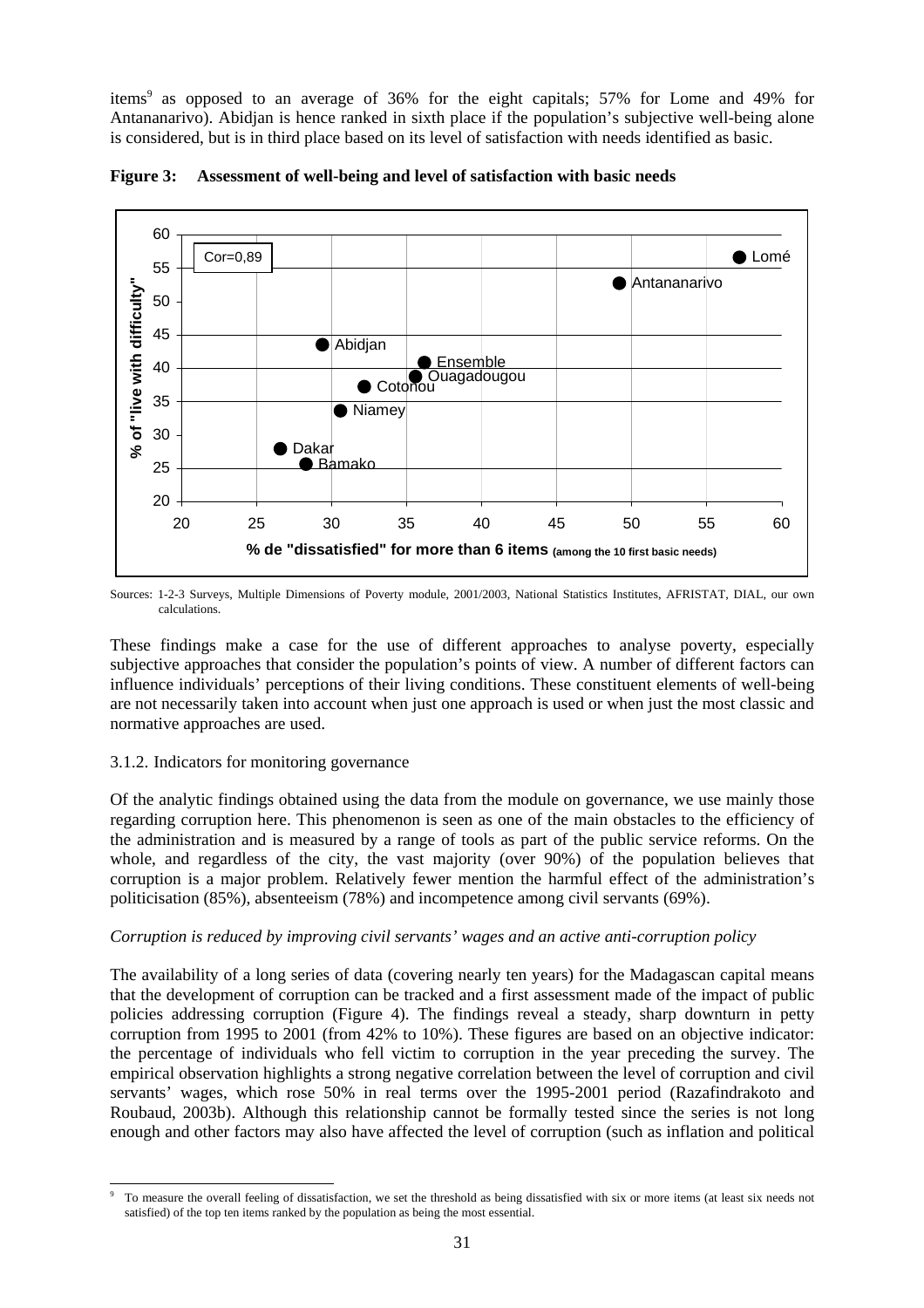stability), its does corroborate the presumption that the administration's performance depends positively on civil servants' wages. By way of an illustration, we observed that multiple jobholding also decreased over the same period. This finding provides food for thought for the controversial theoretical debate regarding the influence of civil servants' wage levels on corruption. It contradicts the findings of multinational cross-cutting analyses that generally find no significant link between the perception of corruption and civil servants' wages. If found to hold using larger samples, this correlation would have major implications for the reform of public services in the developing countries. This observation could partially explain the virtually systematic failure of the first generation of civil service reforms when drastic cuts were made to civil servants' wages.



**Figure 4: Civil servants' wages and effect on corruption in Madagascar from 1995 to 2004** 

Sources: Razafindrakoto, Roubaud (2001) and 1-2-3 Surveys, phase 1 (Labour Force) 1995-2004, MADIO, DIAL/ INSTAT, our own calculations.

Note: The corruption "module" was not included in the survey in 1996, 1997 and 1999.

The corruption figures are derived from an objective indicator (percentage of victims of corruption during the previous year).

The second point worth raising concerns the period following the political crisis in Madagascar in 2001-2002 and shows that active policies substantially reduce the amount of corruption. The level of corruption rose again in 2002 following the political crisis and the economic downturn. When the new administration came into power, the authorities placed the emphasis on transparency. The Conseil Supérieur de Lutte Contre la Corruption (CSLCC) was set up in 2003 to build awareness and implement specific strategies. The Bureau Indépendant ANti-COrruption (BIANCO) was established in 2004 to monitor and apply concrete measures. The positive effect of these initiatives can already been seen. The population feels that the corruption situation has definitely improved (the balance of opinion was  $+49$  points in 2004 as opposed to  $+39$  in 2003 for petty corruption; and  $+50$  in 2004 compared with +36 in 2003 for major corruption). This perception by the capital's inhabitants is borne out by the analysis of objective indicators, which shows that the rate of corruption fell from 16% in 2003 to 8% in 2004. The weight of corruption in household budgets also fell from 3.3% in 2003 to just 1.2% of households' annual incomes in 2004.

#### *How much can we trust the experts' opinion on corruption?*

l

Corruption and, more broadly, governance indicators are based mainly on experts' assessments. When these experts' opinions are compared with the population's point of view and experience using the *mirror survey* (see above), it is found that the experts systematically overestimate the level of corruption suffered by the citizens (Razafindrakoto and Roubaud, 2005d). Whereas an average of 13% of the population in the eight cities said that they had been direct victims of acts of corruption over the past year<sup>10</sup>, the experts estimated this rate at 54%. Likewise, barely 5% of the population considers

 $10$  See Razafindrakoto and Roubaud (2004a) for a detailed analysis of the profile of victims of corruption.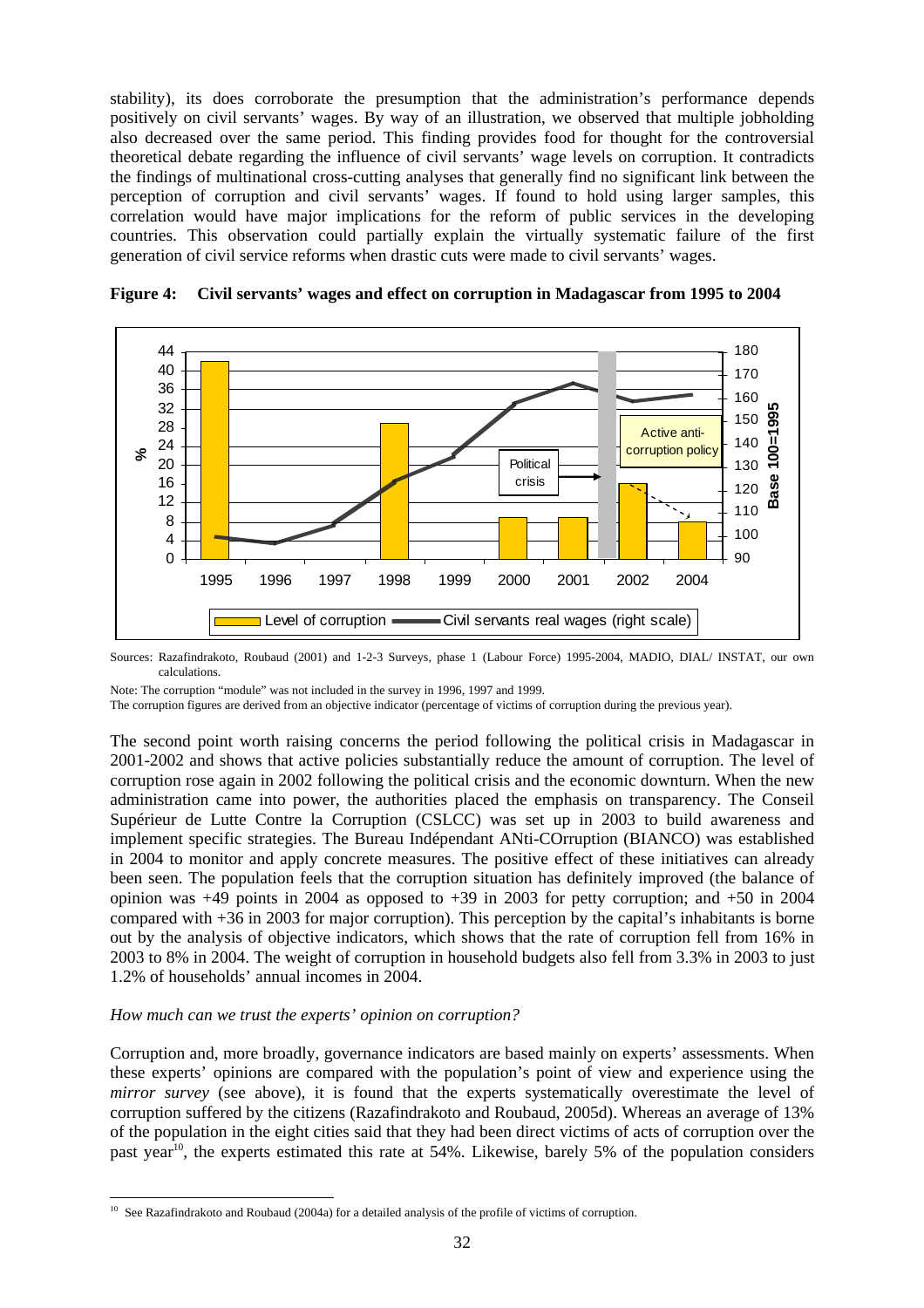accepting a bribe in the exercise of their duties to be acceptable behaviour (Figure 5). The experts reckon this proportion to be 32%. On the whole, the experts have a much more negative view of the situation than the population.

This huge overestimation of actual corruption levels would be a lesser evil if it were consistent across the board. Yet major disparities in the relative ranking of the countries show that this is far from being the case. For example, the relatively positive image that the experts have of Burkina Faso (*the country of honest men*) – with the lowest occurrence of petty corruption in the *mirror survey* and the lowest percentage of experts deeming corruption to be a major problem in the country – is belied by the population's own perception and actual experiences. Conversely, Togo has a significantly lower level of daily corruption than the regional average, but is ranked the worst offender by the experts.

In fact, there is no correlation between the two variables measuring the rate of corruption (the first estimated by the experts and the second based on population surveys): the correlation coefficient, albeit not significant, is even negative (-0.19). However, the *mirror survey* findings are correlated with the indicators published in the international databases. For example, the correlation between the frequency of corruption as based on the *mirror survey* and the "control of corruption" indicator built by Kaufmann, Kraay and Zoido-Lobaton (KKZ) for 2002 is -0.52. This makes for a positive link, since this indicator falls as corruption rises<sup>11</sup>. On the other hand, the correlation between the real rate of corruption and the KKZ indicator is 0.48 (and therefore in the wrong direction), but not significant.

These observations raise doubts about the reliability of the expert-based data, which are nevertheless widely used by donors to allocate official development assistance in particular. Admittedly, this finding is limited to petty corruption and the eight countries studied. It could reasonably be argued that it is precisely in these countries lacking in information that the perception indices should be furthest from the reality. Yet the question clearly stands as to what exactly the perception indicators based on these surveys measure. Our findings in no way undermine the relevance of these types of indicators since they reflect a fairly commonly held perception of corruption, even if this perception does not reflect reality. This said, if corruption phenomena are to be understood in all their complexity, these indicators should be combined with a new generation of indicators based on objective measurements.

**Figure 5: Deviations between the real frequency of petty corruption and the experts' perceptions in French-speaking Africa** 



Sources: 1-2-3 Surveys, Governance module, 2001/2003, National Statistical Institutes, AFRISTAT, DIAL (35,594 persons interviewed; 4,500 on average in each country); Mirror survey (246 experts surveyed; 30 experts on average in each country), DIAL, our own calculations.

l <sup>11</sup> The calculation of the Spearman coefficient of rank correlation produces similar findings: 0.02 between the *mirror survey* data and the population survey data; -0.50 between the findings of the *mirror survey* and the indicator from the base by Kaufmann *et al.* (2005).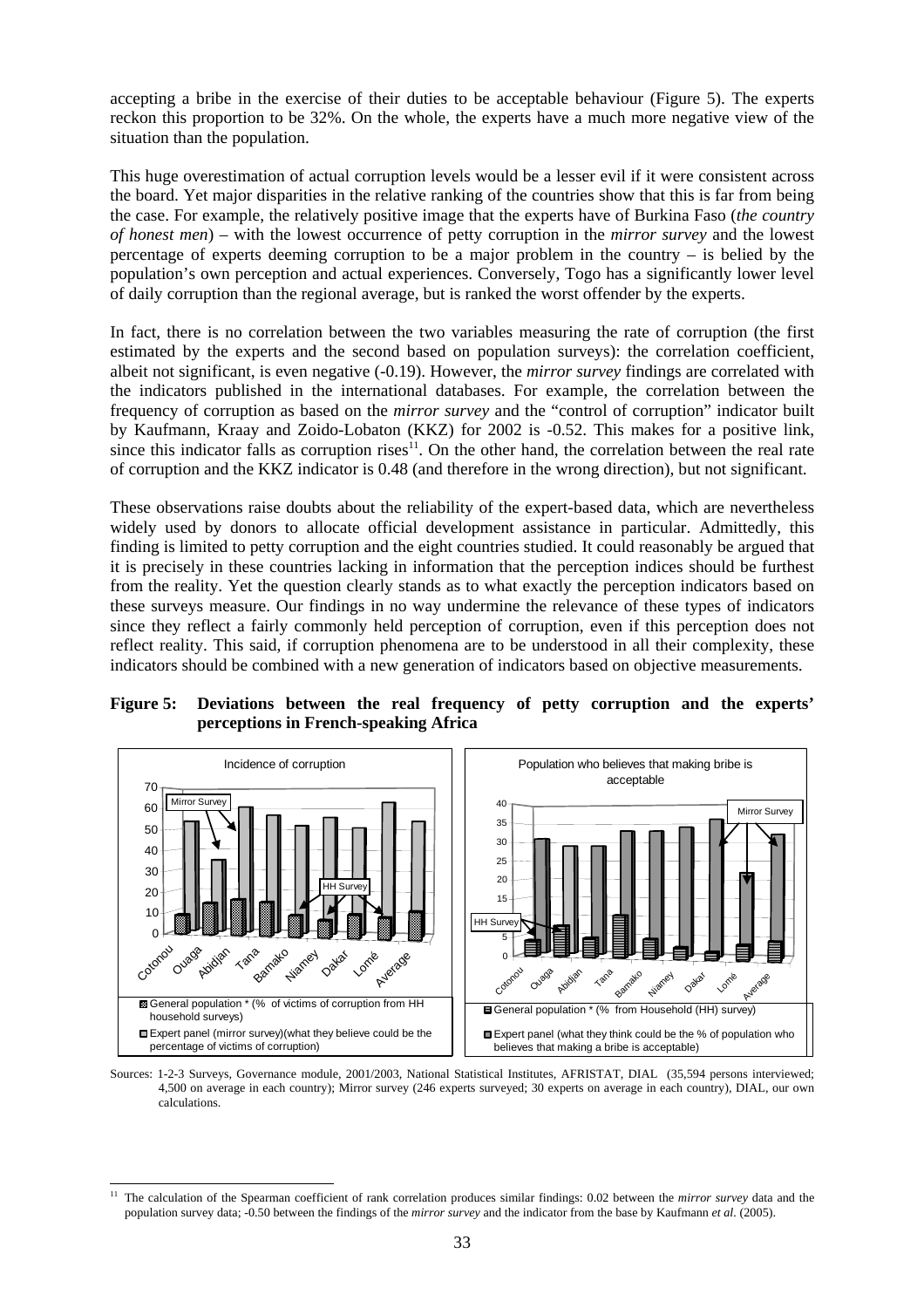*Creating broad-based coalitions to reform the administration: a massive consensus for an incentive/sanctions system* 

A string of reforms has been implemented to solve the public administration's structural dysfunctions, but to little avail despite the population's clear and largely shared message to improve the supply of public services. The reforms should operate on two fronts at once and comprise two types of measures: measures to increase government officials' productivity and measures to raise the number of civil servants to cover needs better.

There is a real consensus to set up an incentive/sanctions system (Table 12). An average of 93% of each city's inhabitants are in favour of merit-based remuneration or performance pay. They even go further when it comes to coercive measures since 82% would like to see penalties introduced for civil servants who do not do their job properly, without ruling out the possibility of their being dismissed in the event of serious misconduct. In addition, over four in five individuals (82%) support the idea of promoting decentralisation to make the administration more user-friendly for the taxpayer. Note that decentralisation does not just affect administrative governance, but can also have political virtues in terms of local democracy.

This consensus prevails in all the cities, with certain marginal local particularities. In Dakar, there is support for each of the three measures with an approval rate of over nine in ten inhabitants. A full 98% approve the principle of performance pay. Although there is general support overall for the promotion of the merit-based principle, the desire to see strict sanctions applied (dismissal) in the event of serious misconduct is less uniform. Interestingly enough, there is most doubt in this regard in the countries with the most authoritarian regimes (Togo and, to a lesser extent, Burkina Faso). The citizens of these countries may be scared of seeing what is deemed a fair principle diverted in practice from its original intent by misuse and possibly political use.

Support for decentralisation also varies from one country to the next. Paradoxically, support is weakest in Niger and especially in Mali where the process is one of the most advanced. It is as if the demand for decentralisation were extremely strong across the board, yet that, in the countries where steps had been taken to introduce decentralisation and its negative effects had started to come to light, support for this type of reform was becoming more circumspect (while remaining largely positive).

| $\frac{0}{0}$                                                     |             |                  |         | West Africa   |               |              |      | Mada              | <b>Total</b> |
|-------------------------------------------------------------------|-------------|------------------|---------|---------------|---------------|--------------|------|-------------------|--------------|
| Think that the following measures<br>could improve public service | Coto<br>nou | Ouaga-<br>dougou | Abidian | <b>Bamako</b> | <b>Niamev</b> | <b>Dakar</b> | Lome | Antana-<br>narivo |              |
| quality/efficiency                                                |             |                  |         |               |               |              |      |                   |              |
| 1.- Performance pay                                               | 85.0        | 91.6             | 96.2    | 89.5          | 94.0          | 98.2         | 95.7 | 92.5              | 92.9         |
| 2.- Dismiss civil servants for misconduct                         | 83.7        | 74.6             | 82.6    | 84.5          | 82.5          | 93.0         | 68.9 | 87.7              | 82.2         |
| 3.- Promote decentralisation                                      | 87.6        | 78.3             | 96.7    | 67.7          | 64.4          | 90.5         | 87.6 | 80.8              | 81.8         |

|  |  |  | Table 12: Measures to improve the administration's efficiency by country |
|--|--|--|--------------------------------------------------------------------------|
|--|--|--|--------------------------------------------------------------------------|

Sources: 1-2-3 Surveys, Governance module, 2001/2003, National Statistics Institutes, AFRISTAT, DIAL, our own calculations.

Although there is nothing new about these reforms, what is worth noting here is the massive support of all social groups for their principles (Table 13). For example, there is nothing to distinguish the poor from the other groups when it comes to the measures to be taken to make the civil service more efficient. What is even more interesting is the fact that almost as many civil servants support such measures themselves. They are almost as positive about some of the most repressive measures. "Only" 80% (as opposed to 82% for the population as a whole) are in favour of severe sanctions and even dismissal for unscrupulous civil servants, while 89% (compared with 93%) support performance-based wages. The civil servants, who would normally be expected to be the most hostile to this type of reform, and those with the most to lose (union members, seniors and the least skilled) are barely less convinced of the merits of these measures.

These findings show that civil servants, who are often suspected of refusing change by adamantly maintaining their positions and holding onto their acquired advantages, should not hinder the administration's reform. More broadly speaking, the survey shows the possibility of forming coalitions comprising the vast majority of the population in favour of measures reputed to be hard to implement.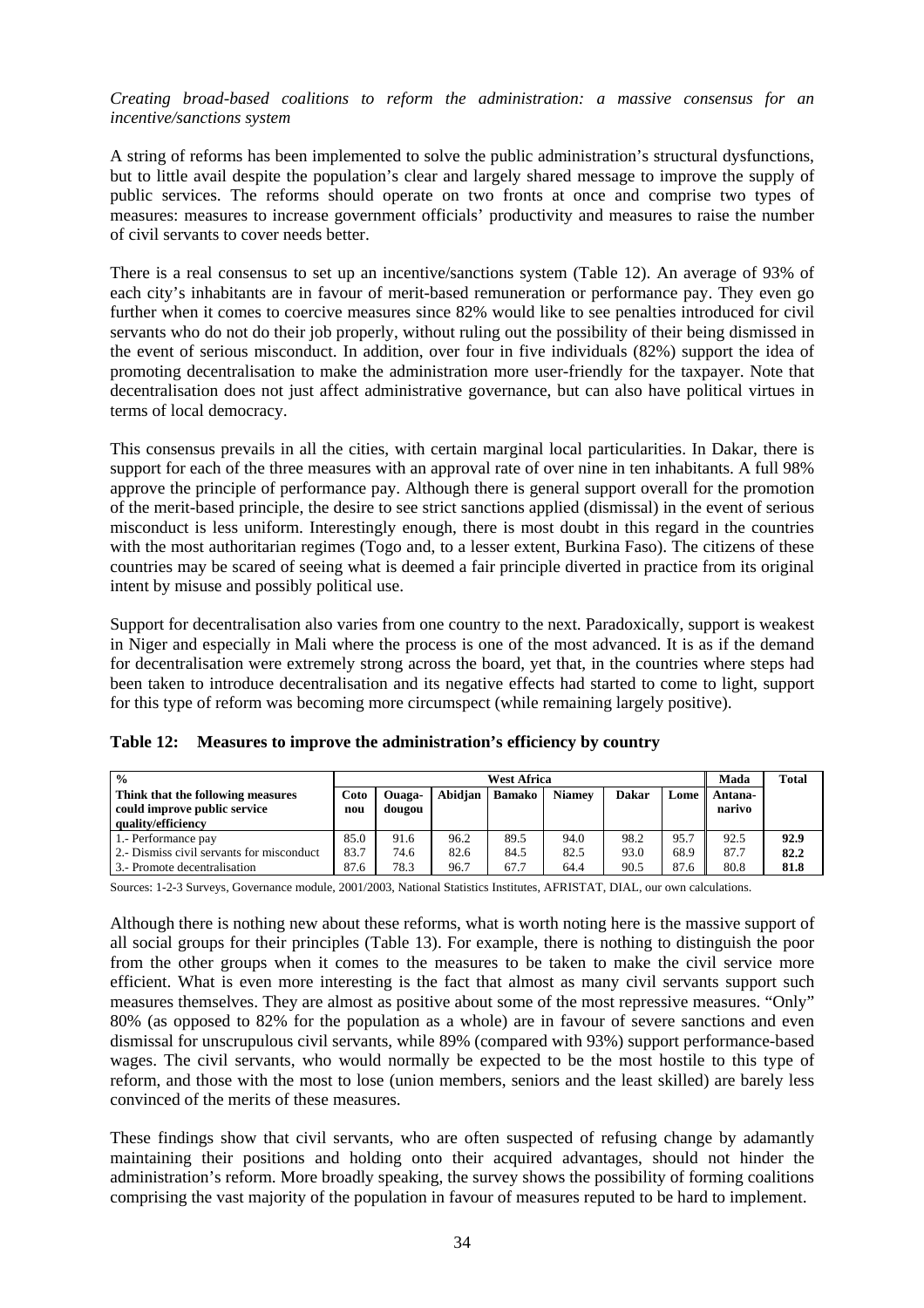#### **Table 13: Support for measures to improve the administration's efficiency by income levels**

| Think that the following measures could improve    | Total | Civil servants | Per capital income quartiles |                      |             |          |
|----------------------------------------------------|-------|----------------|------------------------------|----------------------|-------------|----------|
| public service quality/efficiency                  |       |                |                              | $\cap$ <sup>nd</sup> | $\gamma$ rd |          |
|                                                    |       |                | quartile                     | quartile             | quartile    | quartile |
| 1.- Performance pay                                | 92.9  | 89.2           | 93.1                         | 92.5                 | 93.1        | 92.8     |
| 2.- Sanction/dismiss civil servants for misconduct | 82.2  | 80.4           | 81.2                         | 82.3                 | 82.1        | 83.1     |
| 3.- Promote decentralisation                       | 81.8  | 87.3           | 81.6                         | 80.7                 | 80.4        | 84.6     |

Sources: 1-2-3 Surveys, Governance module, 2001/2003, National Statistics Institutes, AFRISTAT, DIAL, our own calculations.

3.1.3. Democracy: an evaluation of how well it works and the population's aspirations

The *1-2-3 Surveys* Democracy module provides some extremely useful information for the consolidation of the process embarked upon in many of the continent's countries at the beginning of the 1990s. In particular, the findings show that African citizens, and especially the poor, have massively embraced the principles of democracy contrary to preconceived ideas and despite the huge and varying national breaches in the respect of certain civil and political rights – freedom of speech, transparent elections and especially equality before the law.

#### *Democracy is massively embraced by rich and poor alike*

When asked if they support democracy, an average 87% of each city's inhabitants say they are in favour of this type of political system. Nearly half (49%) say they are "*very much in favour of democracy*" while 38% are simply "*in favour of democracy*". This leaves less than 15% against democracy. This general finding holds true for each country. Togo, an outpost, is worth highlighting from this point of view given the country's current political situation. It is among the inhabitants of Lome that the highest percentage of people expressing an unreserved hankering for democracy is found, with over 63% "*very much in favour of democracy*".

Not only does support for democracy in general ring loud and clear, but this type of political system is more appreciated by far than any other form of government (Table 14). Three other types of political systems in addition to democracy were put forward for the population's consideration: they were all largely rejected. The people showed themselves to be fundamentally opposed to any form of authoritarian regime, whether headed by a "strong man" or by the army. Less than one in five adults saw these regimes in a positive light (18% for the "strong man" hypothesis and 14% for a military regime). Neither did the cities' inhabitants want experts, rather than a democratically elected government, to decide what is right for the country. Although 35% were prepared to accept this type of leadership, this choice came in way behind democracy, which picked up over 86% of the votes.

|  |  | Table 14: Assessment of the different forms of political system by income levels |  |  |  |
|--|--|----------------------------------------------------------------------------------|--|--|--|
|--|--|----------------------------------------------------------------------------------|--|--|--|

|                                                           | <b>Total</b> | Per capita income quartiles |                 |                 |                 |
|-----------------------------------------------------------|--------------|-----------------------------|-----------------|-----------------|-----------------|
|                                                           |              | 1 <sup>st</sup>             | 2 <sub>nd</sub> | $2^{\text{rd}}$ | $4^{\text{th}}$ |
| Opinion of the different political systems:               |              | quartile                    | quartile        | quartile        | quartile        |
| A. Have a strong man as leader                            | 18.2         | 19.6                        | 18.9            | 18.0            | 16.3            |
| B. The army governs the country                           | 14.4         | 13.7                        | 15.6            | 15.2            | 12.3            |
| C. The experts decide what is good for the country        | 34.7         | 35.6                        | 33.9            | 35.8            | 33.2            |
| D. Have a democratic political system                     | 86.2         | 87.5                        | 85.7            | 86.3            | 87.2            |
| The shortcomings of democracy:                            |              |                             |                 |                 |                 |
| A. The economy does not work well in a democracy          | 31.3         | 32.9                        | 32.5            | 31.2            | 28.3            |
| B. Democracies are unable to maintain order               | 34.3         | 35.2                        | 35.4            | 34.5            | 32.1            |
| C. Democracies find it hard to make decisions             | 47.2         | 47.0                        | 47.9            | 47.3            | 47.1            |
| D. Democracy is better than the other forms of government | 80.9         | 81.3                        | 80.1            | 80.0            | 82.4            |

Sources: 1-2-3 Surveys, Democracy module, 2001/2003, National Statistics Institutes, AFRISTAT, DIAL, our own calculations.

This massive support for democracy does not mean that the population sees it through rose-coloured glasses. The people also acknowledge that it has a certain number of shortcomings. For example, 31% state that the economic system does not work well in a democracy. Over one-third thinks that democracies have problems maintaining order. And nearly half consider that democracies find it hard to make decisions due to conflicts of interest that can arise between different social classes and lobby groups without being able to be solved in an authoritarian manner. Yet at the end of the day, these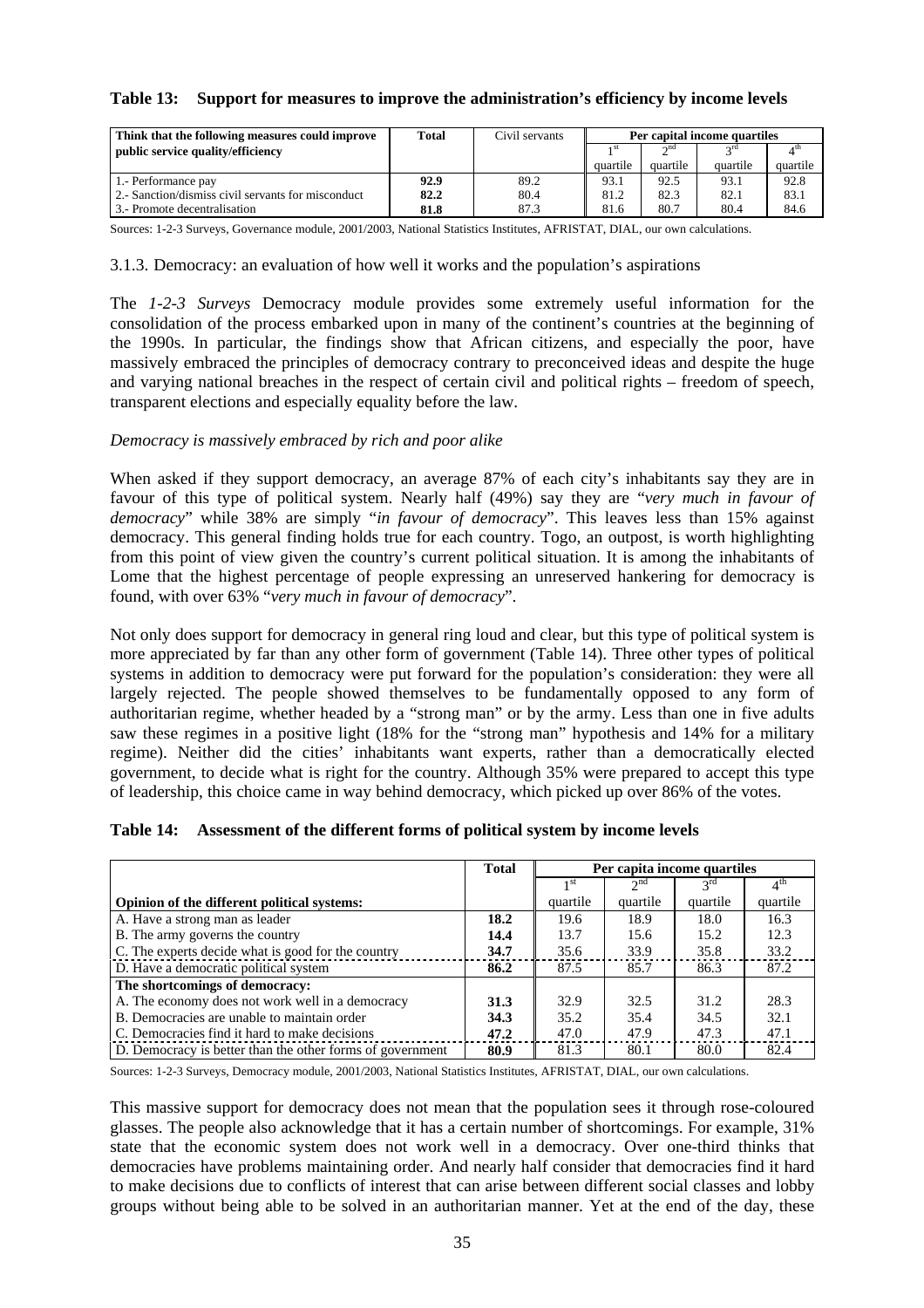shortcomings are minor compared with the advantages that democracy can bring. Four in five people are convinced that, all things considered, compared with other types of political systems, democracy – understood as a political process for appointing leaders via the ballot box  $-$  is the best system of government.

These reservations about the democratic system are found a little more among the poorest populations. Some 20% and 14% respectively of people in the  $1<sup>st</sup>$  quartile would not be against the army or a strong man having the power, as opposed to 16% and 12% for the richest quartile. A total of 35% of the poorest individuals, as opposed to 32% of the richest, feel that democracy is unable to maintain order. Yet the deviations are small and statistically insignificant, and the poorest individuals, like the rest of the population, massively prefer democracy despite its drawbacks. The poor even score higher than average (88% versus 86%) in preferring a democratic system. The poor's support for democratisation is borne out by detailed econometric analyses (Razafindrakoto and Roubaud, 2003c, 2004b et 2005a). These findings contradict the theory that the poor's own values and economic situation make them recalcitrant about the establishment of democratic regimes.

#### *Is democracy a Western concept?*

What hides behind the word "democracy"? This question is key in that an entire school of thought based on culturalist theories considers that democracy is a Western value and that it means something different in other historical and cultural contexts. So a definition is needed here as to what "democracy" means to the people of the region. This entailed giving the survey respondents a list of features traditionally associated with democracy and asking them if they considered them to be integral to this notion.

The finding was unequivocal: the region's populations have the same idea of democracy as that which prevails in historical democracies. This suggests that there is a universalist concept of democracy in both Africa and the North. Approximately 95% of the respondents considered all six of the elements on the list to be essential. They felt that a democracy should essentially guarantee the holding of "*free and transparent election*s", "*freedom of speech and the press*" and "*political freedom (choice of political party)*" as well as "*equality before the law*", "*freedom of worship*" and "*freedom to travel*". If all six of the characteristics are put together, 86% of the population felt that they are all essential to democracy. This consensus regarding the definition of democracy was borne out in all the cities regardless of the groups' standards of living (poor or rich). Over 85% of the population everywhere and in all the per capita income quartiles considered that each of the six properties was fundamental for democracy.

#### *An assessment of the effort required to consolidate democracy*

A comparison of the more or less fundamental nature of each of the six properties selected with whether they are respected provides an idea of the main weaknesses of the democratic set-up in each country. This information can be gleaned by comparing the proportion of those who deem them all to be essential with the proportion of those who consider them all to be respected (Figure 6). The ratio is obviously the lowest in Togo and highest in Senegal, with the other countries showing fairly similar opinions from this point of view.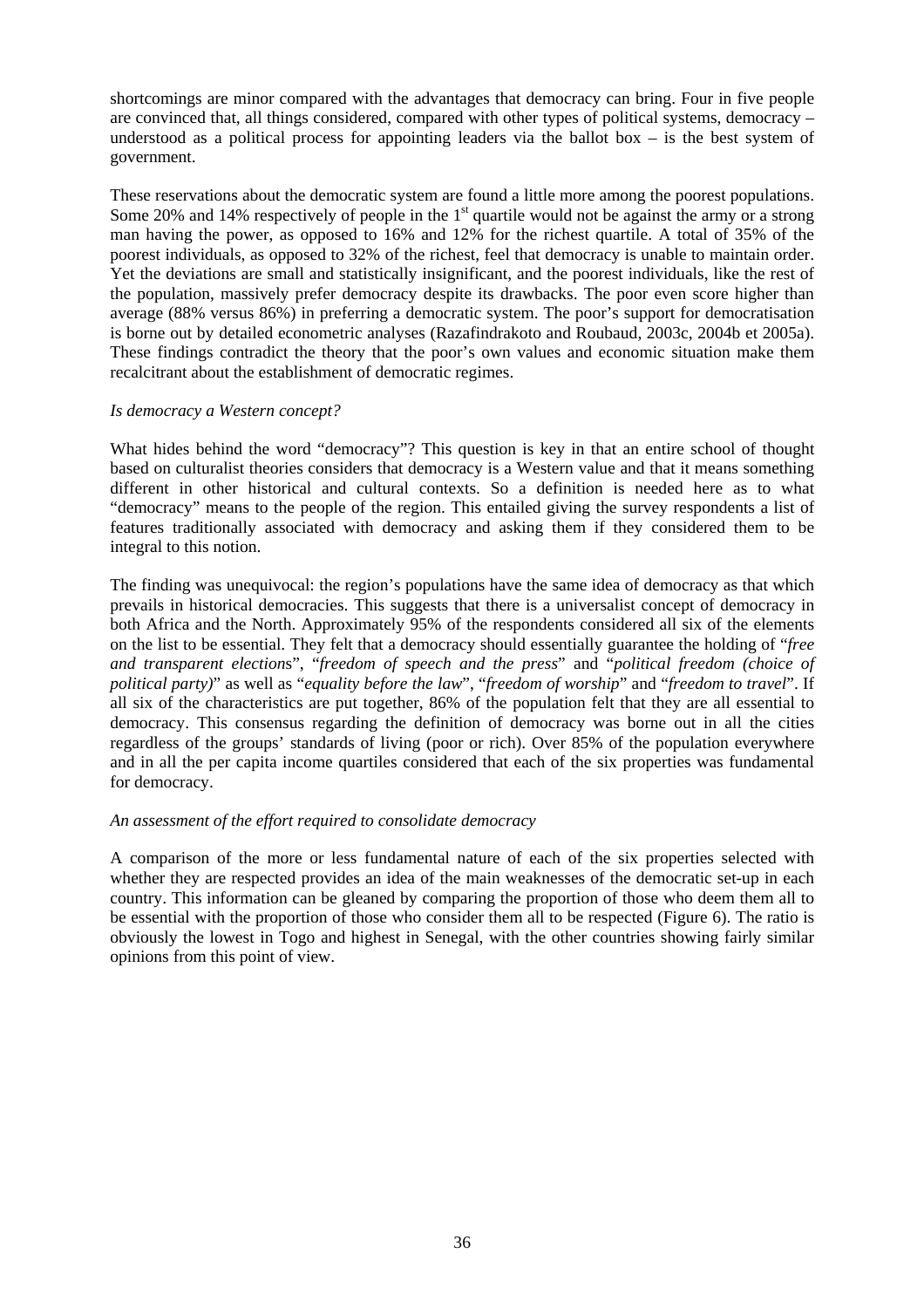

**Figure 6: Respect for the basic principles of democracy by country** 

Sources: 1-2-3 Surveys, Democracy module, 2001/2003, National Statistical Institutes, AFRISTAT, DIAL, our own calculations.

Another way of measuring and displaying the gap between the population's aspirations and whether the six essential characteristics of democracy are respected is to place them on the same diagram and compare two hexagons (Figure  $7)^{12}$ : one measuring the percentage of the population that considers each of the six properties of democracy to be fundamental (the surface area of this hexagon represents the "area of aspirations" or demand) and the other measuring the percentages of the population who consider that these aspects are respected in the country (the surface area of this hexagon could be called the "actual area of democracy" or respect for democracy). Togo again reveals the same findings as before, being in a critical situation on the democratic front and standing out clearly from all the other countries. Conversely, Senegal comes out as the highest performer in terms of democratic freedoms, even if they are far from perfectly respected. This exercise hence measures how far the different countries have yet to go to consolidate democracy and points to possibilities for reforms to be undertaken.

l  $12$  Here we adopt an identical approach to that previously applied to measure subjective poverty. This approach consists of comparing the importance of a need with the households' level of satisfaction.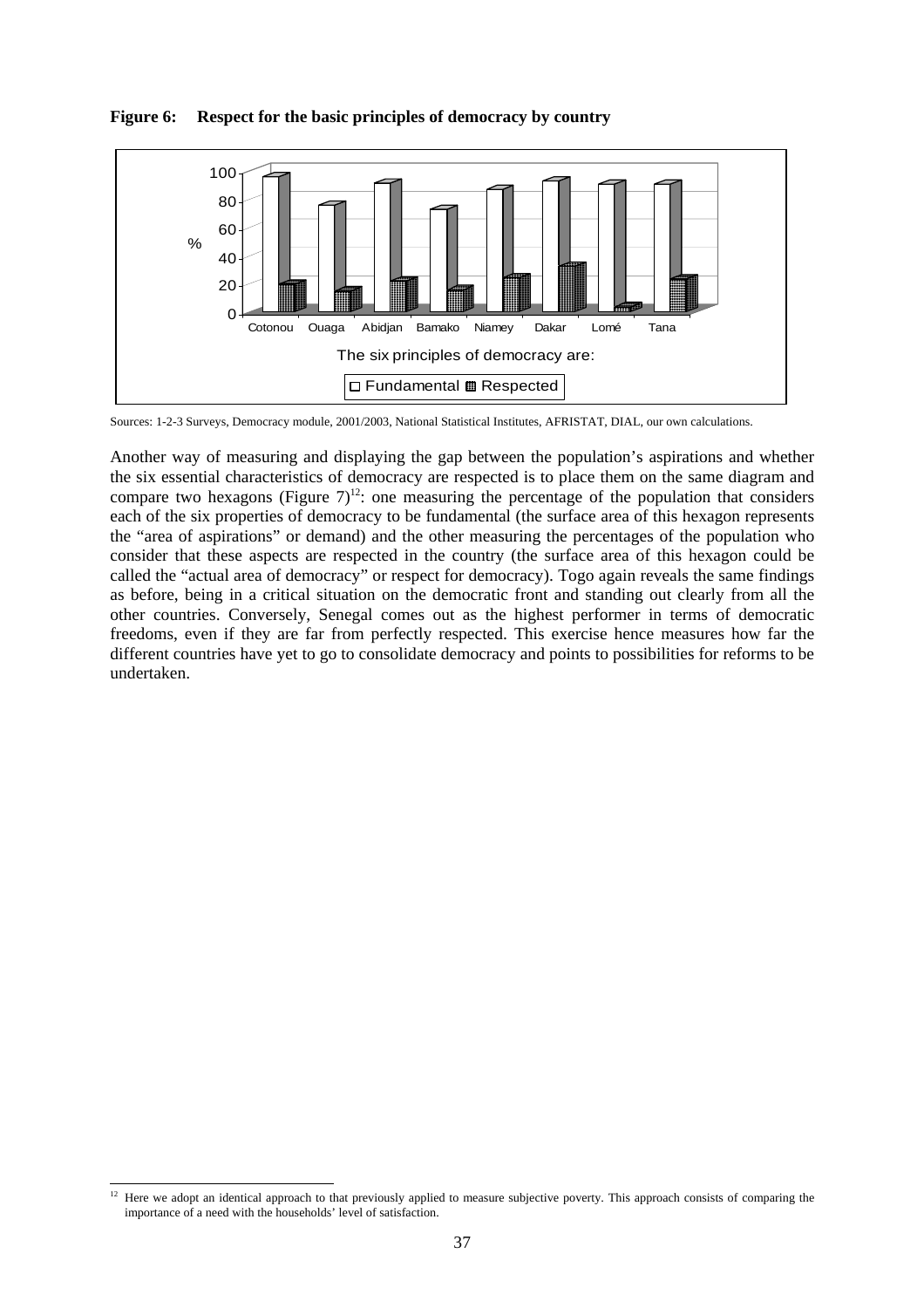

#### **Figure 7: Perception of how well democracy works compared with aspirations**

Sources : 1-2-3 Surveys, Democracy module, 2001/2003, National Statistical Institutes, AFRISTAT, DIAL, our own calculations.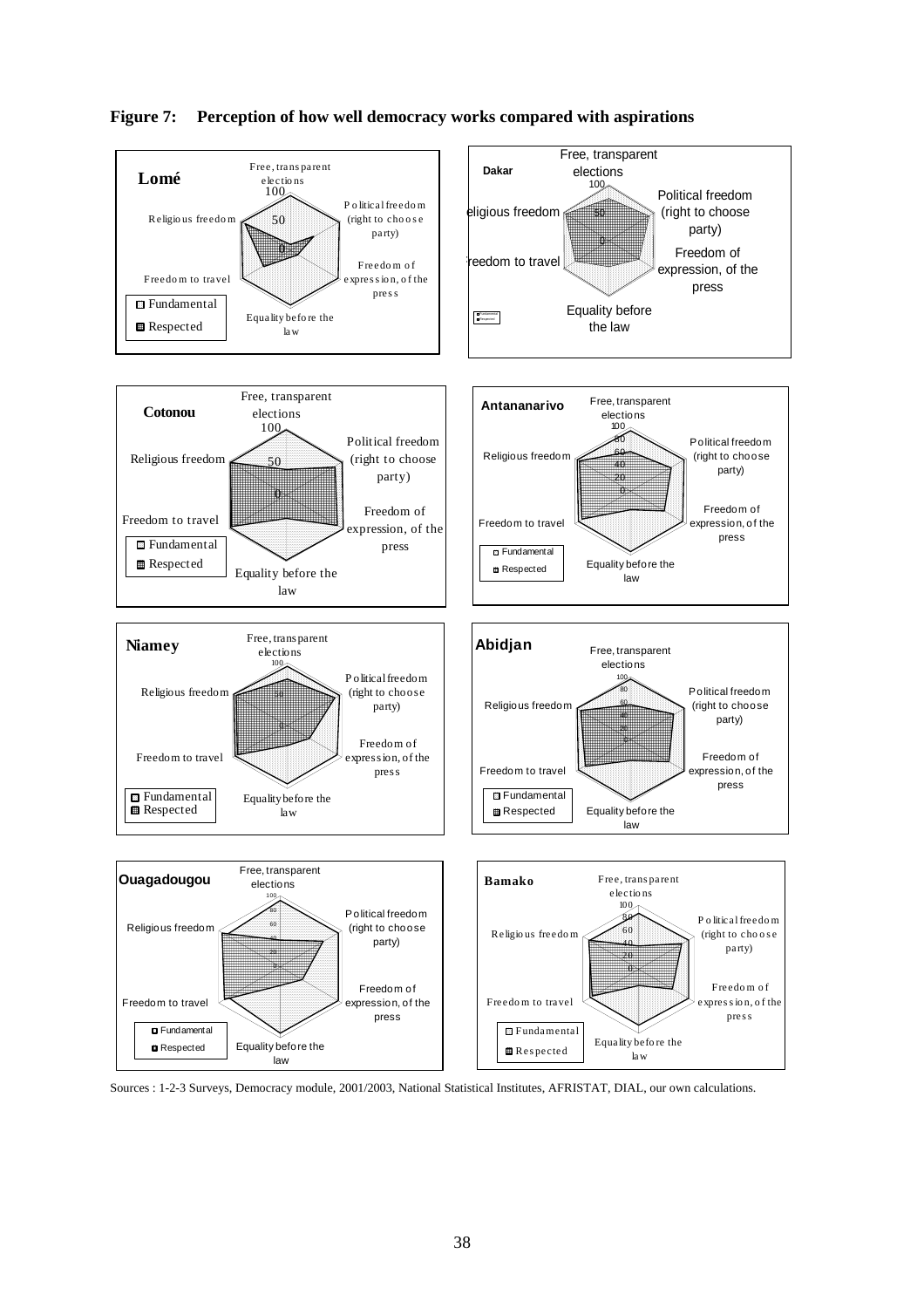#### *Advanced indicators to prevent socio-political crises: the case of Côte d'Ivoire and Togo*

Given that the survey looks at opinions covering a large range of societal issues, it shows the state of unrest that could threaten the country's social and political stability. Côte d'Ivoire and Togo are emblematic examples of this. The population in Togo is glaringly dissatisfied with all the areas covered (Table 15). Lome lags way behind in last position for both governance and, worse still, democracy. Togo appears as an incongruity in the region, explaining the Lome inhabitants' thirst for political change. The results for Côte d'Ivoire are more paradoxical (Roubaud, 2003c). At first glance, the inhabitants of Abidjan are not particularly pessimistic about the way in which they are governed. In fact, on certain points, Abidjan is among the leaders for "good governance" (authorities' will to reform, taking the population's aspirations into consideration, and growth in corruption).

| $\frac{0}{0}$                         | Abidjan   | Cotono<br>u                        | Ouaga-<br>dougou | <b>Bamako</b> | <b>Niamey</b> | <b>Dakar</b> | Antana-<br>narivo | Lome      |
|---------------------------------------|-----------|------------------------------------|------------------|---------------|---------------|--------------|-------------------|-----------|
| <b>Democracy works well</b>           | 57.4      | 70.5                               | 45.8             | 55.8          | 47.9          | 77.4         | 72.7              | 9.8       |
| The administration runs well          | 53.0      | 46.4                               | 52.0             | 52.2          | 53.9          | 61.0         | 71.8              | 20.1      |
| The will for reform is really there   | 75.3      | 39.0                               | 44.1             | 47.8          | 54.3          |              | 90.5              | 11.7      |
| The politicians take the population's | 51.9      | 18.4                               | 26.7             | 33.1          | 33.7          | 39.8         | 72.1              | 6.5       |
| aspirations into consideration        |           |                                    |                  |               |               |              |                   |           |
|                                       |           | <b>GROWTH</b> (balance of opinion) |                  |               |               |              |                   |           |
| The running of democracy has improved | $+39$ pts | $+17$ pts                          | $+44$ pts        | $+22$ pts     | $+24$ pts     | $+69$ pts    | $+51$ pts         | $-59$ pts |
| since 1990                            |           |                                    |                  |               |               |              |                   |           |
| The running of the administration has | $+10$ pts | $-8$ pts                           | $-3$ pts         | $+8$ pts      | $+2$ pts      | $+30$ pts    | $+55$ pts         | $-38$ pts |
| improved since 2001                   |           |                                    |                  |               |               |              |                   |           |
| Corruption has increased since 2001   | $+6$ pts  | $-64$ pts                          | $-59$ pts        | $-28$ pts     | $-45$ pts     |              | $+36$ pts         | $-28$ pts |

| Table 15: Perception of the administration's main problems by country |  |  |  |
|-----------------------------------------------------------------------|--|--|--|
|                                                                       |  |  |  |

Sources: 1-2-3 Surveys, Governance and Democracy modules, 2001/2003, National Statistics Institutes, AFRISTAT, DIAL, our own calculations.

Yet a closer look reveals a much more worrying diagnosis. When the findings are disaggregated based on the ethnic or religious dividing line used in the most extremist political assertions, between the "people of the North" and those of the South, the split definitely finds popular expression in Abidjan (Figure 8). The "people of the North" are extremely distrustful of the official institutions and national authorities. Moreover, they believe that the situation is getting worse, despite the official appeasement of the conflict. The survey clearly reveals a deeply divided population, wherein ethnic group is the key criterion for the focus of public opinion. The concept of *Ivoirité* has taken shape among the common citizens, giving rise to an internal split in the social body along dividing lines based on cultural identity tensions.





Sources: 1-2-3 Surveys 2002, Governance and Democracy modules, INS, Côte d'Ivoire, our own calculations. Note: Dynamics: balance of opinion. Krous: President Gbagbo's ethnic group. Northern Mandes: ethnic group in the North of Côte d'Ivoire.

In both cases, the survey is a powerful tool for informing policies: firstly, to improve the understanding of the nature of conflicts at grass-roots level, beneath the voice of the "visible" players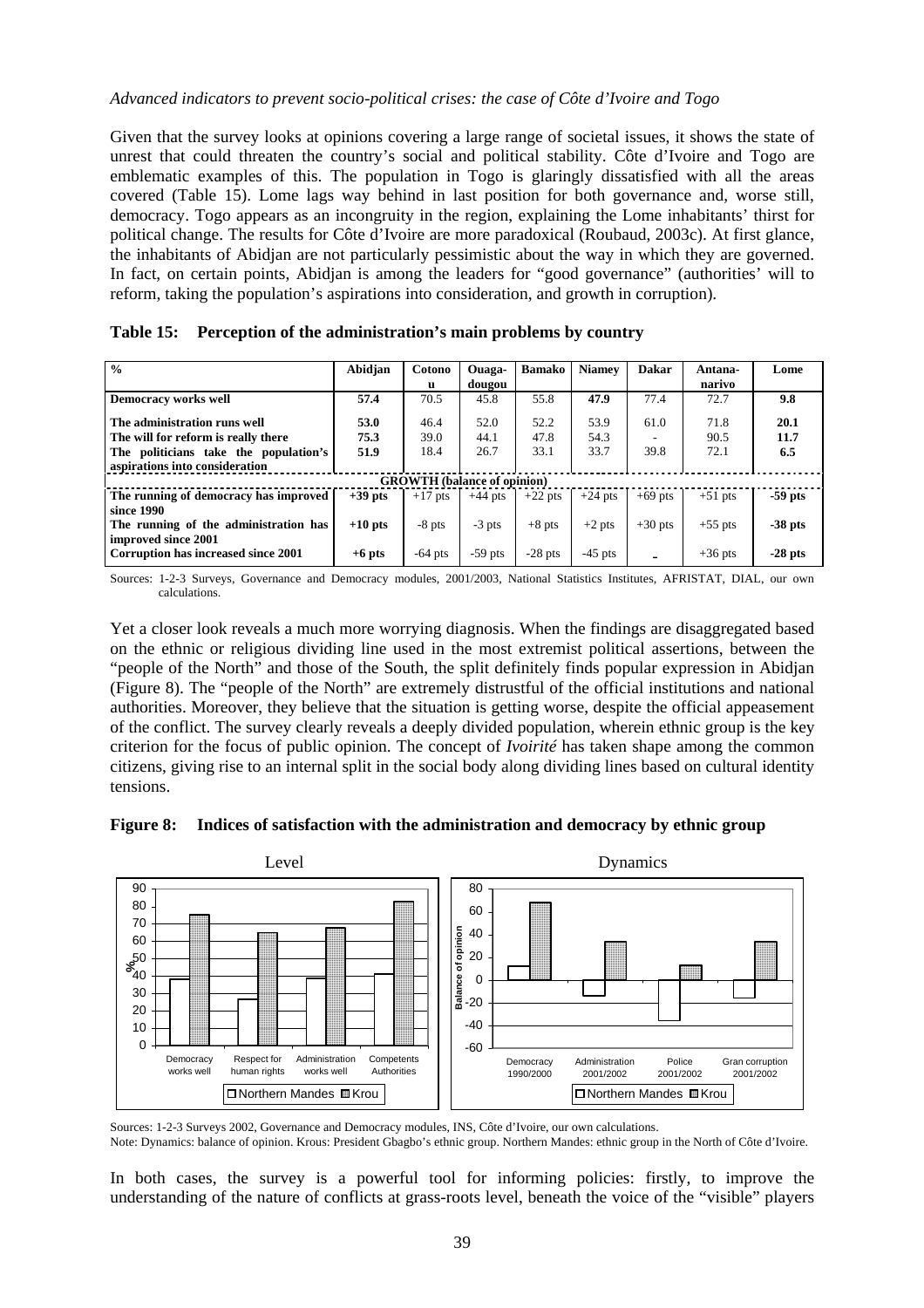(warlords, politicians, journalists, etc.); secondly, and consequently, by providing the possibility to track changes in the situation in real time. These "early warning indicators" offer the means to take action before tensions degenerate into open conflict.

## **3.2. Some findings in the Andean countries**

#### 3.2.1. Governance issues at the core of the Andean countries' main problems

The open question on the country's main problems confirms what was found in Africa based on a more limited closed question. Governance is considered to be one of the main problems in the three Andean countries (Table 16). Admittedly, the "*lack of jobs*" and "*poverty*" stand largely accused, but "*corruption*" and the *"government's lack of credibility*" also appear top of the list. In the case of Peru, where we can look back over three years, the lack of will to combat corruption and, more generally, a string of broken promises has significantly increased the percentage of those who think that the "*government's lack of credibility*" and the "*government's lack of transparency*" are the greatest problems (from 4% in 2002 to 9% in 2003-2004). These two grievances together outrank "corruption" in the classification of the country's major problems. In Ecuador, the issue of corruption is felt even more keenly than in Peru. It is mentioned by two-thirds of the citizens as a serious problem (as opposed to 17% in Peru), virtually on a par with the "*lack of jobs*" and ahead of "*poverty*". Lastly, in the two Andean countries, the general subject of governance (corruption and the government's credibility and transparency) take first place among the nation's main problems as perceived by the population.

This diagnosis is directly reflected in the confidence that the citizens have in the institutions. The population shows the most distrust of the institutions that should, in principle, enforce the law (the judiciary and the police). The trade unions and political parties – the civil society institutions meant to defend rights and "represent" the citizens in the public debate – do not fare any better. Only the Church, which often plays the role of mediator in serious social conflicts, escapes these judgements unscathed. It is worth noting that, despite the paltry quality of the public education and health services, the population remains highly attached to them and gives them a high confidence score.

|                                         | <b>Ecuador</b>       |                | Peru                 |                |
|-----------------------------------------|----------------------|----------------|----------------------|----------------|
|                                         | <b>Main problems</b> | Priority No. 1 | <b>Main problems</b> | Priority No. 1 |
| Lack of jobs                            | 71.5%                | 31.21%         | 61.7%                | 43.72%         |
| Corruption                              | 66.7%                | 28.77%         | $16.5\%$             | 7.59%          |
| <b>Poverty</b>                          | 54.2%                | 15.60%         | 48.8%                | 27.94%         |
| Lack of public institution credibility  | 17.7%                | 7.09%          | 14.3%                | 7.09%          |
| External debt                           | 14.9%                | 5.67%          |                      | 0.00%          |
| Crime                                   | 19.8%                | 3.24%          | 5.7%                 | 1.42%          |
| Poor quality of public education system | 12.2%                | 2.23%          | 9.5%                 | 2.53%          |
| Poor quality of public health system    | 8.0%                 | 1.11%          | 3.2%                 | 0.51%          |
| Drugs                                   | 7.7%                 | 0.91%          | 1.5%                 | 0.20%          |
| Feuds among the political class         | 3.5%                 | 0.81%          |                      |                |
| Domestic violence                       | 5.2%                 | 0.41%          | 1.2%                 | 0.20%          |
| Lack of social security coverage        | 2.9%                 | 0.30%          | 1.1%                 | 0.10%          |
| Lack of government transparency         |                      |                | 4.8%                 | 1.62%          |
| Prostitution                            | 3.6%                 | 0.20%          | 0.7%                 | $0.00\%$       |
| Others                                  | 5.8%                 | 2.43%          | 14.3%                | 7.09%          |
| <b>Total</b>                            |                      | 100%           |                      | 100%           |

|  | Table 16: The population's assessment of the country's main problems (Ecuador and Peru) |  |  |
|--|-----------------------------------------------------------------------------------------|--|--|
|--|-----------------------------------------------------------------------------------------|--|--|

Sources: SIEH-ENEMDU-2004, INEC, Ecuador; ENAHO 2003-2004 INEI, Peru, Governance module, our own calculations. Note: The percentages in the "main problems" column come to over 100% because the question was a multiple choice question.

This lack of confidence in the supervisory institutions and the perception of endemic corruption are directly linked to the actual prevalence of corruption and not solely to a subjective opinion of it. The Peruvian findings demonstrate this since the highest concentration of corruption suffered by the population is found in the police and the judiciary (30% and 15% of cases), with the poor being more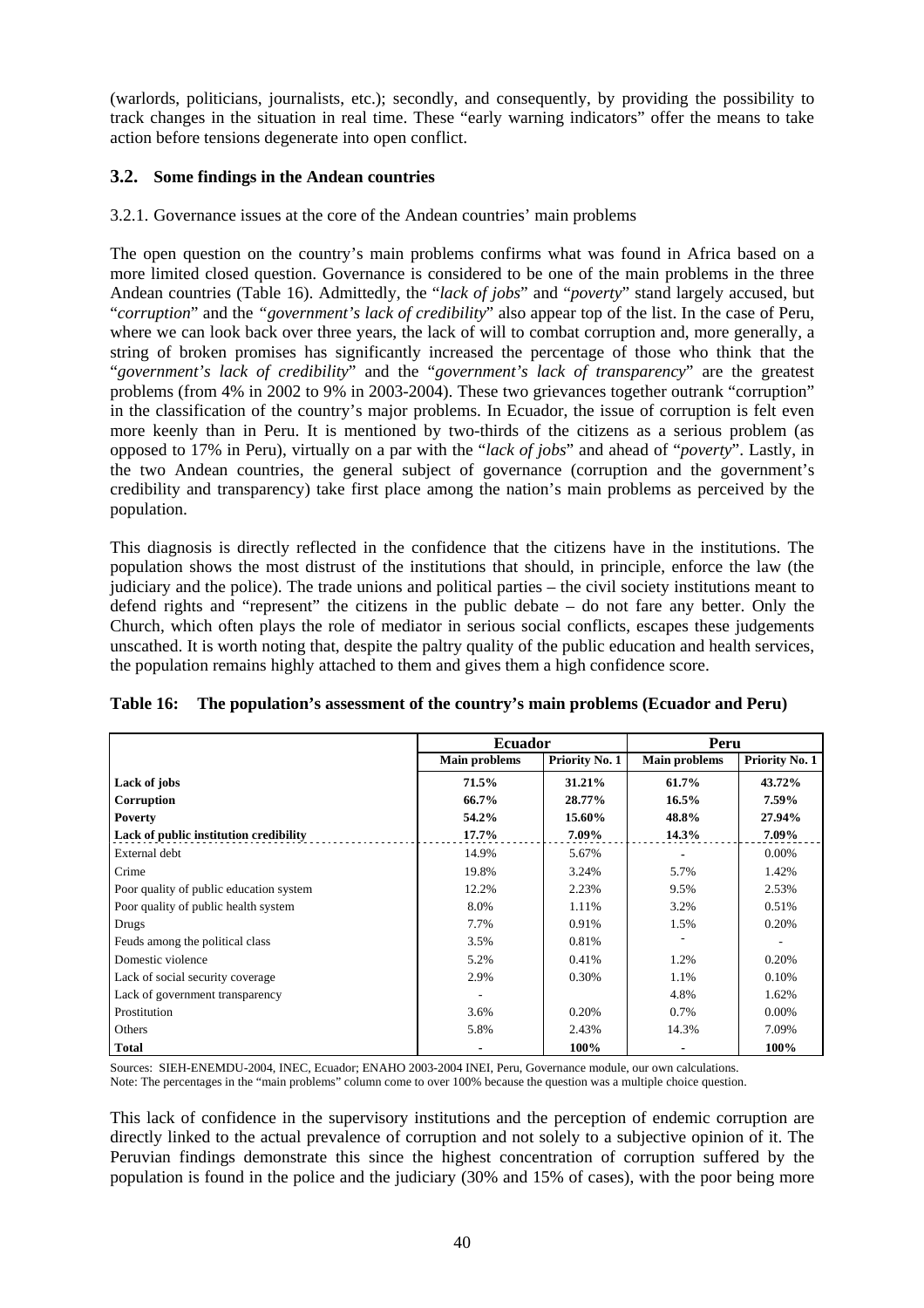frequently victims than the non-poor (Table 17). Moreover, in 90% of cases where corruption is not reported, it is due to fear of reprisals and the indifference of the authorities.

| Table 17: Institutional disaggregation allows for better focused anti-corruption policies (Peru) |
|--------------------------------------------------------------------------------------------------|
| Distribution $(\%)$ of the frequency of corruption by institution                                |

| <b>Institutions</b>                                 | <b>National</b> | Urban            | <b>Rural</b> | Poor | <b>Non Poor</b> |
|-----------------------------------------------------|-----------------|------------------|--------------|------|-----------------|
| Police                                              | 30.3            | 31.5             | 24.0         | 33.4 | 29.2            |
| <b>Judiciary</b>                                    | 14.9            | 14.3             | 17.4         | 16.2 | 14.4            |
| <b>Agricultural minister</b>                        | 6.8             | 9.1              | 5.7          | 4.3  | 9.3             |
| <b>Migrations</b>                                   | 6.4             | 5.0              | 32.2         | 18.2 | 5.7             |
| Local (municipal) government                        | 5.9             | 6.2              | 5.0          | 4.6  | 6.7             |
| Arbitrage and reconciliation office                 | 4.8             | 2.9              | 13.5         | 7.6  | 3.4             |
| <b>National Development Project Fund (FONCODES)</b> | 3.2             | 1.7              | 3.7          | 4.7  | 1.1             |
| <b>National Electoral processes office (ONPE)</b>   | 2.8             | 3.3              | 1.0          | 3.0  | 2.6             |
| <b>National Electoral Jury (JNE)</b>                | 2.7             | 0.0 <sub>1</sub> | 12.8         | 6.9  | 0.0             |
| Civil registers (RENIEC)                            | 2.0             | 1.8              | 2.6          | 2.1  | 2.0             |

Sources: ENAHO 2002, Governance module, INEI, Peru, our own calculations.

Note: has been asked, felt forced to or gave voluntarily gifts, tips, gratuities, bribes, etc.

In Peru in 2002, the incidence of petty corruption  $-$  i.e. the percentage of individuals who had been victims of corruption – was 6.1% (Table 18). This estimate takes account of the fact that approximately 15% of individuals had not had any contact with the State in the twelve months preceding the survey. It is likely that it is precisely corruption that discourages or prevents individuals from accessing the State, which hence denies them access to public services. As in Africa and contrary to what is generally believed, the non-poor are more concerned than the poor and frequency increases with the standard of living. The sums paid by the households to corrupt civil servants account for 0.4% of their total expenditure. This amount is not insignificant considering that it represents approximately one-third of the State transfers received by households by way of social poverty reduction programmes.

| Expenditure<br><i><u><b>Ouartiles</b></u></i> | <i>Incidence</i><br>(All individuals) | <i>Incidence</i><br>(Individuals in<br>services) | Average Cost<br>contact with Public Soles per capita/year) | Weight of<br>corruption<br>$(\% of food)$<br>expenditure) | <b>Reason for non reporting:</b><br>Fear of the consequences,<br>don't know how to |
|-----------------------------------------------|---------------------------------------|--------------------------------------------------|------------------------------------------------------------|-----------------------------------------------------------|------------------------------------------------------------------------------------|
| <i>(poorest)</i>                              | 2.6%                                  | 3.1%                                             | 4.8                                                        | 0.8%                                                      | 49%                                                                                |
| I                                             | 4.4%                                  | 5.3%                                             | 8.4                                                        | 0.9%                                                      | 41%                                                                                |
| Ш                                             | 5.0%                                  | 5.8%                                             | 7.2                                                        | 0.7%                                                      | 23%                                                                                |
| IV                                            | 6.2%                                  | 7.1%                                             | 21.6                                                       | 1.4%                                                      | 31%                                                                                |
| V (wealthiest)                                | 7.9%                                  | 8.9%                                             | 33.6                                                       | 1.2%                                                      | 30%                                                                                |
| <b>Household condition</b>                    |                                       |                                                  |                                                            |                                                           |                                                                                    |
| Non Poor                                      | 6.8%                                  | 7.9%                                             | 69                                                         | 1.3%                                                      | 30%                                                                                |
| Poor                                          | $3.9%***$                             | $4.6\%***$                                       | $15***$                                                    | 0.7%                                                      | $37\%***$                                                                          |
| <b>Total</b>                                  | $5.2\%$                               | $6.1\%$                                          | 48                                                         | 1.1%                                                      | 32.3%                                                                              |

|  |  | Table 18: Corruption and poverty in Peru: Are the poor less or more affected by corruption? |
|--|--|---------------------------------------------------------------------------------------------|
|  |  |                                                                                             |

Sources: ENAHO 2002-IV, Governance module, INEI, Peru, our own calculations.

Note: the incidence represents the ratio of individuals who live in households where at least one member has been a victim of corruption. \*\*\* The differences between Poor and Non Poor are significant at 1%.

It is of note here that, unlike the Peruvian case, the relative cost of corruption in the household budget in African countries is generally higher for the poor than for the rich. One of the possible explanations for this is the fact that the questionnaire on household expenditure in Peru is more detailed and includes the various purchasing modes (monetary spending, for own consumption, cash income, and public and private donations). More important, however, is the fact that the Peruvian ENAHO survey has a national coverage, including urban and rural households, whereas the African surveys concern solely the capitals. The low presence of the State and the high incidence of poverty in rural areas (overall rate of 76% with 46% of extreme poor in the fourth quarter of 2003) mean that the rural Peruvian households are less "exposed" to the risk of corruption. Moreover, the costs of corruption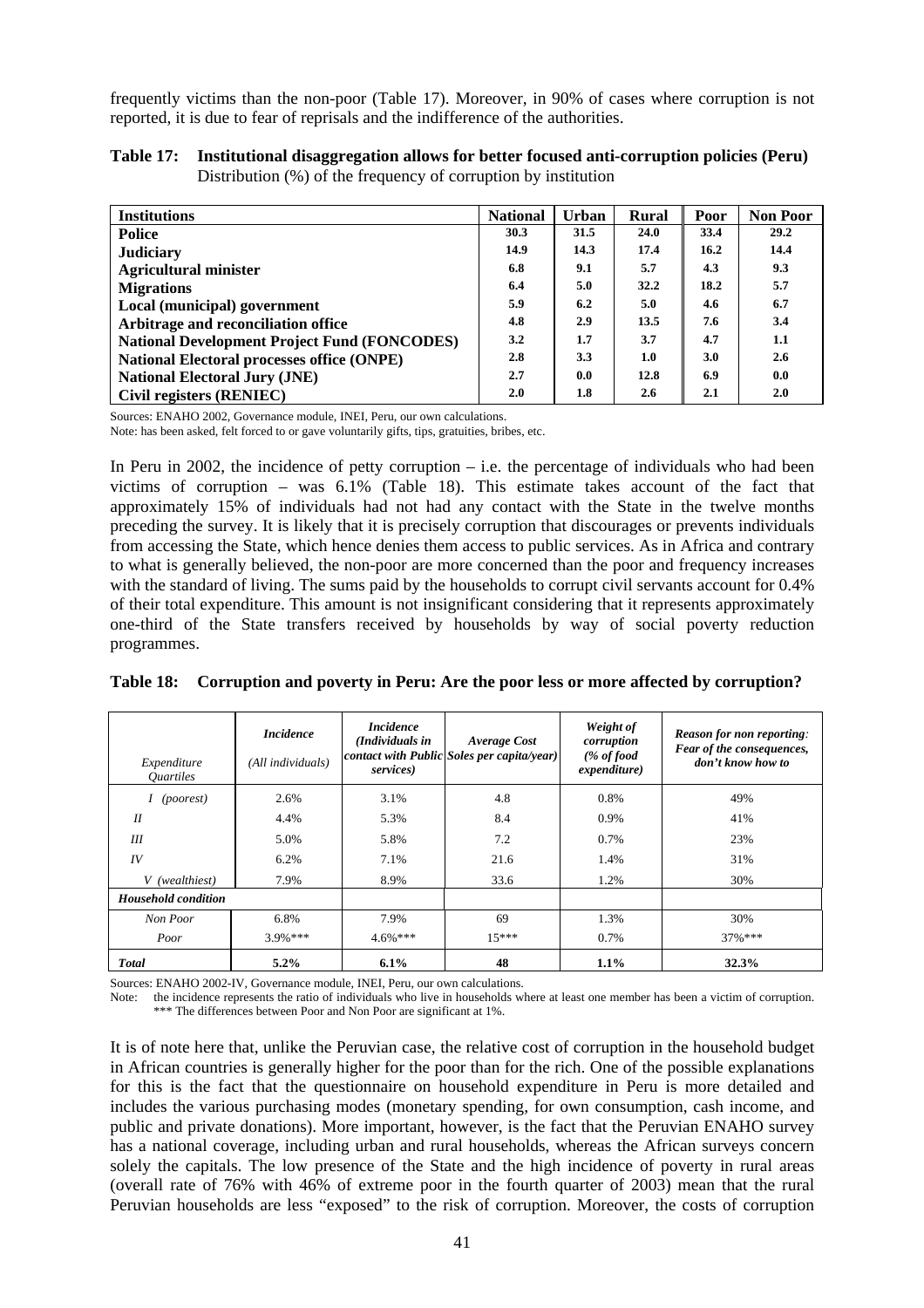probably have a dissuasive effect on many of them, hence increasing their marginalisation from State services. If the African surveys were to include rural households, which are harder hit by poverty and have less access to public institutions, corruption would probably be found to have a lesser impact at national level than that found in urban areas.

3.2.2. The population supports democracy despite its dysfunctions

In keeping with the observation in Africa, the majority of the population believes in the values of democracy and prefers it to other political systems, despite the lack of confidence in the public institutions and a rather lukewarm assessment of how well democracy works in the country. In both Ecuador and Peru, over two-thirds of the population stated that they were "*very much in favour*" or "*more in favour*" of democracy as a mode of government (Figure 9). Conversely, less than one in five individuals was "*not really or not at all in favour*" of democracy. It is important to note that the proportion of individuals who responded "*don't know*" was relatively high, particularly among women and in rural areas where adults have had little access to education. This finding has at least two direct implications as regards public policies. Firstly, the social inclusion of the indigenous population – and its greater participation in the public debates and democratic life in general – calls for increased access to a quality education system and information campaigns targeting the adult population. Secondly, the subordination of women in both the private and public spheres is no doubt one of the challenges that must be met if democracy is to be consolidated in the Andean countries.



**Figure 9: Support for democracy by gender and area of residence (Ecuador and Peru)** 

Sources: SIE-ENEMDU-2004, ENAHO-2004, INEC, Ecuador, INEI, Peru, Democracy module, our own calculations.

The most widespread opinion among the citizens of Ecuador and Peru is that democracy is the best form of government, despite the problems it may pose. Among the main shortcomings usually ascribed to democracy, it is the fact of finding it "hard to make decisions" that poses the greatest problem in both Peru and Ecuador. However, a higher percentage of the population in both countries mentions the problems with "maintaining order" and "the economic system".

Likewise, when the interviewees in Bolivia were asked to state their preferences for different types of political system, they, like those in Ecuador and Peru, were also in the vast majority in favour of a democratic system. It should be noted, however, that there are differences between the countries as regards the level of support for other forms of political regime (Figure 10). In Ecuador and Peru, the population is somewhat lenient when it comes to military regimes. This view is not shared in Bolivia. This finding can probably be explained by the nationalistic nature of the military regimes in Peru and Ecuador, during which land reforms were introduced while oil resources were nationalised. In Bolivia, however, these military regimes are associated rather with the repression of the trade union movement and the suppression of individual guarantees and freedoms. Lastly, the massive and extensive disfavour in which the political class is held (over 90% of the interviewees feel that politicians only think of their own interests) is most probably behind the positive view individuals have of technocratic regimes (which come in second place behind democracy in the three Andean countries).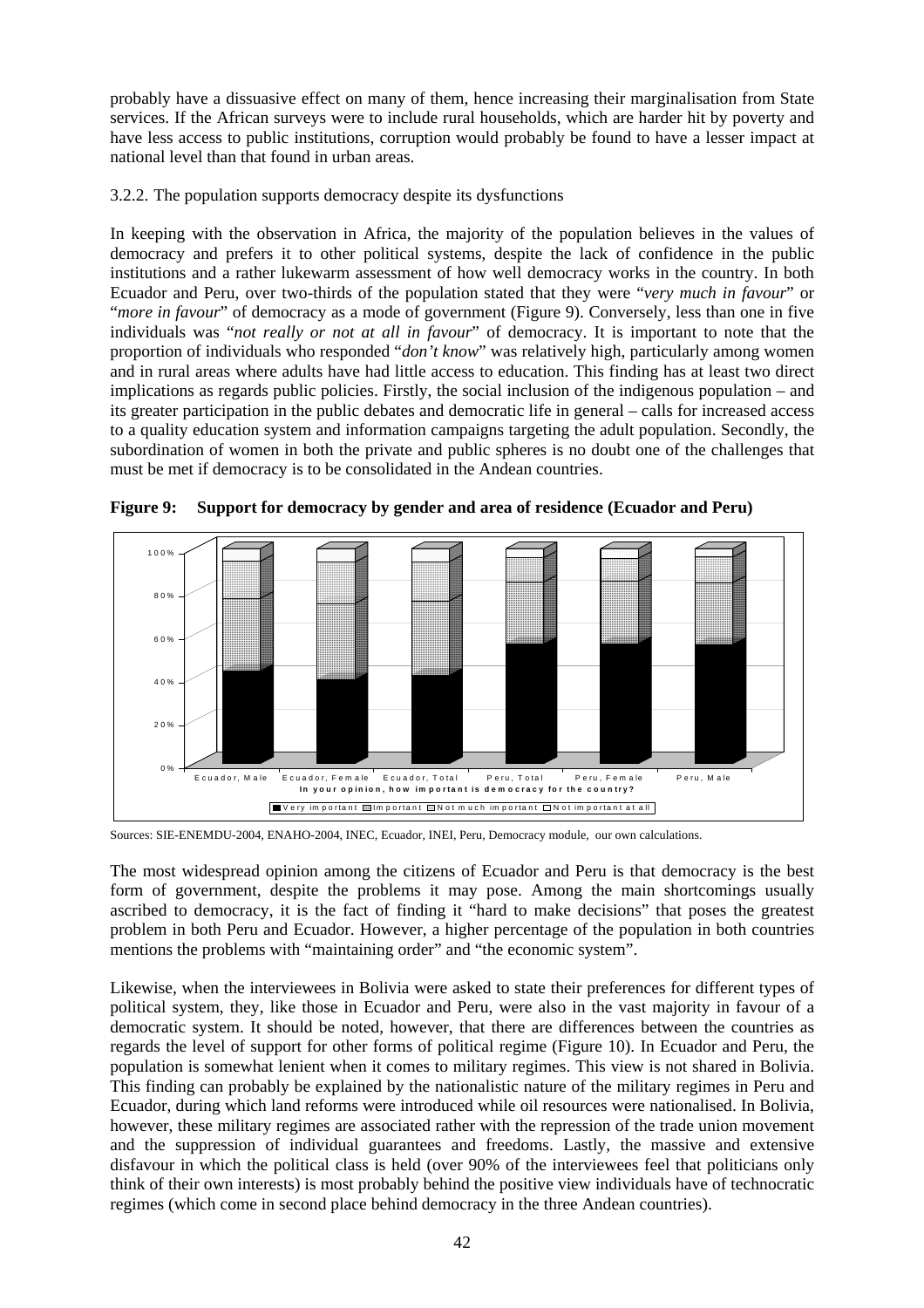

**Figure 10: Support for democracy varies across countries (Bolivia, Ecuador and Peru)** 

Sources: SIE-ENEMDU-2004, INEC, Ecuador; ENAHO 2003-2004 INEI, Peru; ECH 2004, INE, Bolivia, Democracy module, our own calculations.

The preference for a democratic political regime in Peru is greater among the populations who suffer discrimination (ethnic, social, etc.; Figure 11). In a context of huge inequalities and the prevalence of discriminatory practices, the populations who tend to be excluded from the social body express high expectations and count explicitly on greater democracy, with its underlying principles of equality before the law and equal opportunities, to prevent injustices in society.

# **Figure 11: Relevant insights for poverty/discrimination analysis. Those suffering discrimination have the strongest preferences for democratic regimes (Peru)**



Sources: ENAHO May 2003-December 2004, Democracy module, INEI, Peru, our own calculations.

The population has great expectations of the democratic systems. So, even where support is massive, it can be eroded over time to the benefit of non-democratic regimes. In Peru, the predominant feeling is that democracy has not improved since 1990 (beginning of the corrupt, autocratic Fujimori regime). Opinions are even more negative on this point in Ecuador. The use of ongoing surveys in Peru since May 2003 means that three indicators can be compared over time: preference for a democratic system, the perception of corruption and the assessment as to how well democracy works (Figure 12). The findings are unequivocal: as the indicators of the perception of corruption and democratic dysfunctions worsen, the preference for an authoritarian or military regime gains ground.

It should be noted that the population's perception of corruption suggests that it has worsened over the period, whereas the objective indicator of the frequency of petty corruption (suffered by the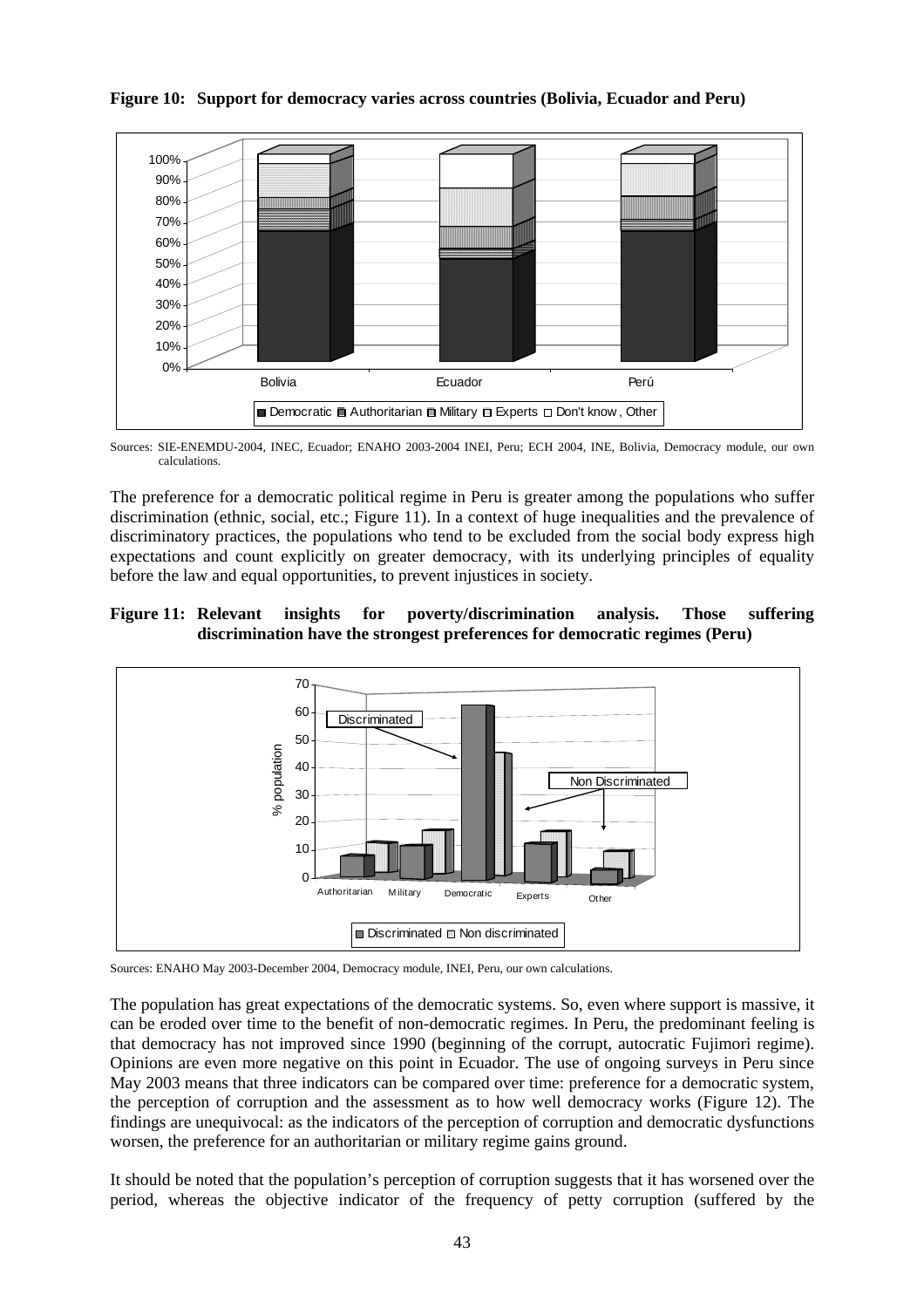households) has not changed significantly. This clearly shows the merits of an approach combining both "subjective" and "objective" aspects. Individuals' support for political options – and hence whether or not they support anti-corruption policies – is based on a broad vision of governance. The gap between the populations' expectations generated by an all-out display of announcements of policies in favour of "good governance" and reforms that take too long to find expression in significant acts in practice is problematic from this point of view.





Sources: ENAHO May 2003-December 2004, Governance module, INEI, Peru, our own calculations.

A number of hypotheses can be put forward to explain the deviation between the objective and subjective indicators of corruption. In addition to the gap between the population's expectations as regards the fight against corruption and transparency – expectations quite rightly generated during the transition to democracy by the elected candidate's manifesto – and the actions actually taken, the feeling that corruption has worsened in Peru may be explained by two associated factors. Firstly, the press has come to play an increasingly important watchdog role and has increasingly spoken out against cases of corruption. Secondly, these publicised cases of embezzlement, which tend to bolster the idea of a worsening of the situation, concern large-scale corruption (and not petty corruption, which directly affects the households and is measured by our objective indicators). They concern mainly: misappropriation of funds and poor management of public resources with various cases of public procurement nepotism; the use of public oil corporation funds to repair the presidential palace; extremely high wages paid to ruling party members without the required skills for the job; favouritism for the president's family; the mismanagement of public funds intended for social programmes and used to pay stars and drinks for private celebrations, etc. Lastly, another possible explanation is the inertia of the objective corruption indicator, whose reference period is the last twelve months, whereas the subjective indicator is more influenced by the most recent cases of large-scale corruption.

#### 3.2.3. A survey mechanism to evaluate policies: the assessment of local governance

The centralisation of political and economic power in the capitals and cities of the Andean region has made second-class citizens of the populations in the country's interior, which has triggered a very strong demand for real decentralisation. The aim is to transfer the resources and decision-making power to the local authorities to bring government closer to the citizens. In response to this demand, a decentralisation and devolution policy with local particularities has been launched in all the Andean countries. This process has given rise to a greater State presence in the villages that had long been left out in the cold due to their geographic remoteness and the indifference of the elite. At the same time, the local populations are taking a more active part in decisions with the election of representatives who are bound to be accountable for their actions and transparent in their management. However, the transfer of responsibilities to the local authorities has not had all positive effects. Although decentralisation is likely to further the expression and consideration of citizens' demands, it could also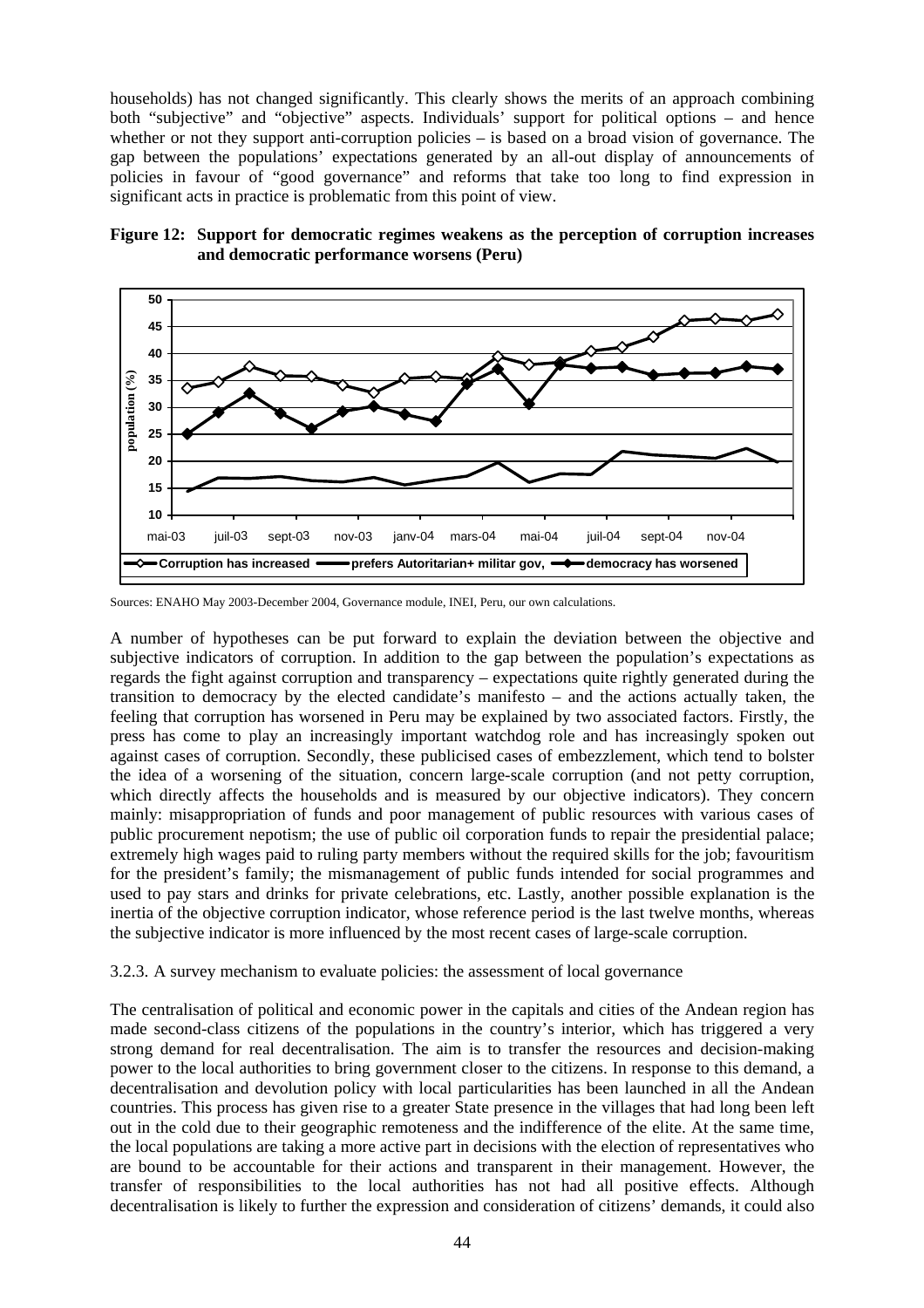lead to more injustice and abuse by local corrupt bigwigs. It is therefore important to identify these governance problems at local level, problems that can take different forms and be more or less serious depending on the regions and communities. Upstream, before the introduction of the policies, how much local support was there for the decentralisation policy? What regions were the most in favour of it? What results did the different populations expect from it? Downstream, following the implementation of the reform, what were the results and how were they judged by these same populations?

The survey mechanism in Peru, and in Ecuador to a lesser extent, was specially designed to answer these questions (subject coverage and infra-national inference). In the case of Peru, it is naturally found that the population is massively in favour of the introduction of a decentralisation policy there where the demands for regional autonomy have been the strongest in the last four years (especially in the department of Arequipa and the Amazonian departments; Table 19). It is also in the departments where support is the greatest that a higher percentage of the population thinks that decentralisation will take the population's aspirations more into consideration. Lastly, the negative correlation between support for decentralisation and the view that it will result in more injustice and abuse by the local authorities is a consistent finding.

In Peru in 2002, before the decentralisation policy was introduced and the municipal authorities were elected, the population had positive expectations and the potential perverse effects of this strategy were minimised. In Arequipa, a town where eight in ten inhabitants wanted decentralisation to be introduced, 65% thought that the local authorities would pay more attention to their needs. Correspondingly, a low percentage (29%) believed that decentralisation would generate more injustice. With the reforms now implemented, Arequipa is also the region where the population's expost evaluation of the process is the most negative. In fact, only a minority think that decentralisation has given the citizens more of a voice and has improved public services (18% and 17% respectively). Less than one-third (28%) considers that the population has taken a greater part in decision-making. Nearly half of the population even believes that decentralisation has brought greater injustice and abuse by the local authorities. It therefore comes as no surprise to find that there was a "*paro regional*", a popular revolt, in Arequipa that completely paralysed economic activity for several days with a series of uncontrolled street demonstrations.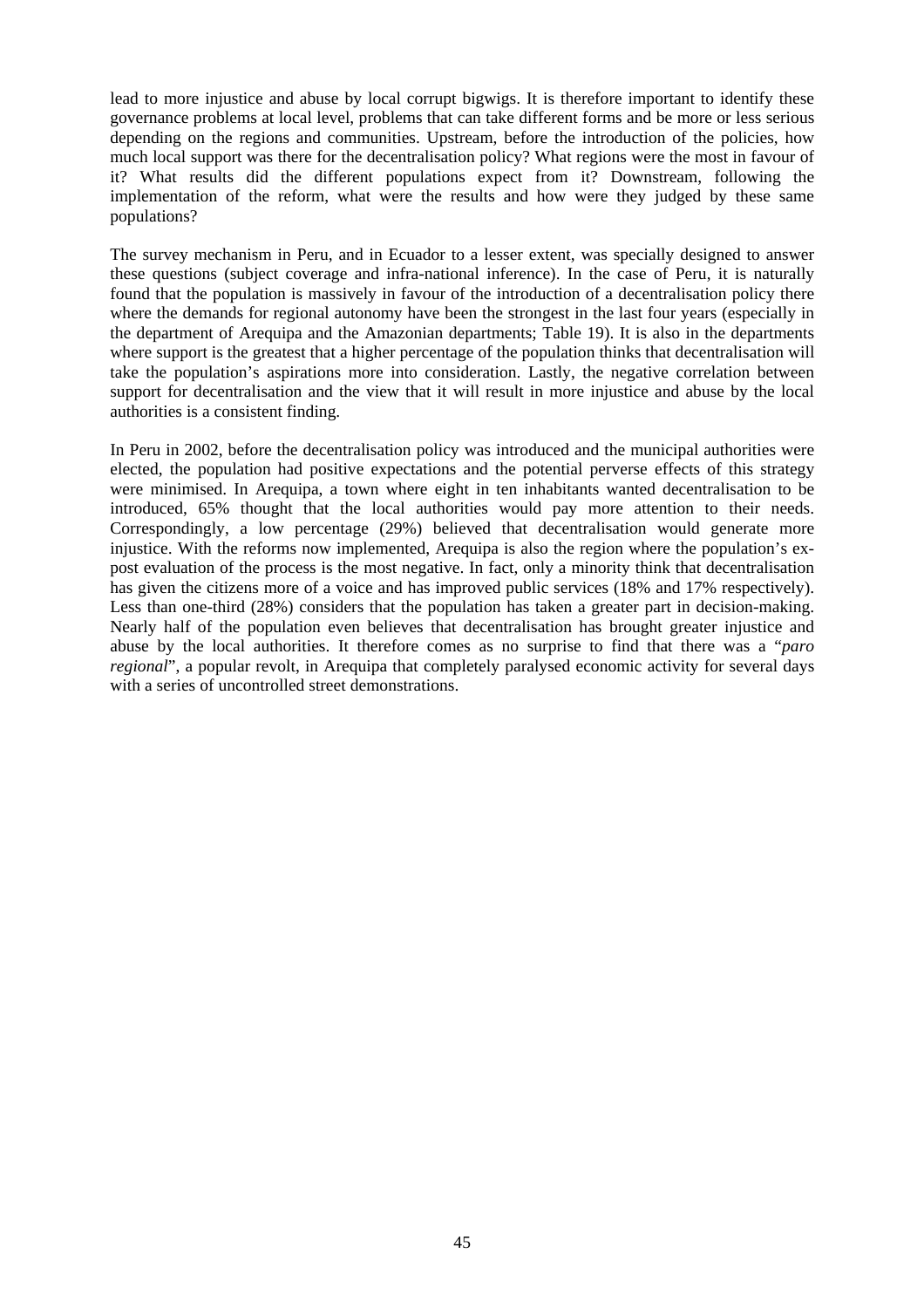| <b>Departments</b> | <b>Favourable to</b><br>descentralization<br>process | More attention to peoples'<br>demands |        | More injustice and abuse by<br>local authorities |       | Greater<br>participation in<br>decision making | An<br>improvement in<br>public services |  |  |  |
|--------------------|------------------------------------------------------|---------------------------------------|--------|--------------------------------------------------|-------|------------------------------------------------|-----------------------------------------|--|--|--|
|                    | <b>Before</b>                                        | <b>Before</b>                         | After  | <b>Before</b>                                    | After | After                                          | After                                   |  |  |  |
| Amazonas           | 63                                                   | 39                                    | 25     | 56                                               | 26    | 30                                             | 25                                      |  |  |  |
| Ancash             | 37                                                   | 27                                    | 15     | 56                                               | 12    | 21                                             | 16                                      |  |  |  |
| Apurimac           | 51                                                   | 24                                    | 25     | 64                                               | 30    | 29                                             | 28                                      |  |  |  |
| <b>Arequipa</b>    | 83                                                   | 65                                    | 18     | 29                                               | 47    | 28                                             | 17                                      |  |  |  |
| Ayacucho           | 38                                                   | 32                                    | 15     | 36                                               | 15    | 15                                             | 14                                      |  |  |  |
| Cajamarca          | 39                                                   | 24                                    | 17     | 35                                               | 27    | 16                                             | 17                                      |  |  |  |
| Cusco              | 62                                                   | 48                                    | 18     | 43                                               | 41    | 22                                             | 21                                      |  |  |  |
| Huancavelica       | 45                                                   | 34                                    | 20     | 59                                               | 47    | 24                                             | 20                                      |  |  |  |
| Huanuco            | 61                                                   | 48                                    | 24     | 46                                               | 28    | 29                                             | 23                                      |  |  |  |
| Ica                | 71                                                   | 40                                    | 13     | 59                                               | 26    | 27                                             | 16                                      |  |  |  |
| Junin              | 50                                                   | 32                                    | 9      | 66                                               | 46    | 18                                             | 10                                      |  |  |  |
| La Libertad        | 61                                                   | 41                                    | 22     | 49                                               | 39    | 28                                             | 21                                      |  |  |  |
| Lambayeque         | 83                                                   | 75                                    | 29     | 25                                               | 21    | 52                                             | 35                                      |  |  |  |
| Lima               | 76                                                   | 55                                    | 33     | 41                                               | 46    | 42                                             | 35                                      |  |  |  |
| Loreto             | 95                                                   | 88                                    | 64     | 12                                               | 58    | 61                                             | 62                                      |  |  |  |
| Madre de Dios      | 74                                                   | 56                                    | 34     | 44                                               | 39    | 37                                             | 35                                      |  |  |  |
| Moquegua           | 63                                                   | 50                                    | 25     | 45                                               | 51    | 24                                             | 27                                      |  |  |  |
| Pasco              | 77                                                   | 52                                    | 24     | 40                                               | 67    | 24                                             | 29                                      |  |  |  |
| Piura              | 51                                                   | 31                                    | 21     | 50                                               | 36    | 30                                             | 24                                      |  |  |  |
| Puno               | 51                                                   | 41                                    | $\tau$ | 38                                               | 37    | 19                                             | $\tau$                                  |  |  |  |
| San Martin         | 85                                                   | 49                                    | 32     | 51                                               | 21    | 27                                             | 26                                      |  |  |  |
| Tacna              | 64                                                   | 50                                    | 17     | 48                                               | 52    | 30                                             | 22                                      |  |  |  |
| Tumbes             | 59                                                   | 23                                    | 20     | 77                                               | 53    | 40                                             | 32                                      |  |  |  |
| Ucayali            | 78                                                   | 38                                    | 28     | 62                                               | 43    | 28                                             | 40                                      |  |  |  |
| Total              | 66                                                   | 47                                    | 25     | 44                                               | 38    | 32                                             | 26                                      |  |  |  |
|                    | % population that agrees with the statement.         |                                       |        |                                                  |       |                                                |                                         |  |  |  |

#### **Table 19: Evaluation of local governance in Peru: Do you agree that the decentralisation process would imply/has implied?**

Sources: ENAHO 2004, Governance and Democracy modules, INEI, Peru, our own calculations.

#### 3.2.4. Economic exclusion and central government shortcomings limit the exercise of democratic participation

In Peru, just over one in ten individuals (13%) did not vote in the municipal elections in 2002. Yet the stakes were high in that these elections preceded the gradual introduction of a decentralisation policy involving the transfer of the social programmes to the municipalities and regional governments. It may seem paradoxical that the individuals should have "chosen" to abstain when the return to democracy – following a decade of authoritarian centralisation and corruption – was giving them the opportunity to replace the largely discredited local political elite. It could be posited that the disrepute of the parties and the entire political class was so bad that the population no longer saw "the point in voting". In fact, a close examination of the reasons for not voting and the profile of those who did not vote shows that this hypothesis is not central to explaining the political exclusion process. This process is due first and foremost to central government shortcomings and the consequences of economic and social exclusion of which the marginalised populations – the poorest, the country dwellers and the least educated – are victim. These groups are also those who discuss politics least with their entourage and are the least informed about political life, the parties' manifestos, etc.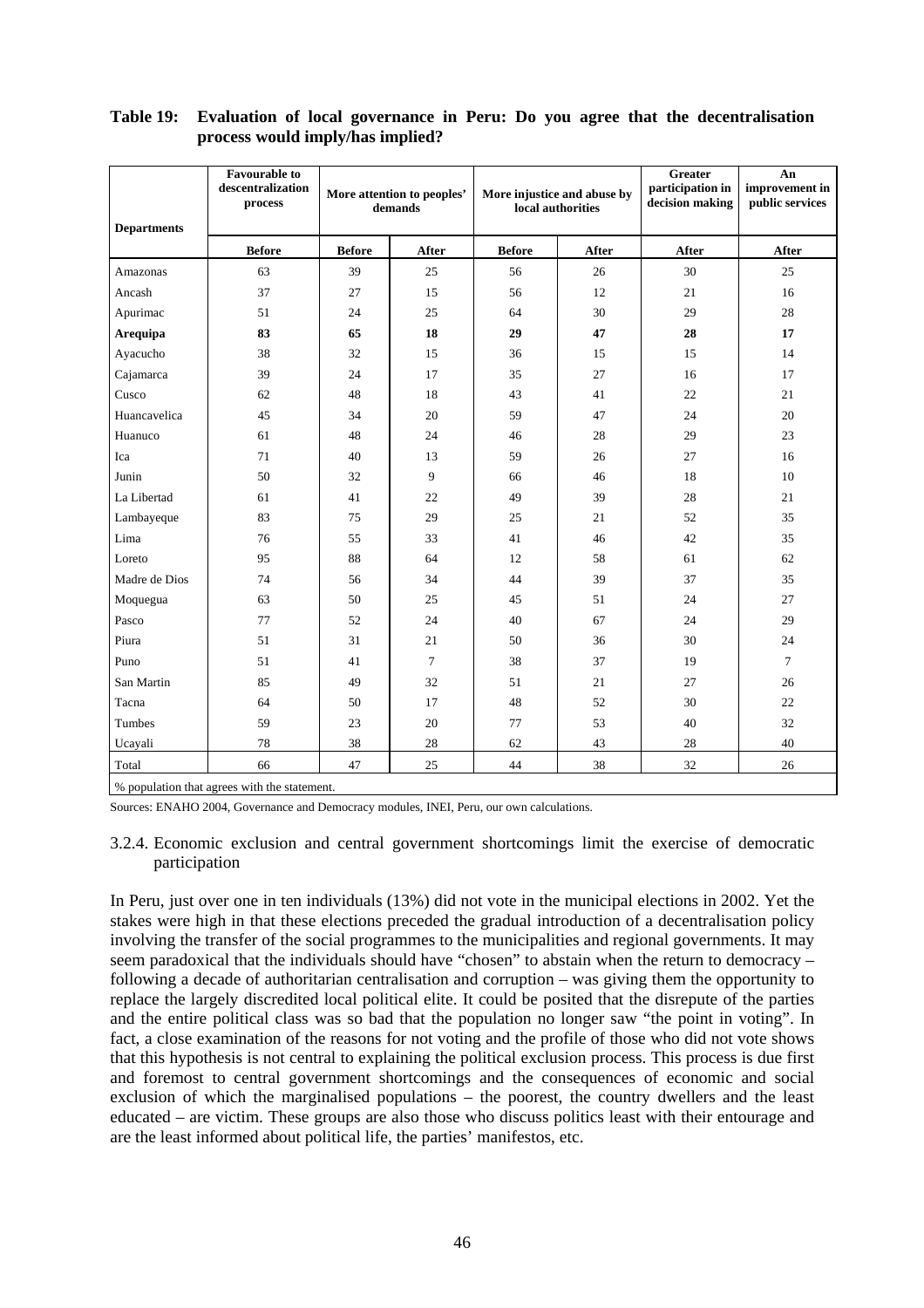

#### **Figure 13: Rates of non-voting in the 2002 municipal elections by income quartile (Peru)**

The rate of non-participation decreases sharply as the income scale rises. It falls from 20% for the poorest quartile to less than 10% for the richest (Figure 13). It concerns mainly the rural population (18% as opposed to 11% for urban dwellers), the youngest and the oldest (19% and 20% respectively). The less educated are particularly affected: nearly one-third of those who have received no schooling did not vote, representing 16% of all non-voters whereas they only represent 7% of the total population at voting age.

Moreover, the analysis of reasons shows that not voting in the elections does not reflect mainly distrust or the expression of discouragement with the political system. It is mainly due to the inadequacy of the public institutions responsible for the electoral register and the national identity register (Table 20). A full 70% of those who did not vote were simply unable to fulfil their electoral duty because: either they did not have the voter's ID card ("*libreta electoral*") or they were not registered on the electoral registers. In other words, the State's incompetence rather than a rejection of the elections explains most of the cases of non-voting in Peru. Even more serious is the fact that not all citizens are equal in the eyes of the State. The non-participation of the poorest half of the population was due to a process of political exclusion triggered by the State's failings. Over three-quarters of the non-voting individuals in this population were not registered, as opposed to "only" 40% for the richest quartile. Not having the national ID document not only prevents individuals from exercising their fundamental right to vote, but it also reduces the citizens' access to economic opportunities. Without a national ID document, it is not possible to obtain a loan, conduct land transactions, travel abroad, etc.

Economic factors (cost of transport and remoteness from the polling stations) rank second among the reasons for not voting. They concern more the most mobile populations. Note, to conclude, that only a tiny minority consider that "voting serves no purpose" (less than 2% of those who did not vote and approximately 0.2% of the potential voters). Despite its stern criticism of the entire political class and its lack of confidence in the government and the institutions, the Peruvian population remains deeply attached to the values of democracy and votes en masse in elections (note that, in the case in point, the municipal elections are not compulsory). The State, brought into question by the survey's findings, should endeavour to remedy this inequitable situation. Moreover, following civil society action in this area, in particular with the *Mesa de Concertacion de Lucha contra la Pobreza* and action by the *Comisión de Trabajo por los Indocumentados* » (*Cotrain*) – comprising a large number of NGOs and the public body in charge of the ID register (*RENIEC*) – the current government waived the need for a service record from and provided identity documents free of charge to the poorest populations.

Sources: ENAHO 2003-2004, Democracy module, INEI, Peru,our own calculations. Note: This diagram concerns the municipal elections held in November 2002. Quartile I is the poorest and quartile IV is the richest.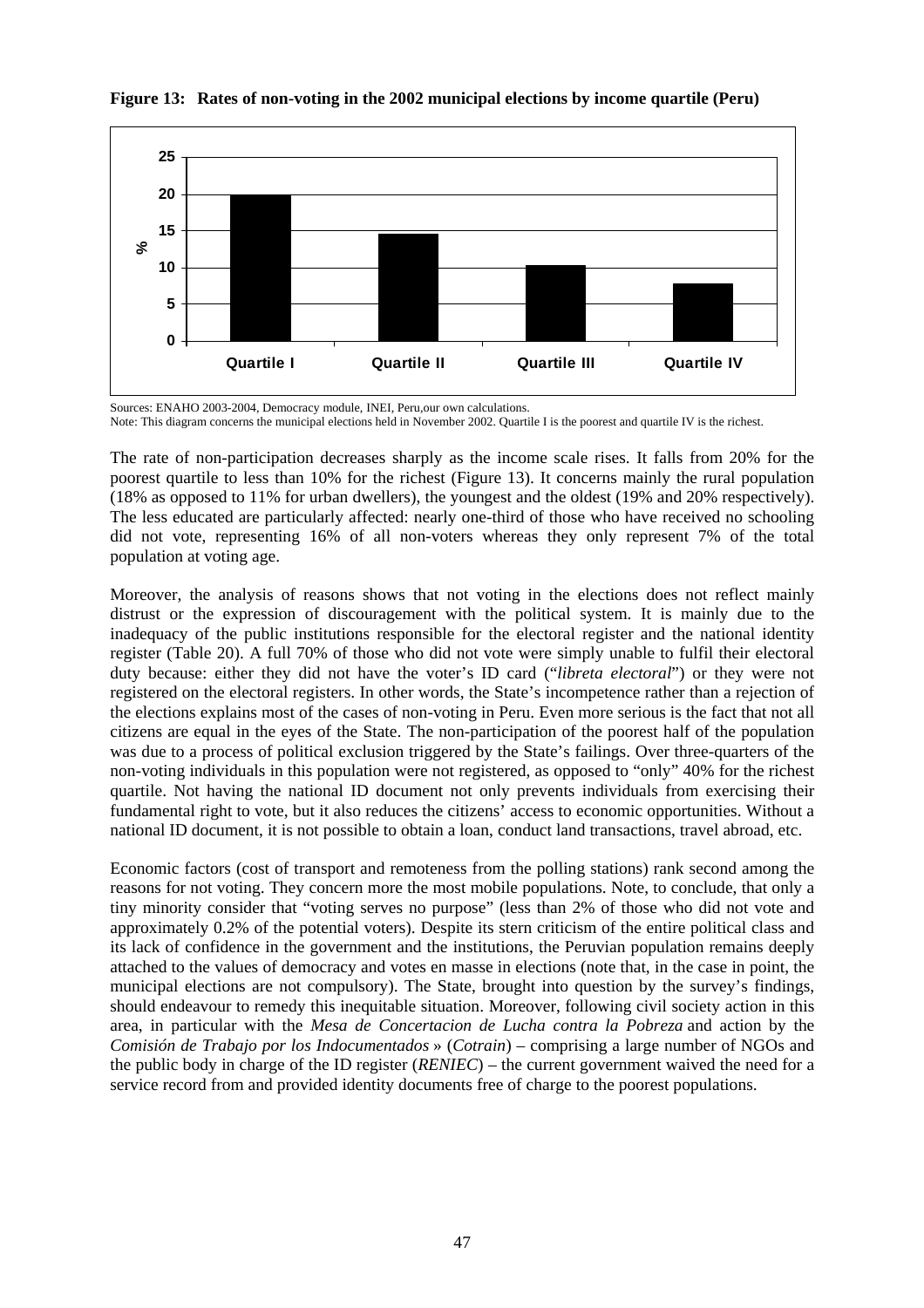| Why didn't you vote?             | <b>Quartile I</b> | <b>Quartile II</b> | <b>Quartile III</b> | <b>Quartile IV</b> | <b>Total</b> |
|----------------------------------|-------------------|--------------------|---------------------|--------------------|--------------|
| High transportation cost         | 2.1%              | 2.6%               | 3.2%                | $0.7\%$            | 2.3%         |
| Was far from the polling station | 9.7%              | 9.5%               | 11.1%               | 18.0%              | 11.1%        |
| Did not have an election card    | 63.1%             | 64.6%              | 55.0%               | 35.9%              | 57.9%        |
| Was not registered               | $11.5\%$          | 12.3%              | $7.4\%$             | $4.5\%$            | $9.9\%$      |
| To vote is pointless             | 2.0%              | $0.6\%$            | 1.3%                | 3.2%               | 1.7%         |
| Other                            | 11.5%             | 10.5%              | 21.9%               | 37.7%              | 17.2%        |
| <b>Total</b>                     | 100%              | 100%               | 100%                | 100%               | 100%         |
| % of non voters                  | 19.7              | 14.6               | 10.3                | 7.8                | 13.1         |

**Table 20: Reasons for not voting by income quartile (Peru)** 

Sources: ENAHO 2003-2004, Democracy module, INEI, Peru, our own calculations.

Note: we have excluded "was minor" and recalculated the percentages.

# **CONCLUSION**

The experiment conducted in Africa and Latin America to append modules to the household surveys shows that such an approach is not only justified from the point of view of the current main development policy guidelines, but that it can also be implemented in practice in the wide variety of political and institutional contexts found in the developing countries. These modules have technical properties that satisfy the conditions required to be incorporated into an efficient national statistical data mechanism: reliability of the information provided, pertinence of the indicators for policy definition and monitoring, and ownership of the tool by the local institutions. There are hence two advantages to tracking governance, democracy and citizen participation indicators. Public policies, such as those designed to make the public institutions more efficient and reduce the frequency of corruption, can be monitored and assessed. Secondly, time series can be built to address the causal relations between phenomena and consequently identify the most efficient policy instruments, as illustrated by the Madagascan case in terms of the reforms to be introduced to reduce corruption.

This pilot experiment opens up a number of important prospects. In the very short term, it builds on the existing databases by producing a certain number of analyses: the main findings of the surveys designed to be widely disseminated on the ground (at national level, but also at regional level when the survey so permits); in-depth policy-oriented analyses looking at the definition, monitoring and evaluation of policies, and also academic analyses. In the medium term, the aim is to consolidate the method. Firstly, the survey should be repeated in other geographic areas (inclusion of new countries) and especially rolled out over time. The launch of time series (already underway in Madagascar and Peru) will lay the foundations for a fully-fledged system to track governance and democracy indicators. It will also test the robustness of the indicators. Secondly, in terms of policy processes, the methods for institutionalising this mechanism within the official statistical data systems should be improved. Such a programme should give rise to these types of surveys and indicators being systematically included in the national development strategy monitoring and assessment systems. More generally speaking, it will enable international recommendations to be formulated for measuring governance and democracy by means of surveys, especially as part of national statistical development strategies promoted by Paris21 and backed by the United Nations.

In addition to their specific interest for each country and the possibilities of South-South co-operation, such statistical surveys on governance and democracy finally make it reasonably feasible, for the first time, to hope that methodological transfers will not take the traditional road from North to South, but will travel from South to North. To date, only a few NSIs in the developed countries have taken steps down this road. Granted, a certain number of innovative surveys have been conducted in this field (see, for example, the French NSI recent work on the Multiple dimensions of poverty, social exclusion, electoral participation and political choices). Yet the official statistical information mechanisms are still holding their traditional course, focusing mainly on economic and social statistics. Nonetheless, the reasons for and merits of the approach presented here are no less relevant to the North than the South. A good example of the judiciousness of this subject can be found by looking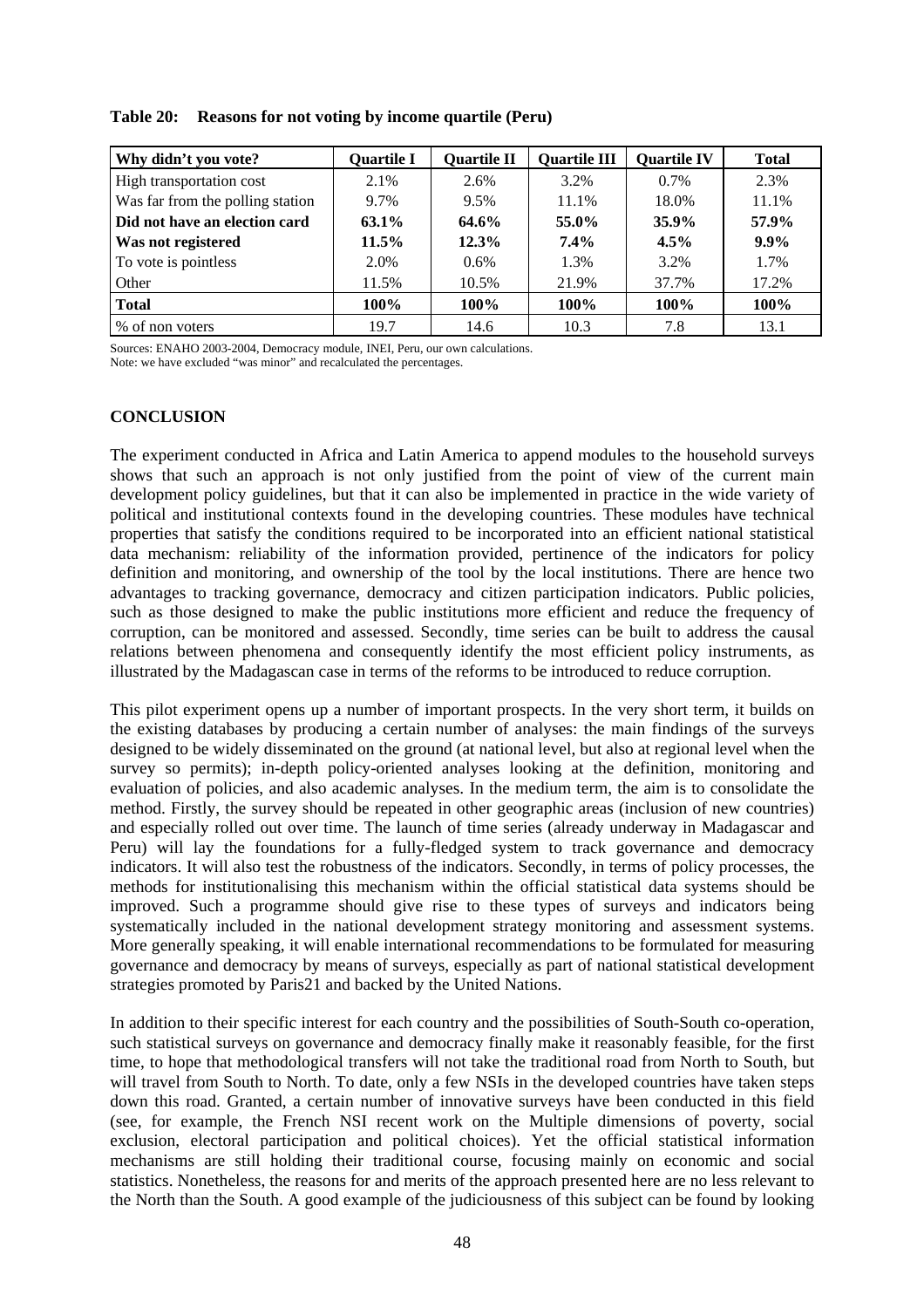at the recent debate surrounding the referendum on the European Constitution, which covered a combination of economic policy lines, governance, human rights and democracy – in short, different aspects involving society's choices. These are all good reasons for progressing down this road, wherein the expertise acquired by statisticians in the developing countries could be usefully harnessed by their counterparts in the North $13$ .

l <sup>13</sup> By way of comparison, a parallel could be drawn with the measurement of the informal sector. Although the methodologies (two-phase surveys) were first developed in the South, as were the modules presented here, the possibilities of applying them in the North remain limited in that the weight of the informal sector is marginal (except maybe in certain French overseas *départements* and territories). This is clearly not the case when it comes to the issues of governance and democracy.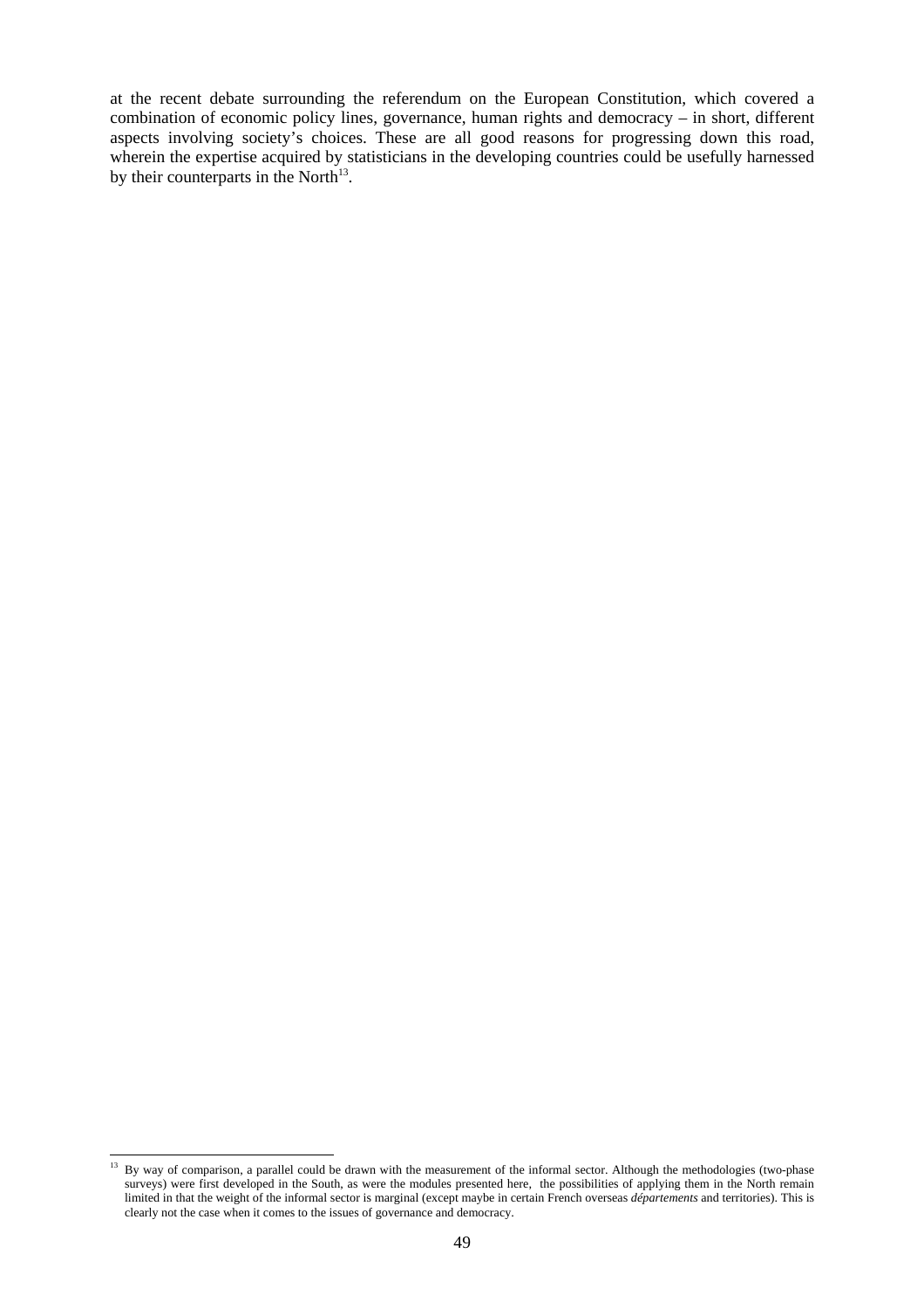#### **BIBLIOGRAPHY**

- AFRISTAT (1998) "État du système statistique dans les États membres d'Afristat. Rapport de synthèse de l'enquête réalisée en 1996", Série Etudes No.1, Bamako : Afristat.
- Albó X. (2002), Pueblos indios en la política. CIPCA, Cuadernos de Investigación n°55, La Paz.
- Amegashie F., Brilleau A., Coulibaly S., Koriko O., Ouédraogo E., Roubaud F. and Torelli C. (2005), "La conception et la mise en œuvre des *enquêtes 1-2-3* en UEMOA : les enseignements méthodologiques", *Statéco*, No.99, pp. 21-41.
- Ames R., Bernales E., Lopez S. and Rocangliolo R. (2000), *Democracy Report for Peru*. IDEA International. Stockholm, Sweden.
- Bardhan P, (2002), "Decentralization of Governance and Development", in the *Journal of Economic Perspectives*, fall 2002, pp.185-205.
- Bardhan P. and Mookherjee D. (2002), "Relative capture of local and central governments. An Essay in the Political Economy of Decentralization". The Center for International and Development Economics Research, University of California, Berkeley.
- Blondiaux L. (1998), *La fabrique de l'opinion : une histoire sociale des sondages*, Editions du Seuil, Paris.
- Bourdieu P. (1980), "L'opinion publique n'existe pas", in *Questions de sociologie*, Editions de Minuit, Paris, pp. 222-235.
- Bratton M., Mattes R. and Gyimah-Boadi E. (2005), *Public Opinion, Democracy, and Market Reform in Africa*, Cambridge University Press, United Kingdom.
- Cayrol R. (2000), *Sondages: Mode d'emploi*, Presses de Sciences Po, Paris.
- Champagne P. (1990), *Faire l'opinion. Le nouveau jeu politique*, Editions de Minuit, Paris.
- Cling J.-P., Razafindrakoto M. and Roubaud F., (eds.) (2003), *New International Poverty Reduction Strategies*, London/ New York, Routledge.
- Easterlin R. A. (1974), "Does Economic Growth Improve the Human Lot? Some Empirical Evidence", in P.A. David and M.W. Reder (eds.), *Nations and Households in Economic Growth*, p. 89-125, New-York, Academic Press.
- Economic Commission for Africa (2005), *Striving for Good Governance in Africa*, Addis Ababa, Ethiopia.
- Feng Y. (2003), Democracy, Governance, and Economic Performance: Theory and Evidence, The MIT Press, Cambridge, London.
- Herrera J. and Roubaud F. (2005), "Gobernabilidad, democracia, participación política y lucha contra la pobreza en los paises andinos a través de encuestas a hogares.", Working Paper DIAL, DT 2005-18, Paris.
- Inglehart R. (1997), *Modernization and Postmodernization. Cultural, economic and political change in 43 societies*, Princeton University Press, Princeton.
- Inglehart R. and Welzel C. (2005), *Modernization, Cultural Change and Democracy: The Human Development Sequence*, New York and Cambridge, Cambridge University Press.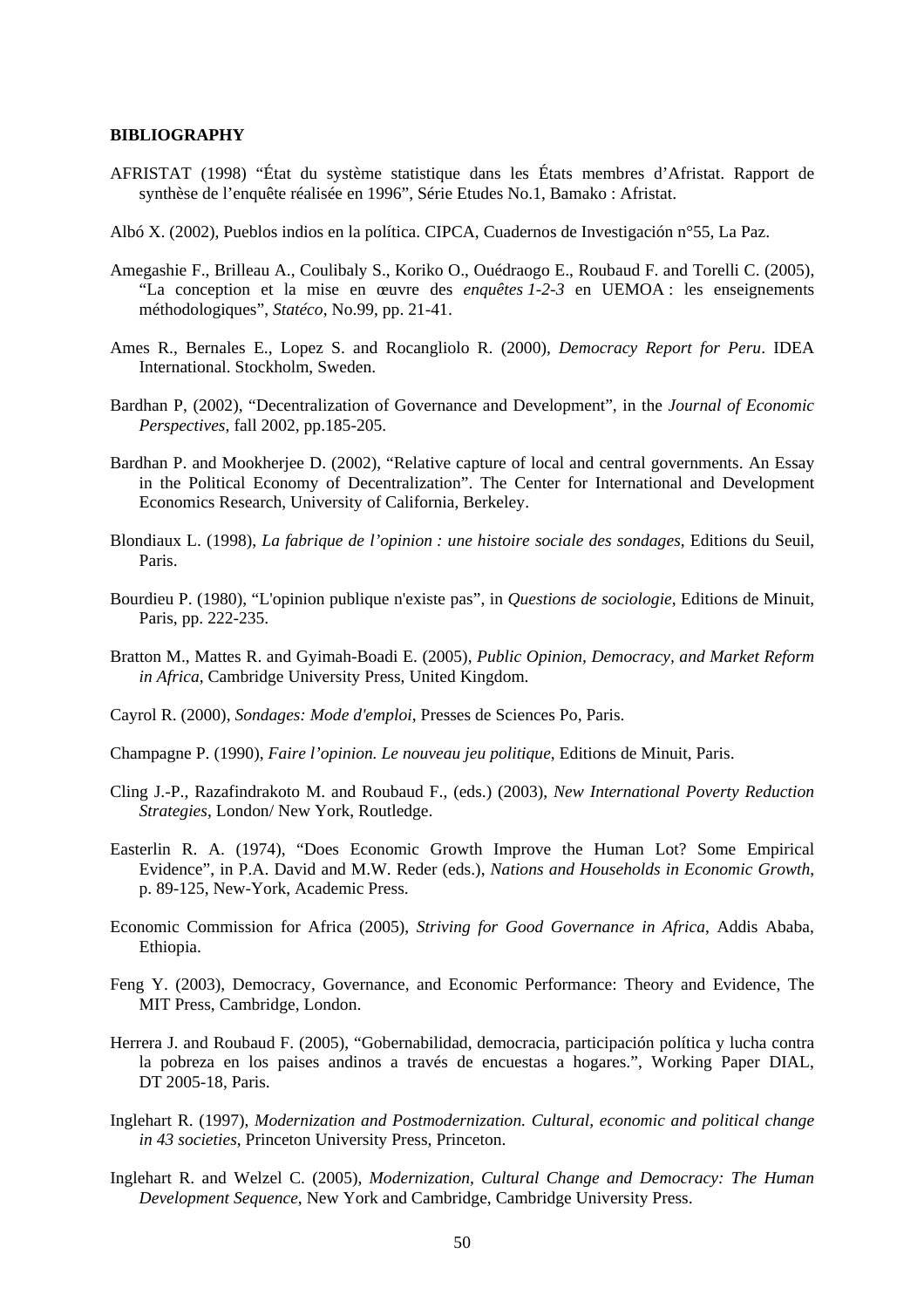- INSTAT (2004), *Perceptions des citoyens sur le DSRP, la Gestion des Affaires publiques et la Gestion du Budget de l'Etat*, Antananarivo, Madagascar.
- Kaufmann D., Kraay A., and Mastruzzi M. (2005), "Governance Matters IV: Governance Indicators for 1996–2004", The World Bank, May.
- Lancelot A. (1984) "*Sondage et démocratie* ", *in* SOFRES, *Opinion publique*, Gallimard, Paris.
- Lokshin M., Umapathi N. and Paternostro S. (2004): "Robustness of Subjective Welfare Analysis in a Poor Developing Country" World Bank Policy Research Working Paper 3191, June.
- McMillan J. and P Lobaton. (2004), "How to Subvert Democracy: Montesinos in Peru", *Journal of Economic Perspectives*, Vol. 18, No. 4, pp.69-92.
- Meynaud H. and D. Duclos (1996), *Les sondages d'opinion*, Repère, *La découverte*, No. 38, Paris.
- Murakami Y. (2000), La Democracia según C y D. Un estudio de la conciencia y el comportamiento político de los sectores populares de Lima, IEP, JCAS, Lima.
- Narayan D., Chambers R., Shah M.K. and Petesch P. (2000), *Crying out for Change* (*Voices of the Poor*, Volume 2), New-York: Oxford University Press (for the World Bank).
- Narayan D., Patel R., Schafft K., Rademacher A. and Koch-Schulte S. (2000), *Can Anyone Hear Us? Voices from 47 countries* (*Voices of the Poor*, Volume 1), New-York: Oxford University Press (for the World Bank).
- Payne J., Zovatto D., Carrillo F. and Allamand A. (2003), "La Política Importa. Democracia y desarrollo en América Latina", IADB, Instituto Internacional para la Democracia y la Asistencia Electoral, Washington.
- PNUD (2004), La democracia en América Latina: Hacia una democracia de ciudadanas y ciudadanos, Aguilar, Altea, Alfaguara, Buenos Aires.
- Razafindrakoto M. and Roubaud F. (2005a), "Les pauvres, la démocratie et le marché à Madagascar: une analyse à partir de trois séries d'enquêtes auprès de la population malgache", *Revue d'économie du développement* 1/2005, pp.56-89.
- Razafindrakoto M. and Roubaud F. (2005b), "Gouvernance, démocratie et lutte contre la pauvreté : enseignements tirés des *enquêtes 1-2-3* en Afrique francophone", *Stateco,* No. 99, pp. 117-141.
- Razafindrakoto M. and Roubaud F. (2005c), "Gouvernance, démocratie et lutte contre la pauvreté en Afrique : Le point de vue de la population de huit métropoles *Enquêtes 1-2-3, Premiers résultats*", Working Paper DIAL, DT 2005-17, 110p, Paris.
- Razafindrakoto M. and Roubaud F. (2005d), "How far can we trust the experts' opinion on corruption? An experiment based on surveys in francophone Africa", Transparency International, Pluto Press, London / Ann Arbor, pp. 292-295.
- Razafindrakoto M. and Roubaud F. (2004a), "Daily corruption in French-speaking Africa", *Global Corruption Report 2004*, Transparency International, pp. 346-348.
- Razafindrakoto M. and Roubaud F. (2004b), "*Les pauvres, la démocratie et le rôle de l'Etat. Le point de vue de la population en Afrique de l'Ouest et à Madagascar*", requested presentation, presented to the meeting on *Poverty Analysis Through Anthropologists' and Sociologists' Approaches: The Voice of the Poor*, IAOS – IASS- Joint Conference on "Poverty, Social Exclusion and Development: a Statistical Perspective ", Amman, Jordan, 29 November – 1<sup>st</sup> December 2004.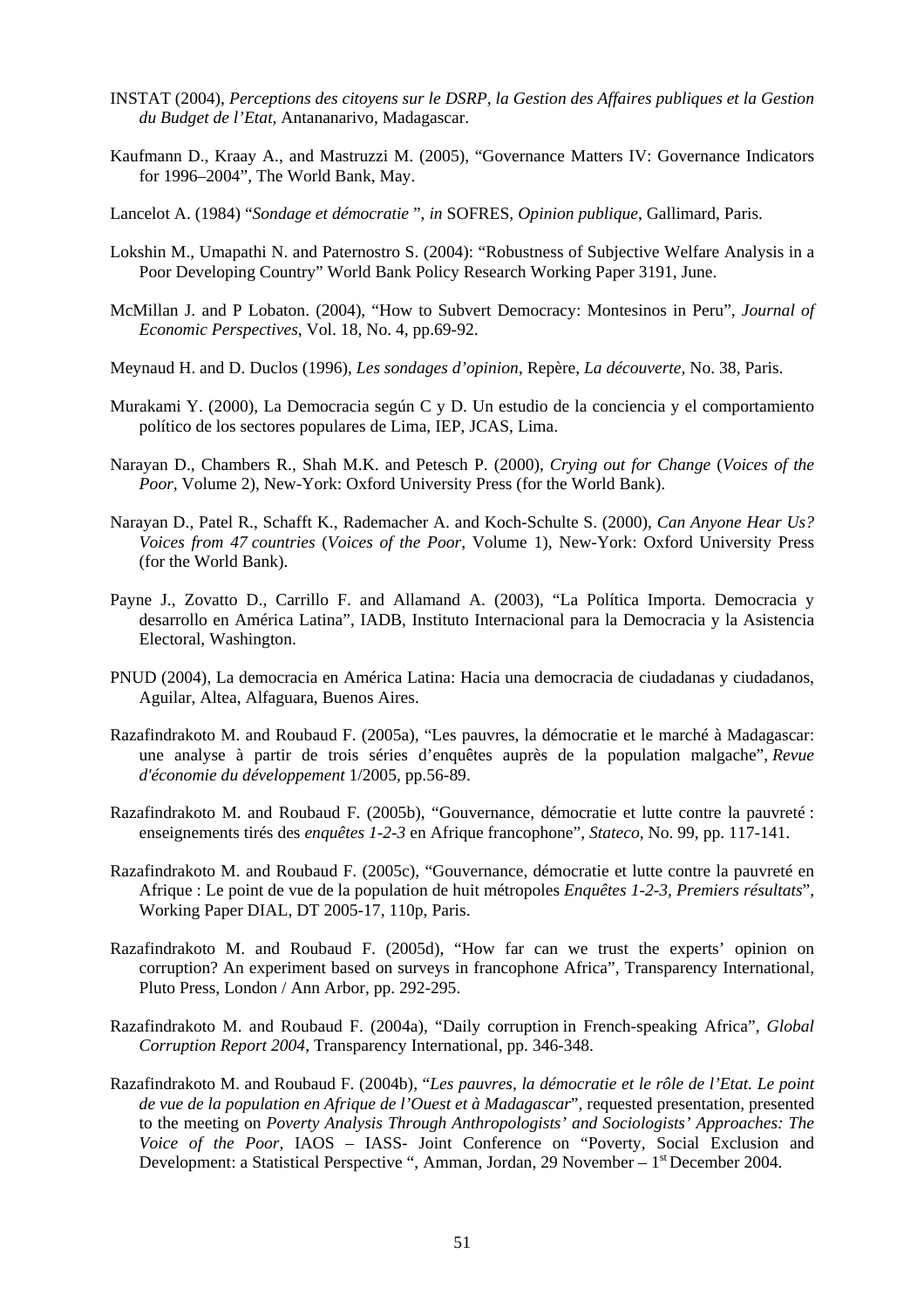- Razafindrakoto M. and Roubaud F. (2003a), "Statistics at the service of the democratic debate in Africa: The example of the MADIO project in Madagascar", *InterStat* No. 26, April, pp. 33-50.
- Razafindrakoto, M. and Roubaud F. (2003b), "Wage and corruption: the case of Madagascar", *Global Corruption Report 2003*, Transparency International, pp. 292-294.
- Razafindrakoto M. and Roubaud F. (2003c), "Do they really think differently? The voice of the poor through quantitative surveys", *in* Cling, J.-P., Razafindrakoto M. and Roubaud F. (eds.), op cit, Chapter V, pp. 126-147.
- Razafindrakoto M. and Roubaud F. (2001), "Les multiples facettes de la pauvreté dans un pays en développement: le cas de la capitale malgache", Working Paper DIAL No. 2001-07, 41 pages, April. To be published in 2005 in a revised version in *Economie et Statistique*.
- Razafindrakoto M. and Roubaud F. (1996), "Ce qu'attendent les Tananariviens de la réforme de l'Etat et de l'économie", *Politique africaine*, No. 61, pp.54-72.
- Roubaud F. (2003a), "Measuring democracy and governance: The contribution of household surveys", *InterStat* No. 26, April, pp. 5-32.
- Roubaud F. (2003b), "Household surveys and political elections in developing countries: The example of Madagascar", *InterStat* No. 26, April, pp. 51-62.
- Roubaud F. (2003c), "La crise vue d'en-bas à Abidjan: ethnicité, gouvernance et démocratie", *Afrique contemporaine* No. 206, Summer, pp. 57-86.
- Seligson M. and Córdova P. (2004), "Auditoría de la Democracia. Ecuador 2004". Vanderbilt University, CEDATOS. Quito.
- Sen A. (2005), *La Démocratie des autres*, Payot, Paris.
- Srinivasan T.N. (2001), "Croissance et allègement de la pauvreté: les leçons tirées de l'expérience du développement", *Revue d'économie du développement* 1-2/2001, pp.115-168.
- Stokes S. (1995), *Cultures in Conflict: Social Movements and the State in Peru*. Berkeley: University of California Press.
- Sudders M. and Nahem J. (2004), *Governance Indicators: A Users' Guide*, EUROSTAT/The European Commission, New York, Luxembourg.
- Tanaka M. (1999), El Poder visto desde abajo: democracia, educación y ciudadanía en espacios locales. IEP, Lima.
- Tanaka M. (2002), "La dinámica de los actores regionales y el proceso de descentralización: ¿El despertar del letargo?", Documento de Trabajo n°125, IEP, Lima.
- Tanaka M. and Zárate P. (2002), "Valores democráticos y participación ciudadana en el Perú 1998- 2001", mimeo, IEP, Lima.
- Trivelli C. (2002), "¿Somos o no somos descentralistas? Análisis de una encuesta de opinión en el Perú". Documento de Trabajo n°124, IEP, Lima.
- UNDP (2002), *Deepening democracy in a fragmented world*, Human Development Report 2002, Oxford University Press, Oxford/New York.
- World Bank (2005) *World Development Report 2006: Equity and Development,* New York: Oxford University Press